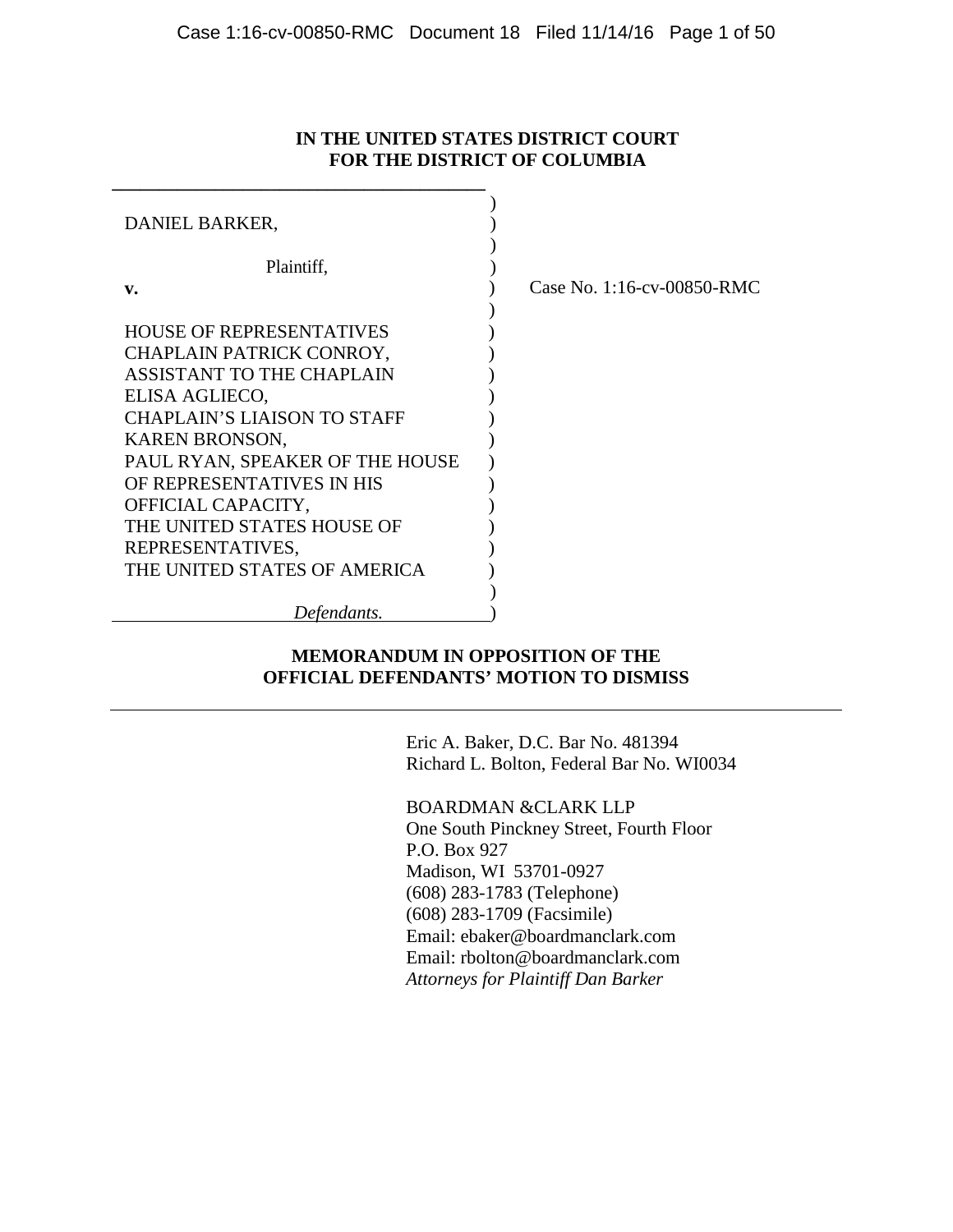# **TABLE OF CONTENTS**

| I.  |           |            | The Chaplain's conduct violates Barker's rights under the Establishment Clause                                                                             |
|-----|-----------|------------|------------------------------------------------------------------------------------------------------------------------------------------------------------|
|     | A.        |            | The Establishment Clause does not permit the House Chaplain to                                                                                             |
|     |           | (1)<br>(2) | The Chaplain cannot discriminate against the nonreligious.<br>The Chaplain has entangled the government in theological                                     |
|     | <b>B.</b> |            | The Chaplain's requirements violate Fifth Amendment equal                                                                                                  |
| II. | A.        |            | The Chaplain violated Art. VI Cl. 3 by imposing a religious test on those seeking<br>The Chaplain has imposed religious criteria (a religious test) to bar |
|     | <b>B.</b> |            | The Chaplain has barred Barker from an office or public trust                                                                                              |
| Ш.  | A.        |            | Barker has suffered actual, concrete, and particularized injuries and                                                                                      |
|     |           | (1)        | Barker has suffered a personal exclusion injury 19                                                                                                         |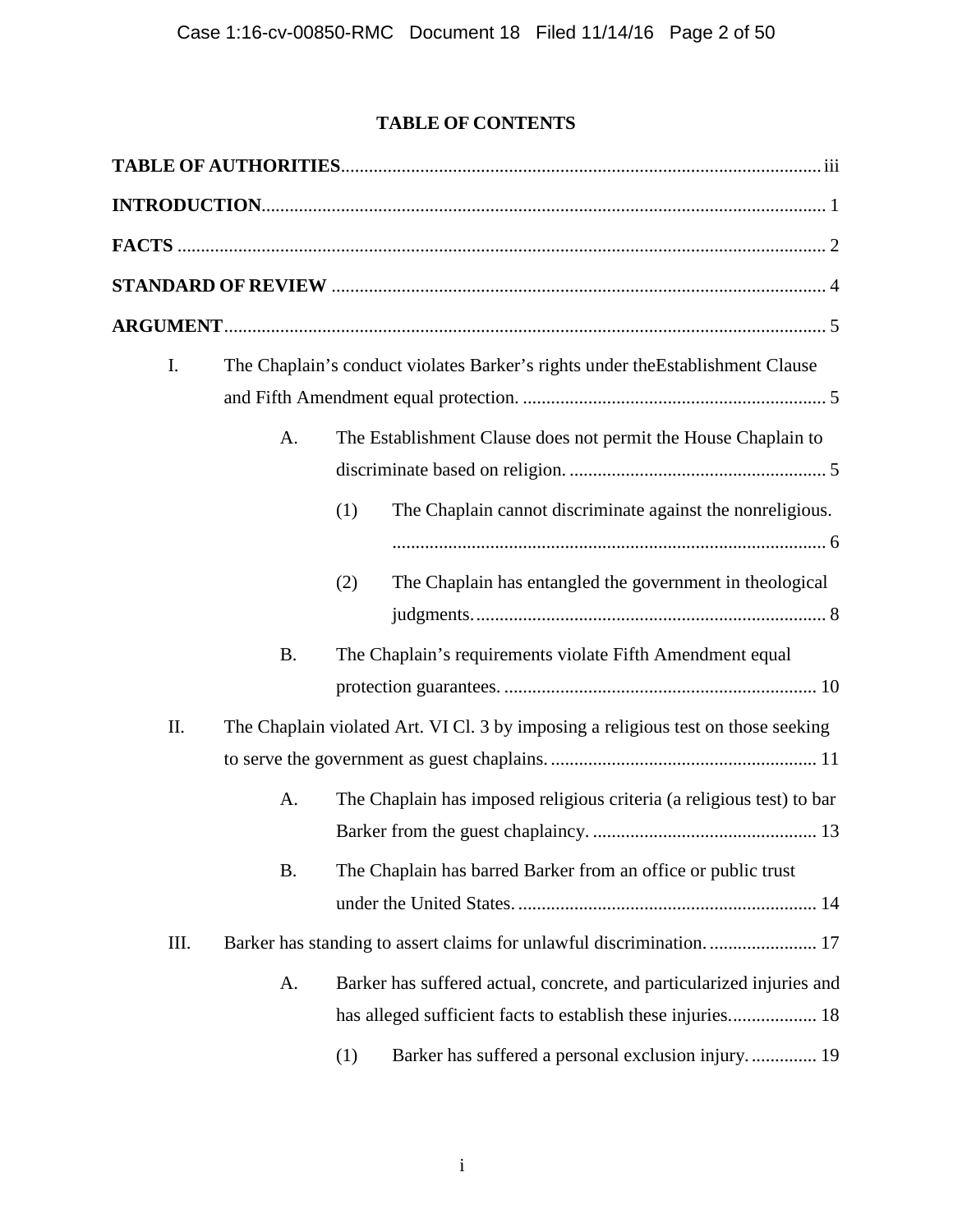|     |                                                                                     | (2) | Barker has suffered discrimination based on his religious                       |  |
|-----|-------------------------------------------------------------------------------------|-----|---------------------------------------------------------------------------------|--|
|     |                                                                                     |     |                                                                                 |  |
|     |                                                                                     | (3) | Barker has also suffered a stigmatic injury as a result of the                  |  |
|     |                                                                                     |     |                                                                                 |  |
|     | <b>B.</b>                                                                           |     | The defendants' actions caused Barker's injury.  23                             |  |
|     | $C$ .                                                                               |     |                                                                                 |  |
| IV. |                                                                                     |     | Barker's claims do not raise political questions that would preclude judicial   |  |
|     |                                                                                     |     | review. Whether the House can discriminate against a guest chaplain because of  |  |
|     |                                                                                     |     |                                                                                 |  |
|     | A.                                                                                  |     | The Rulemaking Clause does not textually commit to the House                    |  |
|     |                                                                                     |     | the ability to discriminate amongst speakers in its legislative prayer          |  |
|     |                                                                                     |     | program based on religious or nonreligious convictions 31                       |  |
|     | <b>B.</b>                                                                           |     | The Speech or Debate Clause does not apply to the House                         |  |
|     |                                                                                     |     |                                                                                 |  |
|     | C.                                                                                  |     | Judicial review for the violation of fundamental constitutional                 |  |
|     |                                                                                     |     |                                                                                 |  |
| V.  |                                                                                     |     |                                                                                 |  |
|     | A.                                                                                  |     | The House Rules were designed to be neutral and generally                       |  |
|     |                                                                                     |     |                                                                                 |  |
|     | В.                                                                                  |     | The House Rules incidentally burden Barker's sincerely held                     |  |
|     |                                                                                     |     |                                                                                 |  |
| VI. |                                                                                     |     | Sovereign immunity does not bar Plaintiff's RFRA claim against the House if the |  |
|     | denial of Plaintiff's participation in the guest chaplain program is defended as an |     |                                                                                 |  |
|     |                                                                                     |     |                                                                                 |  |
|     |                                                                                     |     |                                                                                 |  |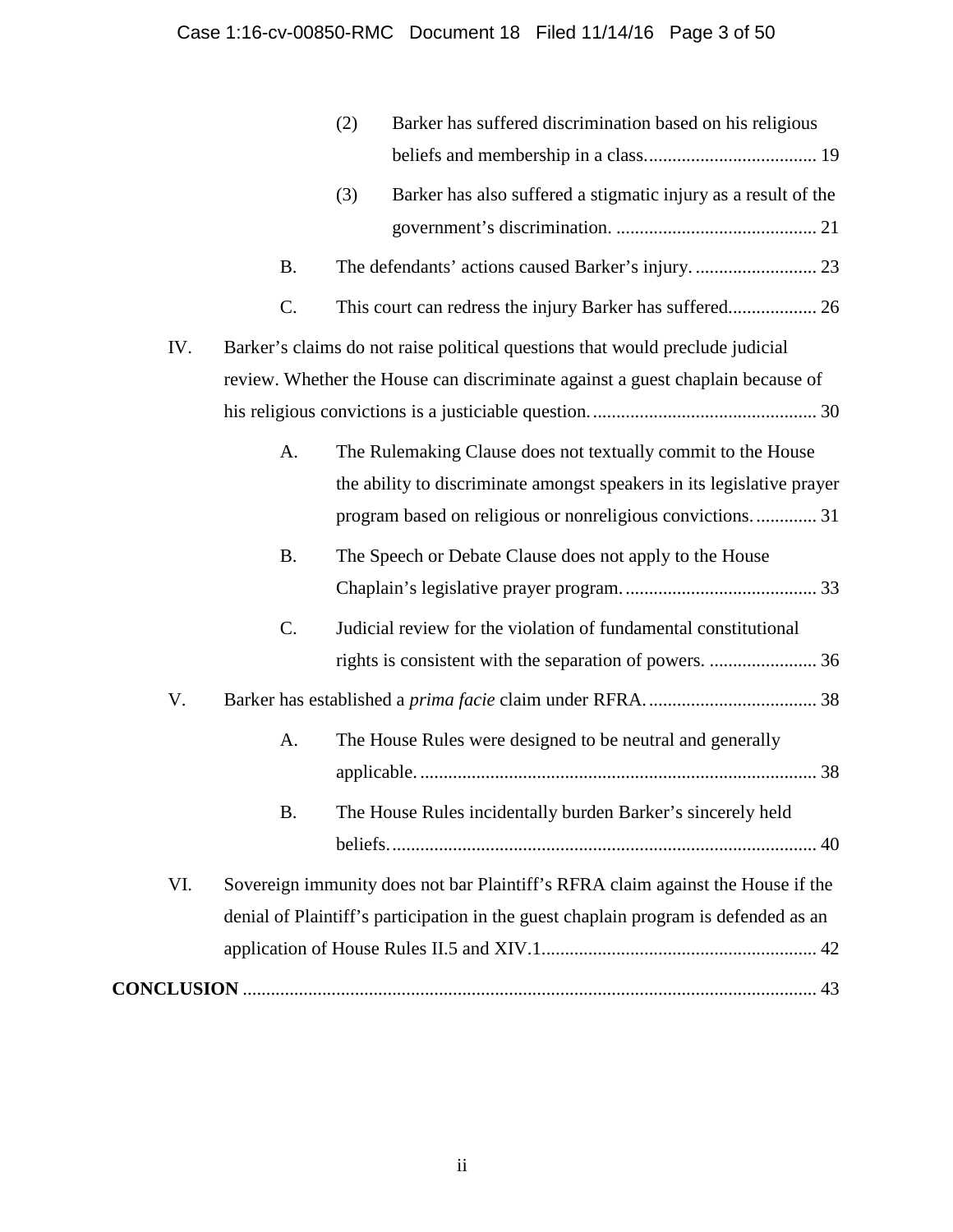# **TABLE OF AUTHORITIES**

## **Cases**

| Am. Atheists, Inc. v. Shulman, 21 F. Supp. 3d 856, 870 (E.D. Ky. 2014) 12         |  |
|-----------------------------------------------------------------------------------|--|
|                                                                                   |  |
|                                                                                   |  |
|                                                                                   |  |
|                                                                                   |  |
|                                                                                   |  |
|                                                                                   |  |
|                                                                                   |  |
| Church of the Lukumi Babalu Aye, Inc. v. City of Hialeah, 508 U.S. 520 (1993)  38 |  |
|                                                                                   |  |
|                                                                                   |  |
|                                                                                   |  |
| Consumers Union of U.S. Inc. v. Periodical Correspondents' Assn.,                 |  |
|                                                                                   |  |
|                                                                                   |  |
|                                                                                   |  |
| Donovan v. Tony & Susan Alamo Found., 722 F.2d 397 (8th Cir. 1983) 16             |  |
|                                                                                   |  |
|                                                                                   |  |
| Feminist Women's Health Ctr. v. Codispoti, 69 F.3d 399 (9th Cir. 1995)  13, 14    |  |
|                                                                                   |  |
|                                                                                   |  |
|                                                                                   |  |
|                                                                                   |  |
|                                                                                   |  |
|                                                                                   |  |
|                                                                                   |  |
| In re United Mine Workers of Am. Emp. Benefit Plans Litig.,                       |  |
|                                                                                   |  |
|                                                                                   |  |
|                                                                                   |  |
|                                                                                   |  |
|                                                                                   |  |
|                                                                                   |  |
|                                                                                   |  |
| Lexmark Int'l, Inc. v. Static Control Components, 134 S.Ct. 1377 (2014) 21, 23    |  |
|                                                                                   |  |
|                                                                                   |  |
|                                                                                   |  |
|                                                                                   |  |
|                                                                                   |  |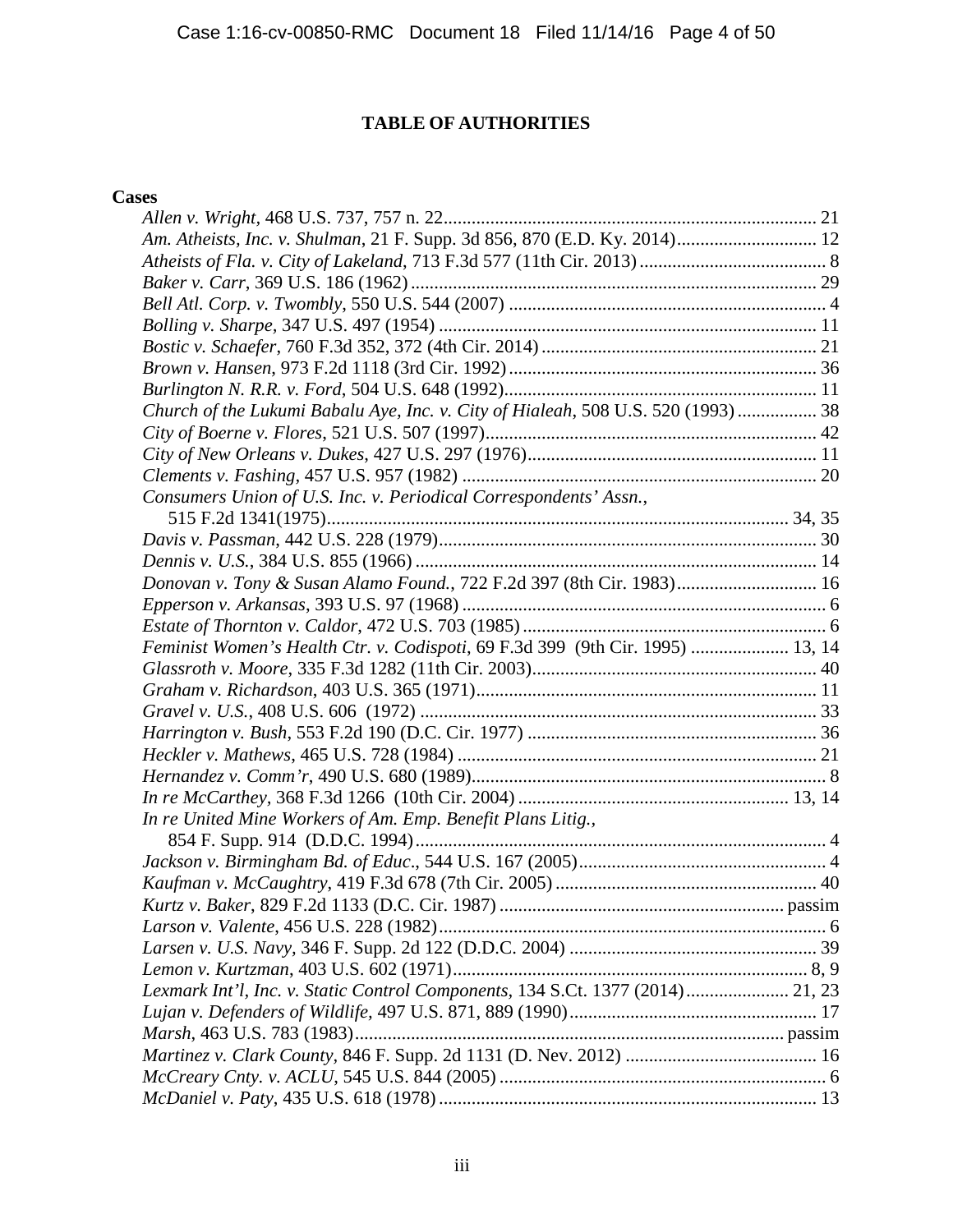|   | Melcher v. Federal Open Market Comm., 836 F.2d 561 (D.C. Cir. 1987) 37          |  |
|---|---------------------------------------------------------------------------------|--|
|   |                                                                                 |  |
|   |                                                                                 |  |
|   | Ne. Fla. Chapter of Associated Gen. Contractors of Am. v. City of Jacksonville, |  |
|   |                                                                                 |  |
|   |                                                                                 |  |
|   |                                                                                 |  |
|   |                                                                                 |  |
|   |                                                                                 |  |
|   |                                                                                 |  |
|   |                                                                                 |  |
|   | Riegle v. Federal Open Market Committee, 656 F.2d 873 (D.C. Cir. 1981)  36, 37  |  |
|   |                                                                                 |  |
|   |                                                                                 |  |
|   |                                                                                 |  |
|   |                                                                                 |  |
|   |                                                                                 |  |
|   | Soc'y of Separationists, Inc. v. Herman, 939 F.2d 1207 (5th Cir. 1991)  16      |  |
|   |                                                                                 |  |
|   |                                                                                 |  |
|   |                                                                                 |  |
| ∗ |                                                                                 |  |
|   |                                                                                 |  |
|   |                                                                                 |  |
|   |                                                                                 |  |
|   |                                                                                 |  |
|   |                                                                                 |  |
|   |                                                                                 |  |
|   | United States v. Carolene Products Company, 304 U.S. 144 (1938)  11             |  |
|   |                                                                                 |  |
|   |                                                                                 |  |
|   |                                                                                 |  |
|   |                                                                                 |  |
|   |                                                                                 |  |

# **Other Authorities**

| Christopher Lund, The Congressional Chaplaincies,                    |  |
|----------------------------------------------------------------------|--|
|                                                                      |  |
|                                                                      |  |
| John M. Greabe, Remedial Discretion in Constitutional Adjudication,  |  |
|                                                                      |  |
| Joseph Story, Commentaries on the Constitution of the United States. |  |
|                                                                      |  |
|                                                                      |  |
|                                                                      |  |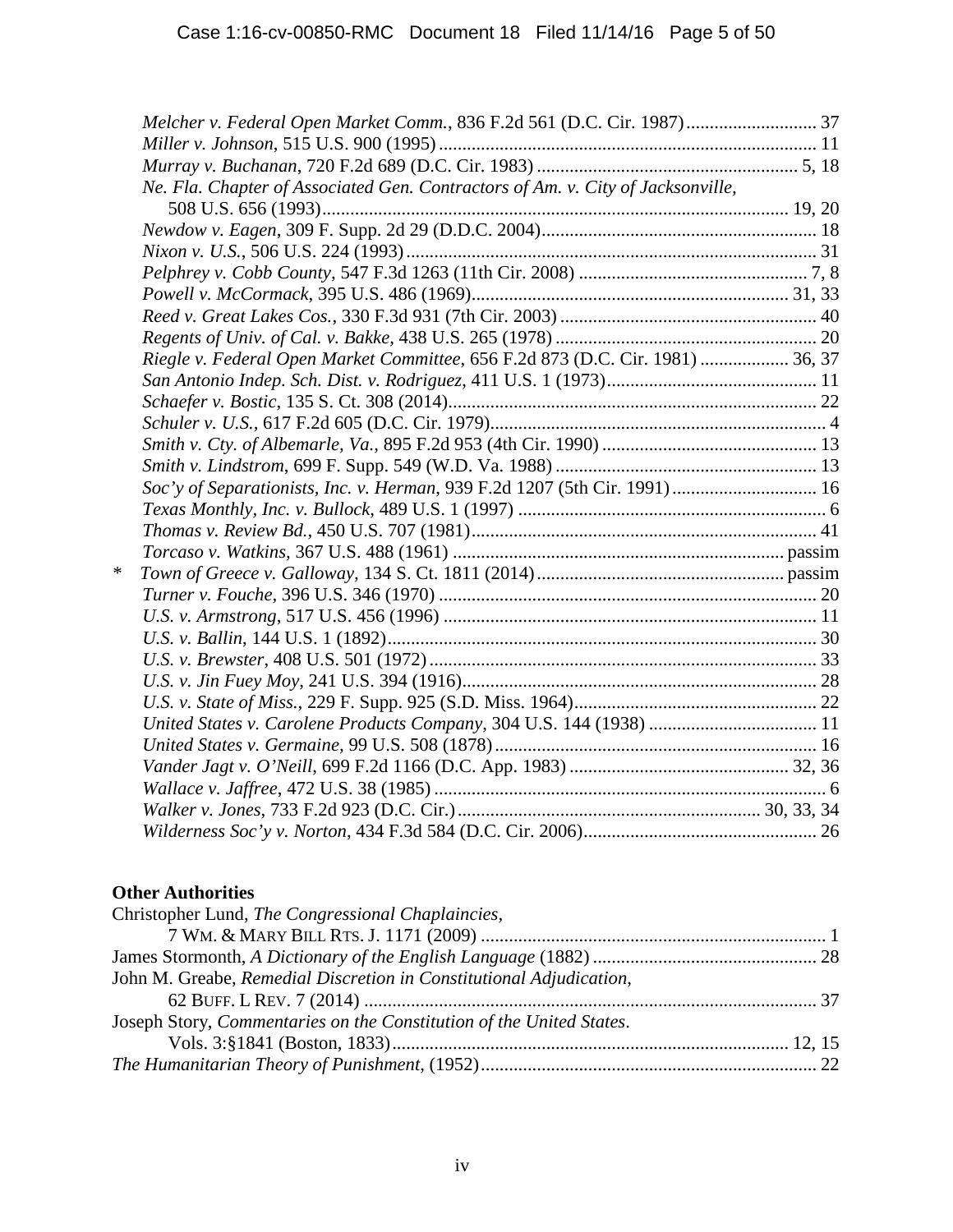# **U.S. Constitution, Statutes, and House Rules**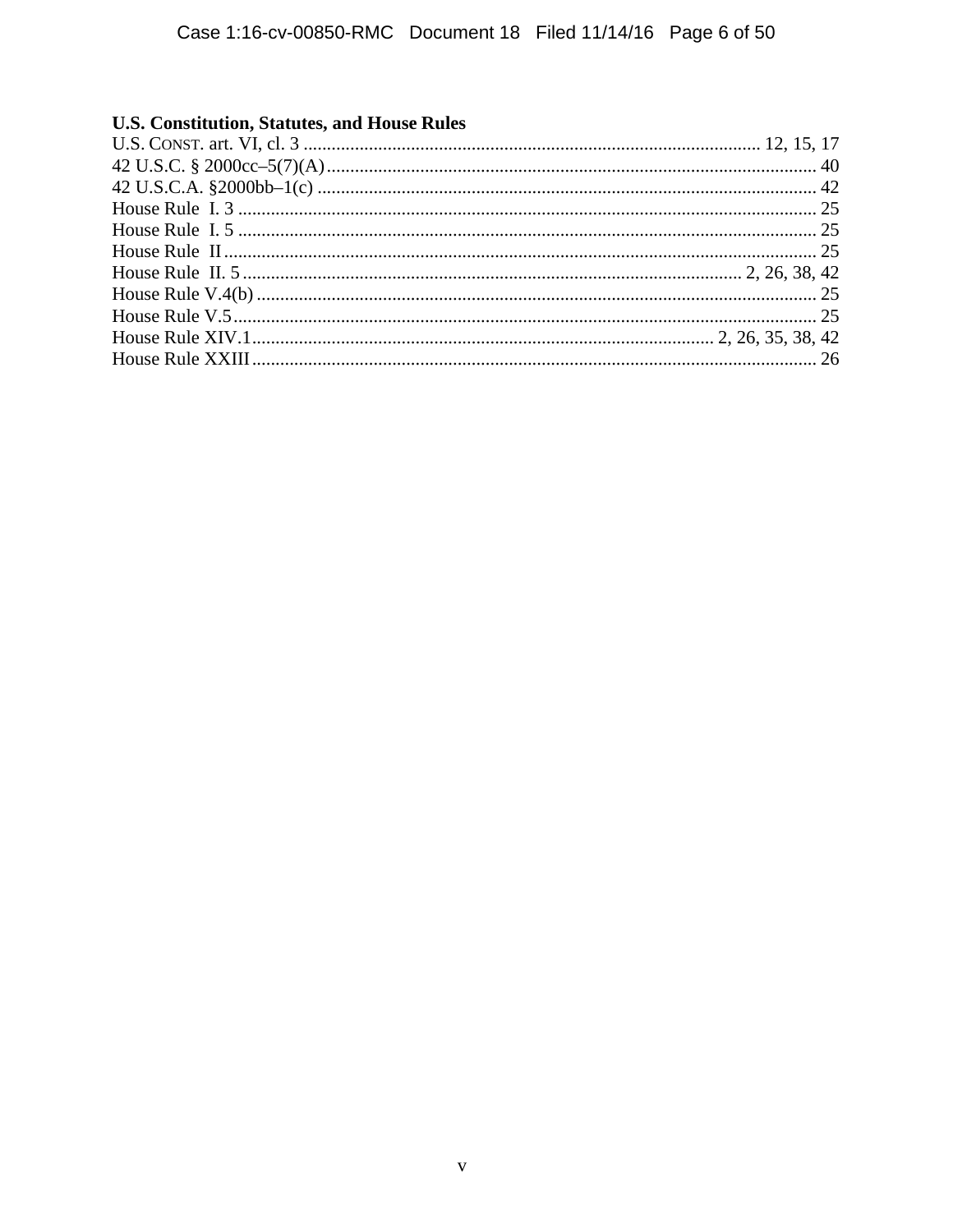#### **INTRODUCTION**

Five weeks after the Supreme Court handed down its decision in *Town of Greece v. Galloway*, in which the Court approved a nondiscriminatory policy for holding opening invocations delivered by guest chaplains, Dan Barker sought to participate equally in the House's guest chaplaincy. He was denied. This case does not challenge the legislative invocations that begin each House session. Barker challenges the discriminatory requirements that the House Chaplain created in order to preclude Barker's participation as the first atheist guest chaplain. Barker urges this Court to follow the reasoning in *Galloway* and hold that when the government decides to open with prayer delivered by a guest chaplain, it cannot discriminate between potential invocation-givers based on their religious or nonreligious status.

The House of Representatives employs Reverend Patrick Conroy as House Chaplain and he allows guest chaplains to regularly deliver the opening invocation. At one time, it was unthinkable that the House Chaplain or guest chaplains would ever be Catholic, and later that they would ever be Jewish, or women, and most recently that they would be Muslim.<sup>1</sup> Chaplain Conroy, himself a Catholic, is a benefactor of the growing inclusivity of the chaplaincy. The guest chaplaincy is designed to advance religious pluralism and help counter the favoritism of dominant religious groups inherent in the chaplaincy.<sup>2</sup> In *Galloway*, the Supreme Court allowed legislative prayers in part because the selection of invocants did not "reflect an aversion or bias on the part of [government] leaders against minority faiths," 134 S. Ct. 1811, 1824 (2014), and partly because the town involved "at no point excluded or denied an opportunity to a would-be

 $\overline{a}$ 

<sup>1</sup> *See* Christopher Lund, *The Congressional Chaplaincies,* 17 WM. & MARY BILL RTS. J. 1171 (2009) (detailing the history of the chaplaincies, including the anti-Catholic sentiment at the chaplaincy's inception, the liberalizing of the chaplaincy, and the deliberate use of guest chaplain's to counter the majoritarian favoritism built into the chaplaincies), *available at* http://scholarship.law.wm.edu/wmborj/vol17/iss4/6.

<sup>2</sup> *Id.* at 1204.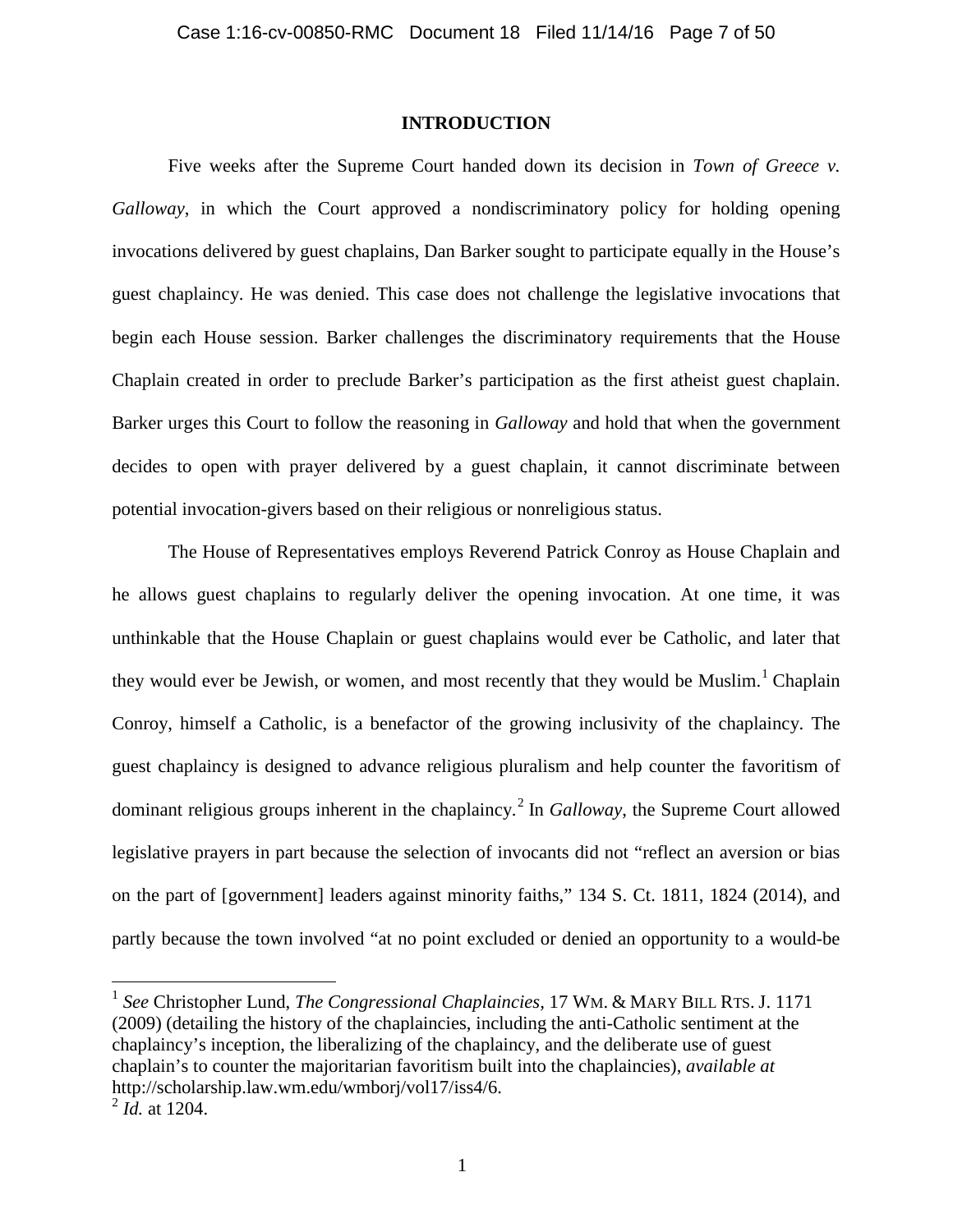#### Case 1:16-cv-00850-RMC Document 18 Filed 11/14/16 Page 8 of 50

prayer giver" and "maintained that a minister or layperson of any persuasion, including an atheist, could give the invocation." *Id.* at 1815. Barker seeks inclusion under this rationale.

The House Chaplain allows guest chaplains to deliver about 40 percent of House invocations. But despite the inclusion of nearly 900 guest chaplains since the year 2000, when presented with an atheist who sought equal access, Conroy adopted discriminatory, *ad hoc* requirements that he disparately applied in order to prevent Barker's inclusion. The Chaplain's refusal to include Barker runs counter to the very idea of pluralism—embodied in both the guest chaplaincy and the House of Representatives itself—and the Court's reasoning in *Galloway*. The Chaplain has violated Barker's rights in several ways:

- 1. The Chaplain's actions favor majority religious denominations over minorities and religion over nonreligion, violating the nondiscrimination principle of the Establishment Clause of the First Amendment. *See* section 1.A., *infra*; Cmplt. ¶¶ 158–68.
- 2. The chaplain has discriminated against Barker in several distinct ways, all of which violated his right to equal protection under the Due Process Clause of the Fifth Amendment. *See* section 1.B., *infra*; Cmplt. ¶¶ 169–77.
- 3. The Chaplain has imposed a religious test for public office in violation of Article VI, Clause 3 of the Constitution. *See* section 2., *infra*; Cmplt. ¶¶ 194–200.
- 4. In the alternative, the Chaplain has substantially burdened Barker's religion under the Religious Freedom Restoration Act. *See* section 5., *infra*; Cmplt. ¶¶ 178–93.

Barker also raises a *Bivens* claim, which is addressed in a separate brief.

#### **FACTS**

Before each session, the House has an opening invocation. Guest chaplains give 40 percent of those prayers, nearly 900 from 2000 to 2015. The House Rules say nothing of guest chaplains or any requirements for the opening invocation, only "The Chaplain shall offer a prayer at the commencement of each day's sitting of the House," Rule II.5, and that the House's first "order of business . . . shall be . . . [p]rayer by the Chaplain." Rule XIV.1. There are no other codified requirements or duties for the House Chaplain. Serving as a guest chaplain is a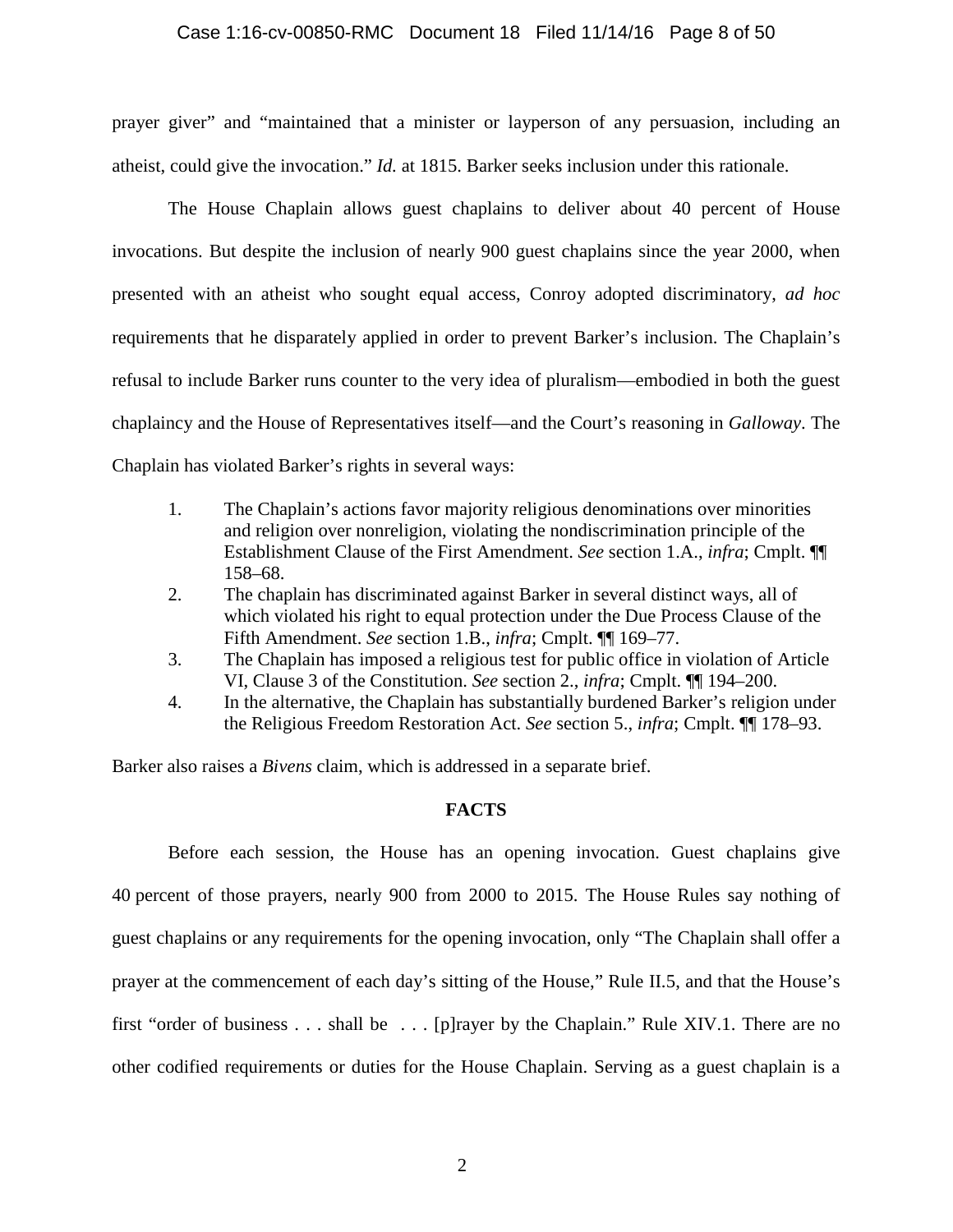#### Case 1:16-cv-00850-RMC Document 18 Filed 11/14/16 Page 9 of 50

high honor that comes with important benefits, including recognition by the House and having the guest chaplain's name and invocation recorded in the Congressional Record. Cmplt. ¶¶ 60– 68.

The plaintiff, Dan Barker, is an ordained former minister who sought to become the guest chaplain and deliver the opening prayer. When representatives for Barker first proposed his participation to the chaplain's office, the chaplain and his assistants imposed three unwritten, *ad hoc* requirements on Barker: (1) that he be sponsored by a House member, (2) that he be ordained, and (3) that he invoke a higher power during his remarks. None of these three restrictions has been consistently required of other guest chaplains. Cmplt. ¶¶ 118–56.

Barker's guest chaplaincy was sponsored by Rep. Mark Pocan, who first formally requested Barker's inclusion as a guest chaplain on February 18, 2015. Cmplt. ¶¶ 37, 93, Ex. A. The request made clear that Barker met the other unwritten requirements: Barker is ordained and agreed to direct a secular prayer to an appropriately inspirational higher power. Cmplt. ¶¶ 94– 106. Upon realizing that Barker met these qualifications, the chaplain and his assistants refined the *ad hoc* requirements, stating that the guest chaplain had to be practicing in the faith in which he was ordained and that the higher power he invoked had to be a supernatural god. Cmplt. ¶¶ 111, 113–17, Ex. E. Other guest chaplains have delivered invocations when they were not ordained, when they were not actively using their ordination to practice, or without invoking a supernatural higher power. Cmplt. ¶¶ 118–156.

After a long delay, during which more than 50 other guest chaplains delivered invocations, the Chaplain denied the request for Barker's inclusion as a guest chaplain. Cmplt. ¶¶ 36–49. The Chaplain has admitted that he has the authority to allow guest chaplains to deliver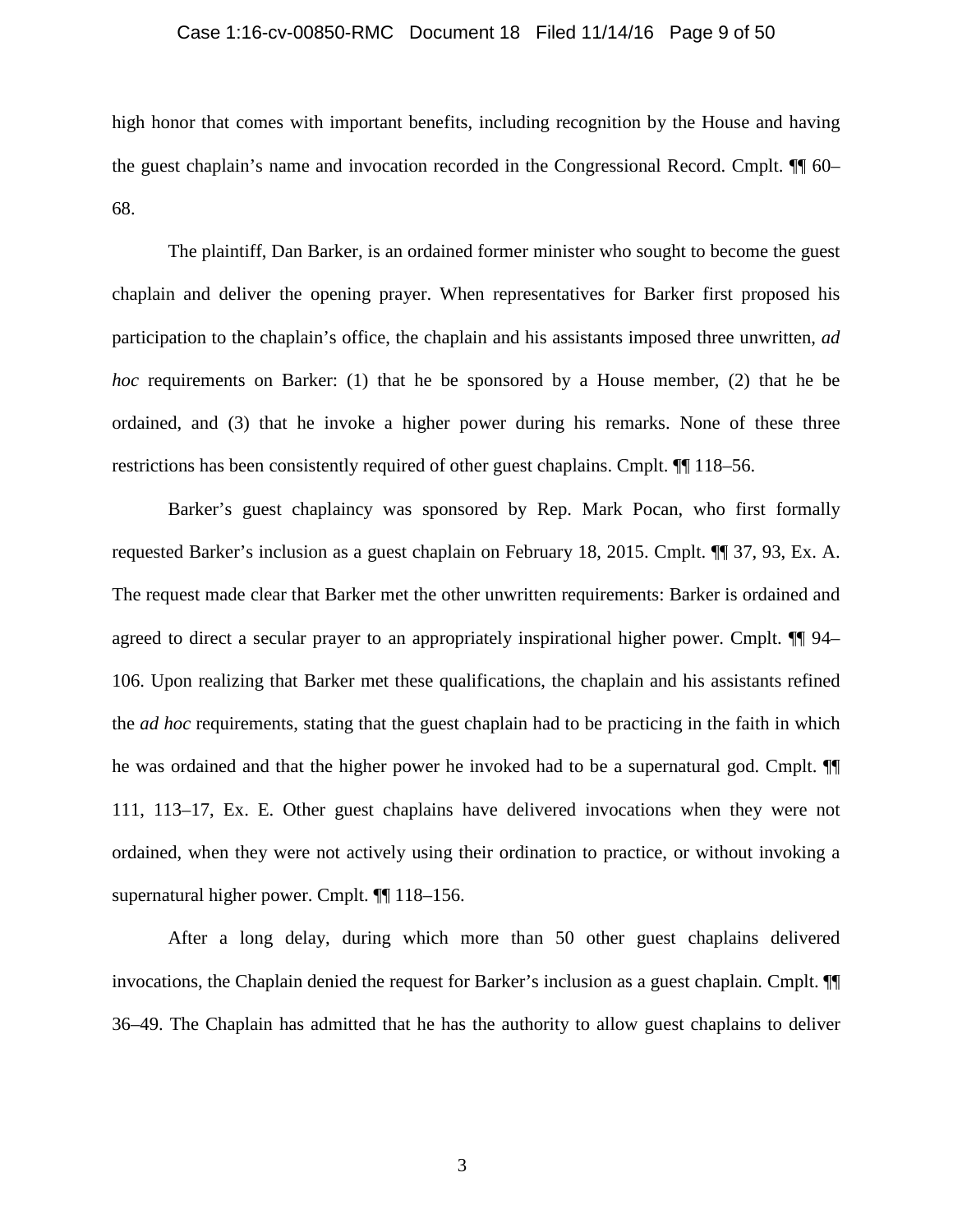the opening invocation. Cmplt. Ex. C. The Chaplain has also admitted that he "cannot tell [guest chaplains] how to pray." Cmplt. ¶¶ 70, 153, Ex. G.

Barker asserts that he was not denied because he did not meet these unwritten *ad hoc* requirements, which have not been equally applied to other guest chaplains. Barker was discriminated against because he is an atheist. The Chaplain denied Barker because he is not religious. Cmplt. 107–117. It is this denial and the *ad hoc*, disparately applied requirements that Barker challenges in this suit.

#### **STANDARD OF REVIEW**

The defendants' motion to dismiss may be granted only if, accepting all well-pleaded allegations in the complaint as true and viewing them in the light most favorable to Barker, this Court finds that Barker has failed to set forth fair notice of what the claim is and the grounds upon which it rests. *See Bell Atl. Corp. v. Twombly*, 550 U.S. 544, 553–55 (2007). The Court must "construe the complaint in the light most favorable to [the] plaintiff and must accept as true all reasonable factual inferences drawn from well-pleaded factual allegations." *In re United Mine Workers of Am. Emp. Benefit Plans Litig.,* 854 F. Supp. 914, 915 (D.D.C. 1994). The Court must give the plaintiff "the benefit of all inferences that can be derived from the facts alleged." *Schuler v. U.S.,* 617 F.2d 605, 608 (D.C. Cir. 1979).

A complaint will survive a Fed. R. Civ. P. 12(b)(6) motion if it states plausible grounds for the relief sought. *Twombly*, 550 U.S. at 555. Barker need only have alleged sufficient facts to raise his right to relief above the speculative level. *Id*. The issue is "not whether [Barker] will ultimately prevail but whether [he] is entitled to offer evidence to support the claims." *Jackson v. Birmingham Bd. of Educ*., 544 U.S. 167, 184 (2005) (citations omitted).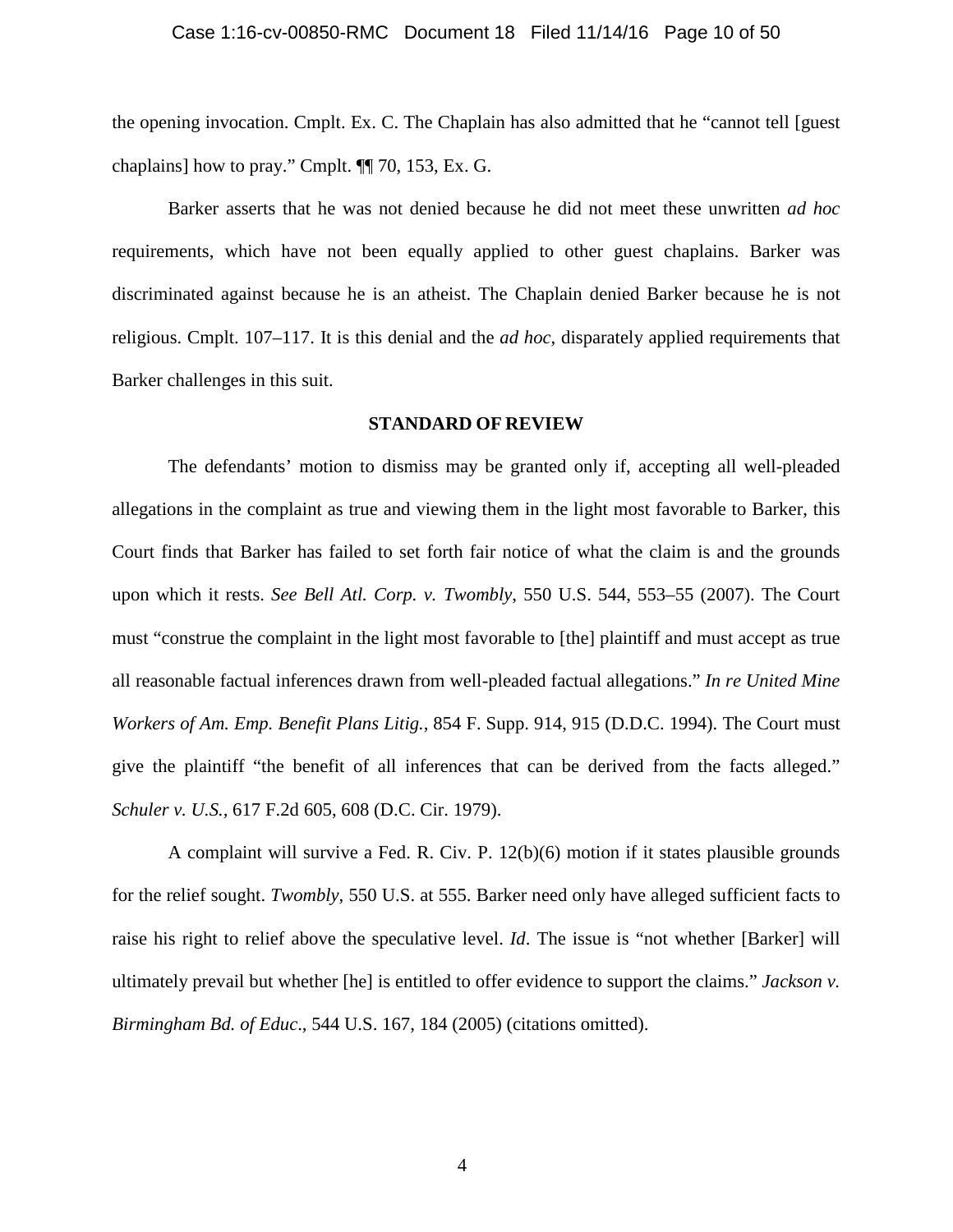Barker has met this standard of review and this Court should deny the defendants' motion.

#### **ARGUMENT**

## **I. The Chaplain's conduct violates Barker's rights under the Establishment Clause and Fifth Amendment equal protection.**

The defendants have mischaracterized Barker's complaint as either challenging the constitutionality of the House Chaplain as an institution or the practice of delivering opening invocations *at all*. Either of those challenges would be controlled by *Marsh v. Chambers* and its progeny. *See Marsh*, 463 U.S. 783 (1983) (rejecting challenge to practice of opening each legislative session with a prayer offered by a chaplain paid out of public funds); *Murray v. Buchanan*, 720 F.2d 689 (D.C. Cir. 1983) (rejecting challenge to the payment of salaries to House and Senate chaplains). But neither *Marsh* nor any of the other cases cited by the defendants dealt with facts that involved the systematic exclusion of a class of citizens from delivering regularly scheduled prayers based on their religious status. The cited cases do not directly address the situation presented in this case, let alone foreclose the relief sought by Barker. Defendants urge this court to expand the holding of *Marsh* far beyond its facts, and as such, they have raised an argument on the merits that is improper in a motion to dismiss under Rule 12(b)(6). Their argument does not speak to whether Barker has met his burden to state a claim. If this Court nevertheless entertains the defendants' argument at this early stage, then it should be rejected. Under the Establishment Clause and under the equal protection guaranteed by the Fifth Amendment's Due Process Clause, it is not permissible to exclude the nonreligious from a government program.

## **A. The Establishment Clause does not permit the House Chaplain to discriminate based on religion.**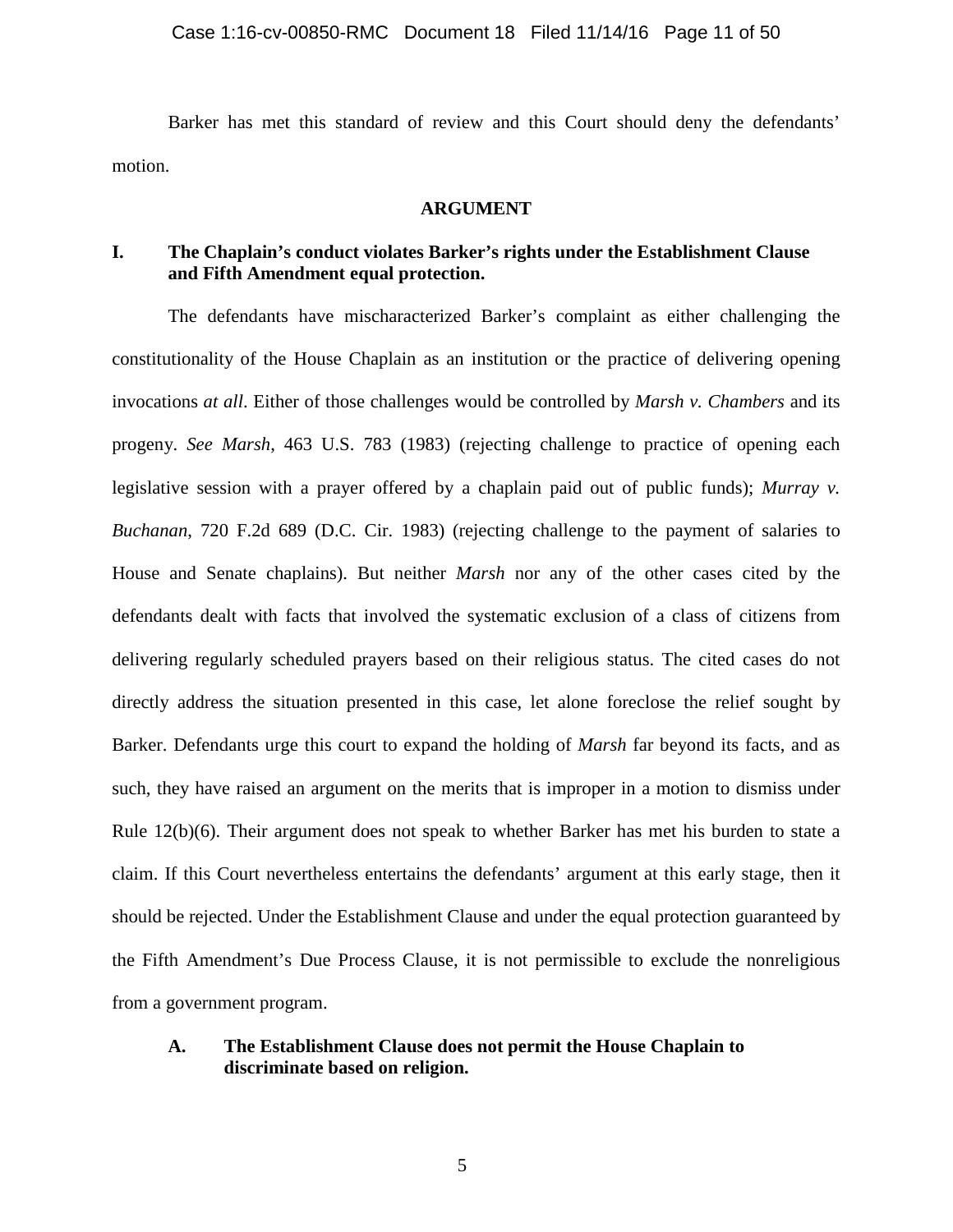#### Case 1:16-cv-00850-RMC Document 18 Filed 11/14/16 Page 12 of 50

The Chaplain's conduct violates the Establishment Clause in two ways. First, the Chaplain discriminates along religious lines by imposing requirements that categorically prohibit atheists and other minority religions from giving invocations and by denying atheists who meet those requirements. Second, these requirements entangle government officers in religious judgments.

#### *(1) The Chaplain cannot discriminate against the nonreligious.*

The Establishment Clause prohibits governmental bodies from discriminating based on religion: "The clearest command of the Establishment Clause is that one religious denomination cannot be officially preferred over another." *Larson v. Valente*, 456 U.S. 228, 244 (1982). But the Clause extends beyond a mere prohibition on governmental preference between religious sects: "when the underlying principle has been examined in the crucible of litigation, the Court has unambiguously concluded that the individual freedom of conscience protected by the First Amendment embraces the right to select any religious faith *or none at all*." *Wallace v. Jaffree*, 472 U.S. 38, 52–53 (1985) (emphasis added). The U.S. Supreme Court has repeatedly recognized, "the government may not favor one religion over another, or religion over irreligion . . . ." *McCreary Cnty. v. ACLU*, 545 U.S. 844, 875–76 (2005); *see also Texas Monthly, Inc. v. Bullock*, 489 U.S. 1 (1997) (overturning sales tax exemption for religious literature that did not apply to nonreligious literature); *Estate of Thornton v. Caldor*, 472 U.S. 703 (1985) (invalidating law that gave religious adherents an unqualified right not to work on their Sabbaths because it did not give nonreligious employees any comparable right); *Epperson v. Arkansas*, 393 U.S. 97, 104 (1968) ("The First Amendment mandates governmental neutrality between religion and religion, and between religion and nonreligion."); *Torcaso v. Watkins*, 367 U.S. 488, 495 (1961)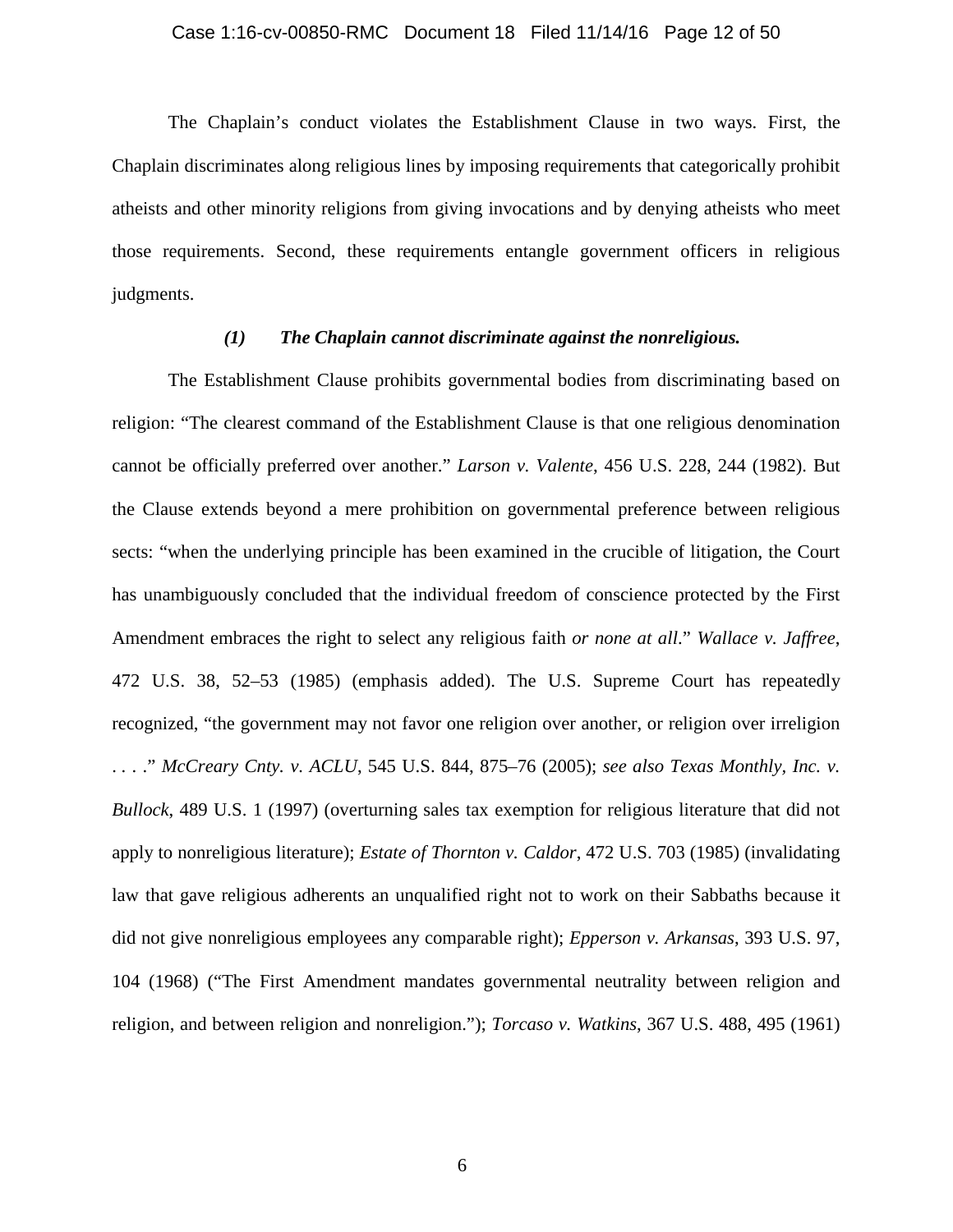#### Case 1:16-cv-00850-RMC Document 18 Filed 11/14/16 Page 13 of 50

(holding that the government cannot "constitutionally pass laws or impose requirements which aid all religions as against non-believers").

The Supreme Court has never been presented with a government prayer program systematically and explicitly engineered to exclude atheists. The closest the Court has come to considering the facts presented in this case was in *Town of Greece v. Galloway*, where the Court stated that it "disagrees . . . that the town of Greece contravened the Establishment Clause by inviting a predominantly Christian set of ministers to lead the prayer." 134 S.Ct. 1811, 1824 (2014). But the Court in *Galloway* did not hold that the Establishment Clause wouldn't *apply* to a prayer program that systematically excluded one set of speakers from delivering prayers. Contrary to Defendants' interpretation, the Court appears to take for granted that the Establishment Clause *would* apply to such a scenario, stating that *Marsh*, on which *Galloway* relies, "requires an inquiry into the prayer opportunity as a whole . . . ." *Id.* at 1824. The Court made such an inquiry in *Galloway*, noted that the town "maintained that a minister or layperson of any persuasion, including an atheist, could give the invocation," *Id.* at 1816, and conditioned its approval of the town's policy on that point: "*So long as the town maintains a policy of nondiscrimination*, the Constitution does not require [additional efforts toward diversity]." *Id.* at 1824 (emphasis added). Because the Chaplain has conjured up discriminatory requirements for participation in the House chaplaincy, those requirements *should* be reviewed under the Establishment Clause, as *Galloway* demonstrates, and they should be held unconstitutional.

At least one federal court reading *Marsh* and applicable Establishment Clause jurisprudence independently arrived at the same non-discrimination standard reiterated in *Galloway*. In *Pelphrey v. Cobb County*, the Eleventh Circuit held that a chaplain selection commission violated the Establishment Clause by removing Jews, Muslims, Jehovah's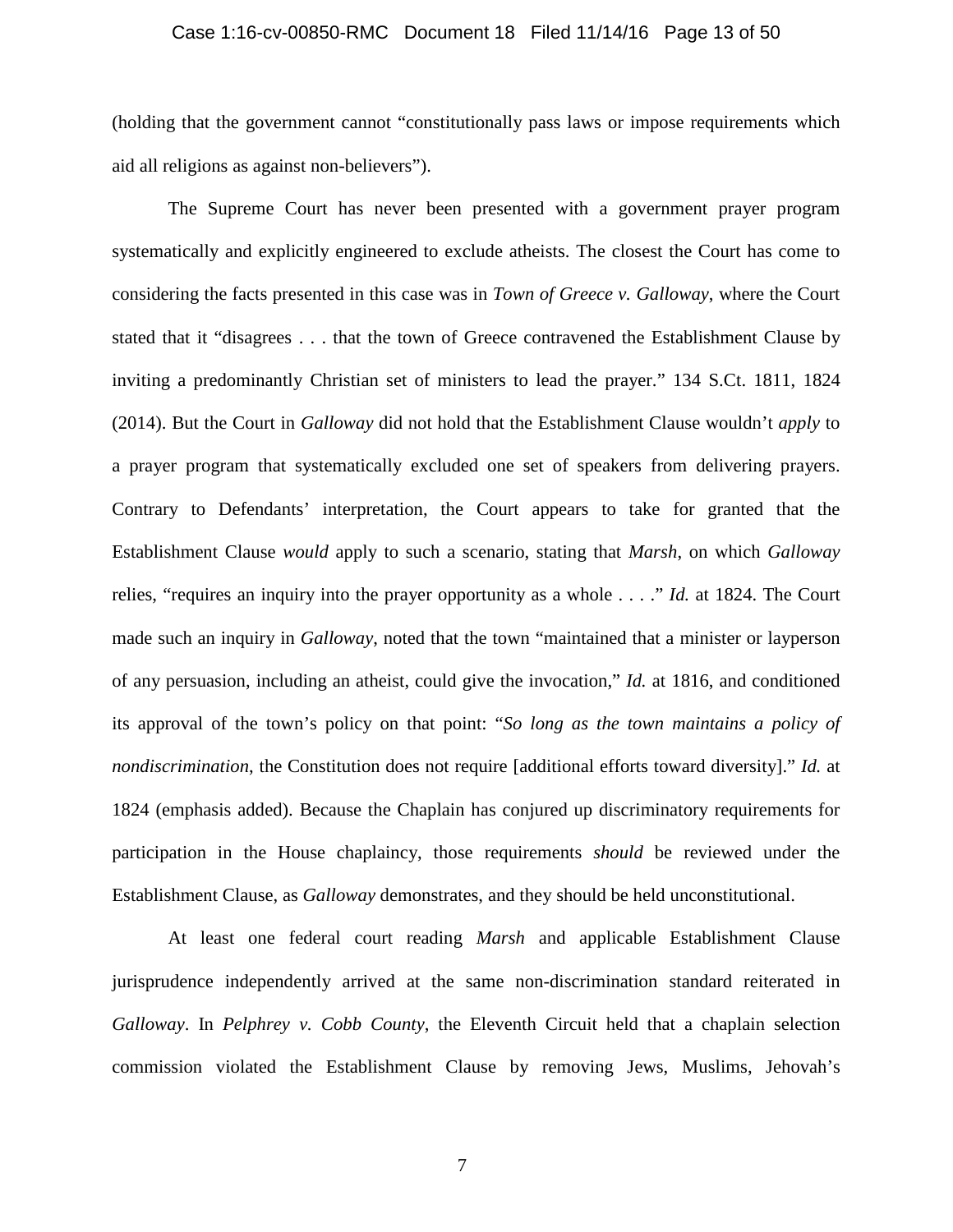#### Case 1:16-cv-00850-RMC Document 18 Filed 11/14/16 Page 14 of 50

Witnesses, and Mormons from a list it used to select invocation givers. 547 F.3d 1263, 1282 (11th Cir. 2008). The Circuit explained that the Clause "prohibits purposeful discrimination" and "the selection of invocational speakers based on an 'impermissible motive' to prefer certain beliefs over others." *Id.* at 1278, 1281 (quoting *Marsh*, 463 U.S. at 793). "The categorical exclusion of certain faiths based on their beliefs is unconstitutional." *Id.* at 1282; *accord Atheists of Fla. v. City of Lakeland*, 713 F.3d 577, 591 (11th Cir. 2013).

Nothing in the case law approving of our country's legislative prayer tradition supports the defendants' outrageous claim that "[t]here can be no 'impermissible government purpose' in excluding atheists" from the House's guest chaplaincy. Motion of the Official Defendants to Dismiss the Complaint ("Def's MTD") at 37. Systematic exclusion of a group of people based on their non-religious beliefs is absolutely an impermissible government purpose. The defendants point to the fact that *Marsh* upheld a state legislature's employment of the same chaplain for sixteen years. But it does not follow that the Supreme Court would allow the explicit exclusion of atheists from serving in that public office. The Chaplain's policies requiring ordination and that prayers be directed to an approved supernatural higher power are facially unconstitutional under the Court's articulated non-discrimination standard. Minority religions that do not ordain leaders or worship a supernatural higher power must be protected from the Chaplain's categorical exclusion. And so must atheists like Barker.

#### *(2) The Chaplain has entangled the government in theological judgments.*

The Establishment Clause prohibits governmental bodies from becoming excessively entangled with religion. *See Lemon v. Kurtzman*, 403 U.S. 602, 621–22 (1971); *see also Hernandez v. Comm'r*, 490 U.S. 680, 696–97 (1989). The prohibition on governmental entanglement precludes an intrusive inquiry into a person's religious beliefs or the tenets of their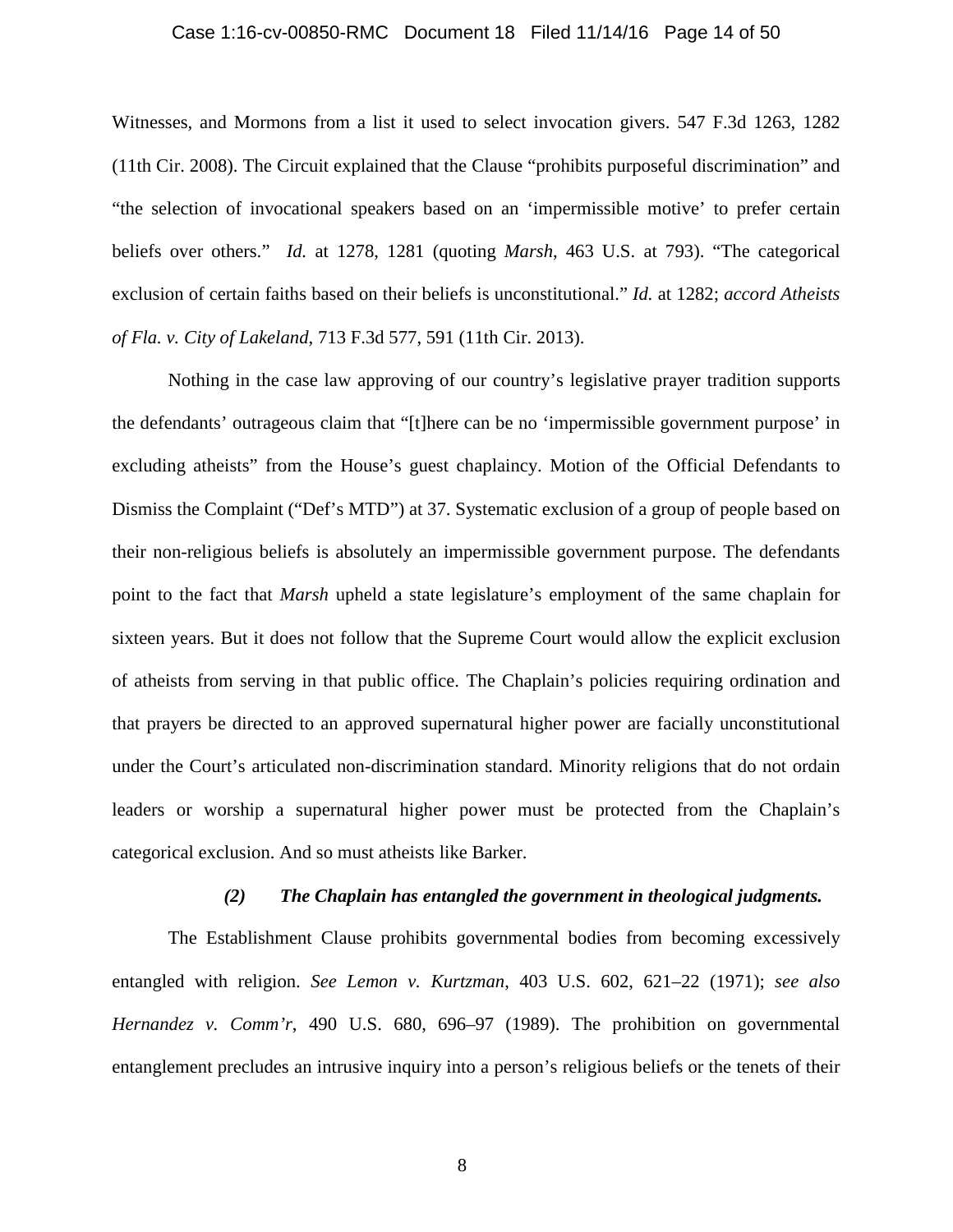#### Case 1:16-cv-00850-RMC Document 18 Filed 11/14/16 Page 15 of 50

faith. In *Galloway*, the Court applied this principle to reject an argument that invocations at government meetings must be nonsectarian, for such a rule would force governments to become "supervisors and censors of religious speech." 134 S. Ct. at 1822. "Our Government," noted the Court, "is prohibited from prescribing prayers to be recited in our public institutions in order to promote a preferred system of belief or code of moral behavior." *Id.* The Chaplain's unwritten requirements for guest chaplains and the contents of their invocations violate this principle.

The Chaplain's first requirement, that an invocation be directed to a supernatural higher power, is wholly inappropriate. The Chaplain has not defined the criteria by which he determines whether a higher power is sufficiently supernatural to receive government approval, but there is no acceptable standard for him to adopt. The inquiry itself violates the Establishment Clause. The requirement is tantamount to the evaluation of religious content that the *Lemon* Court held to be "fraught with the sort of entanglement that the Constitution forbids." 403 U.S. at 620 (rejecting a governmental inquiry into how much of a school's expenditures went toward secular education versus religious instruction). Both inquiries ask the government to evaluate the content of speech to determine its level of religiosity. The government "may not seek to define permissible categories of religious speech." *Galloway*, 134 S. Ct. at 1814. Based on this reasoning, the *Galloway* Court accepted that some prayers at Town of Greece meetings "invoked universal themes, e.g., by calling for a 'spirit of cooperation.'" *Id.* The Chaplain's more restrictive requirement is unconstitutional, as is the inquiry itself.

Additionally, the House Chaplain has become excessively entangled with religion by inquiring into the sufficiency of Barker's ordination, which was bestowed and never revoked by a religious entity. Though Barker regularly uses his ordination to perform weddings, the Chaplain determined that Barker is not "practicing" in the faith of his ordination. Being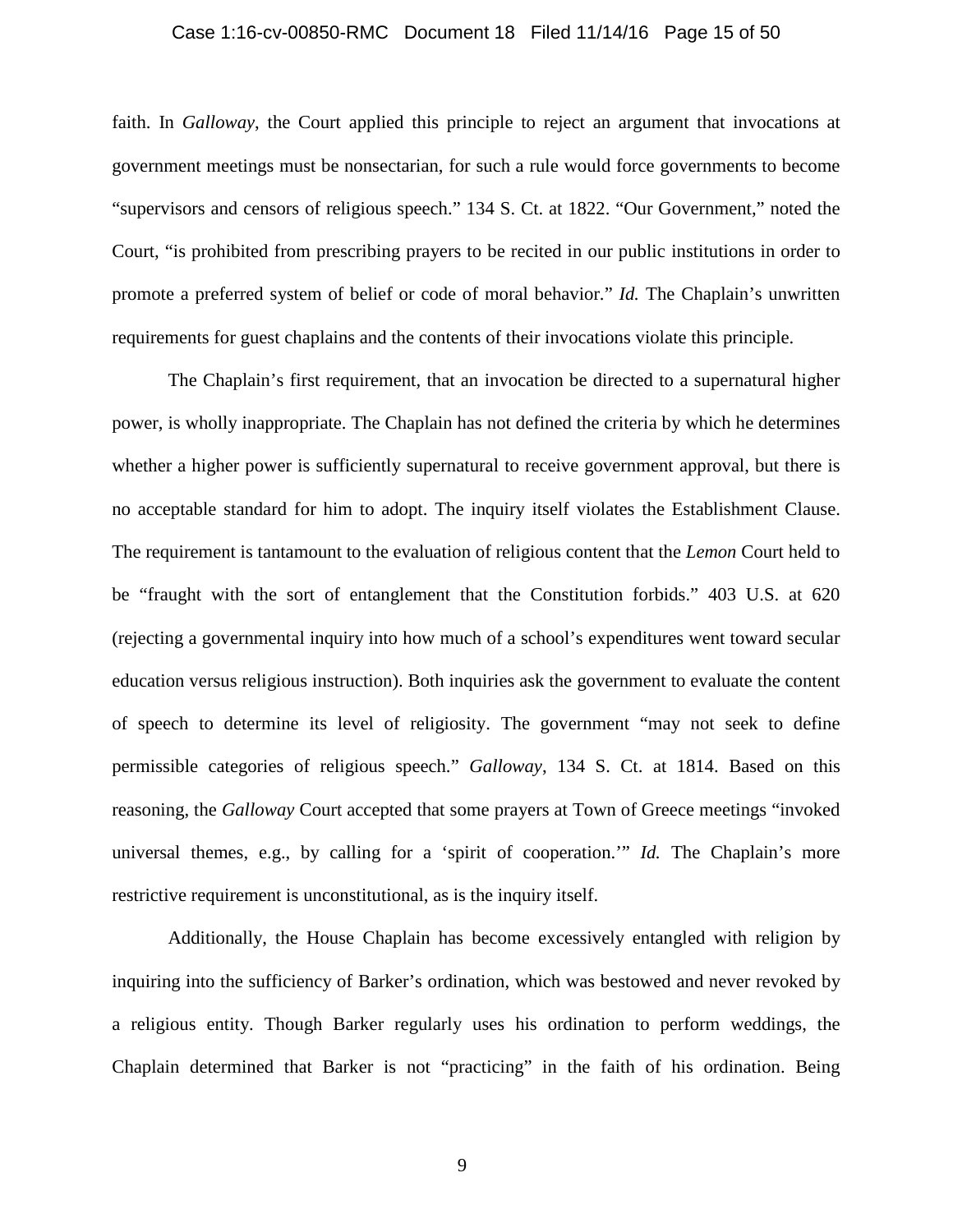#### Case 1:16-cv-00850-RMC Document 18 Filed 11/14/16 Page 16 of 50

"ordained" is not an official government designation. The Chaplain unilaterally determined that the changes in Barker's religious beliefs over time effectively nullified his otherwise legitimate ordination. The Chaplain's quest for "religious orthodoxy" "acceptable to the majority" is wholly antithetical to the Establishment Clause. *See Galloway*, 134 S. Ct. at 1822.

### **B. The Chaplain's requirements violate Fifth Amendment equal protection guarantees.**

The defendants do not deny that the Chaplain's requirements for guest chaplains explicitly exclude atheists. They embrace the Chaplain's discriminatory scheme, but blame Barker for "exclud[ing] himself" by choosing to be an atheist. Def's MTD at 1, 37. Defendants ask this Court to reject Barker's equal protection claim "[b]ecause under controlling precedent no fundamental right of Plaintiff has been infringed." Def's MTD at 31 n. 12. Their legal conclusion is based on the flawed premise that *Marsh* and *Galloway* permit the government to overtly discriminate against atheists when selecting invocation givers. This conclusion must be rejected.

The defendants correctly assert, "*Marsh* stands for the proposition that it is not necessary to define the precise boundary of the Establishment Clause where history shows that the specific practice is permitted." Def's MTD at 35 (citing *Galloway*, 134 S. Ct. at 1819). But neither *Marsh* nor *Galloway* dealt with an historical practice that explicitly excluded atheists and the Supreme Court noted as much in both cases. *See Marsh*, 463 U.S. at 793–94 ("Absent proof that the chaplain's reappointment stemmed from an impermissible motive, we conclude that his long tenure does not in itself conflict with the Establishment Clause."); *Galloway*, 134 S. Ct. at 1824 ("So long as the town maintains a policy of nondiscrimination, the Constitution does not require [additional efforts toward diversity]."). Barker's Establishment Clause claim is not precluded by *Marsh* or *Galloway* and the defendants offer no other reason for this Court to ignore the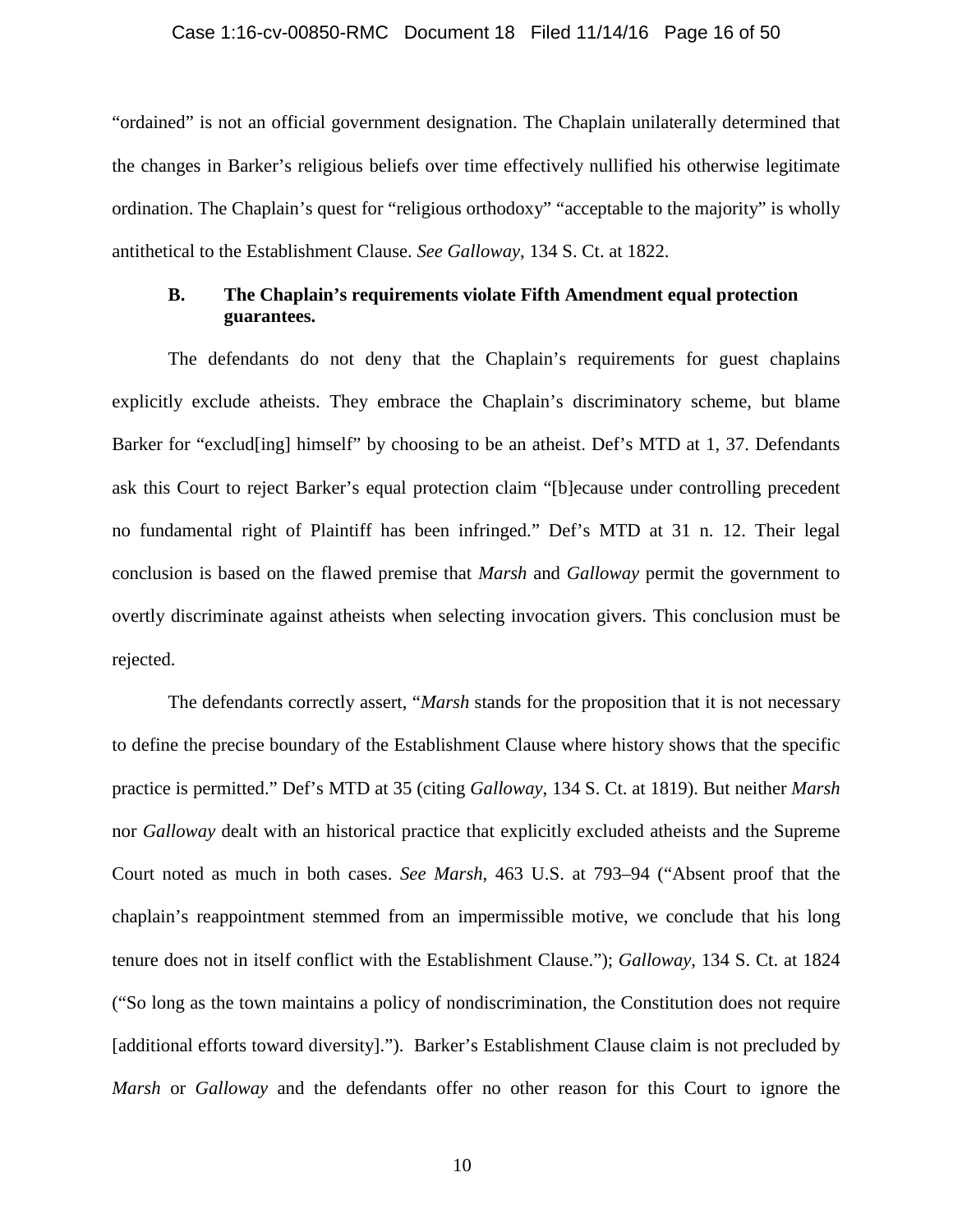#### Case 1:16-cv-00850-RMC Document 18 Filed 11/14/16 Page 17 of 50

government's overt violation of the equal protection guaranteed to religious minorities and the nonreligious under the Fifth Amendment's Due Process Clause.

The analysis of the Fifth Amendment's equality protection is the same as analysis of the Fourteenth Amendment's equality protection. *Bolling v. Sharpe,* 347 U.S. 497 (1954). The Equal Protection Clause of the Fourteenth Amendment prohibits government from treating citizens differently based on their religious beliefs. *See U.S. v. Armstrong*, 517 U.S. 456, 464 (1996); *Miller v. Johnson*, 515 U.S. 900, 911 (1995). Religion is a "suspect classification" that triggers strict scrutiny. *See Burlington N. R.R. v. Ford*, 504 U.S. 648, 651 (1992); *City of New Orleans v. Dukes*, 427 U.S. 297, 303 (1976). Strict scrutiny also applies when the government disfavors "a 'discrete and insular' minority," *Graham v. Richardson*, 403 U.S. 365, 372 (1971) (quoting *United States v. Carolene Products Company*, 304 U.S. 144, 152-53 n.4 (1938)), that has been "subjected to . . . a history of purposeful unequal treatment, or relegated to . . . a position of political powerlessness." *San Antonio Indep. Sch. Dist. v. Rodriguez*, 411 U.S. 1, 28 (1973). The Chaplain's refusal to allow nontheists to give invocations is discrimination based on religion, deserving of strict scrutiny review. Strict scrutiny is proper because nontheists have long faced invidious discrimination and been relegated to political powerlessness. Under this standard, the Chaplain's policies and actions must further a compelling governmental interest and be narrowly tailored to that interest. *See, e.g.*, *Miller*, 515 U.S. at 920. Defendants cannot meet this standard.

## **II. The Chaplain violated Art. VI Cl. 3 by imposing a religious test on those seeking to serve the government as guest chaplains.**

The Senators and Representatives before mentioned, and the Members of the several State Legislatures, and all executive and judicial Officers, both of the United States and of the several States, shall be bound by Oath or Affirmation, to support this Constitution; **but no religious Test shall ever be required as a Qualification to any Office or public Trust under the United States**.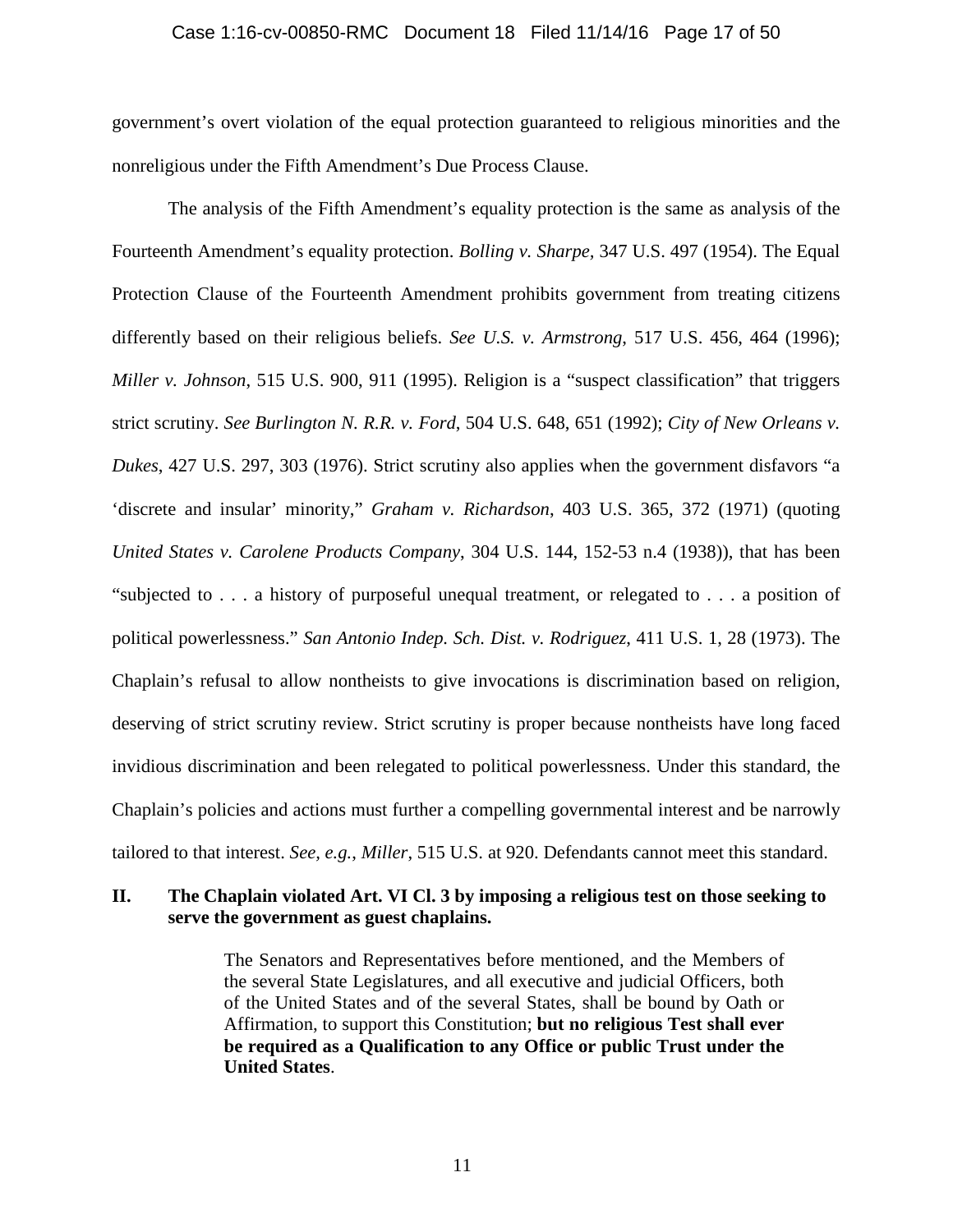U.S. CONST. art. VI, cl. 3 (emphasis added).

 $\overline{a}$ 

There is very little case law interpreting the No Religious Test Clause of our Constitution. *See Am. Atheists, Inc. v. Shulman*, 21 F. Supp. 3d 856, 870 (E.D. Ky. 2014) (recognizing the "limited case law discussing the No Religious Test Clause"). But the text, structure, purpose, and history of the Clause all support a broad, strong interpretation that disallows the government's treatment of Barker. The prohibition on religious tests is among the most emphatic clauses in the Constitution: "no religious test shall ever be required as a qualification to any office or public trust under the United States." The plain meaning of these words creates a comprehensive mandate and the provision should be interpreted in a way that recognizes that strength.

According to Justice Joseph Story, whose famous *Commentaries on the Constitution of the United States* were published in 1833: "This clause is not introduced merely for the purpose of satisfying the scruples of many persons, who feel an invincible repugnance to any religious test, or affirmation. It had a higher objective: to cut off for ever every pretence of any alliance between church and state in the national government." Story noted that the rationale for the religious test prohibition was to stop "bigotry" and "intolerance," what we might term "discrimination" today.<sup>3</sup>

The Clause has two clear components and Barker has pled both. To state a cause of action under the Clause, Barker must plead: (1) the government has imposed a religious test; and (2) the test was a requirement to serve an office or public trust. Barker has sufficiently pled his claim and it should survive the defendants' motion.

<sup>3</sup> Joseph Story, *Commentaries on the Constitution of the United States*. 3 vols. 3:§1841 (Boston, 1833) reprinted in *The Founders Constitution*, (The University of Chicago Press) Vol. IV, Art. VI, cl. 3, Document 27, *available at* http://press-pubs.uchicago.edu/founders/documents/ a6\_3s27.html.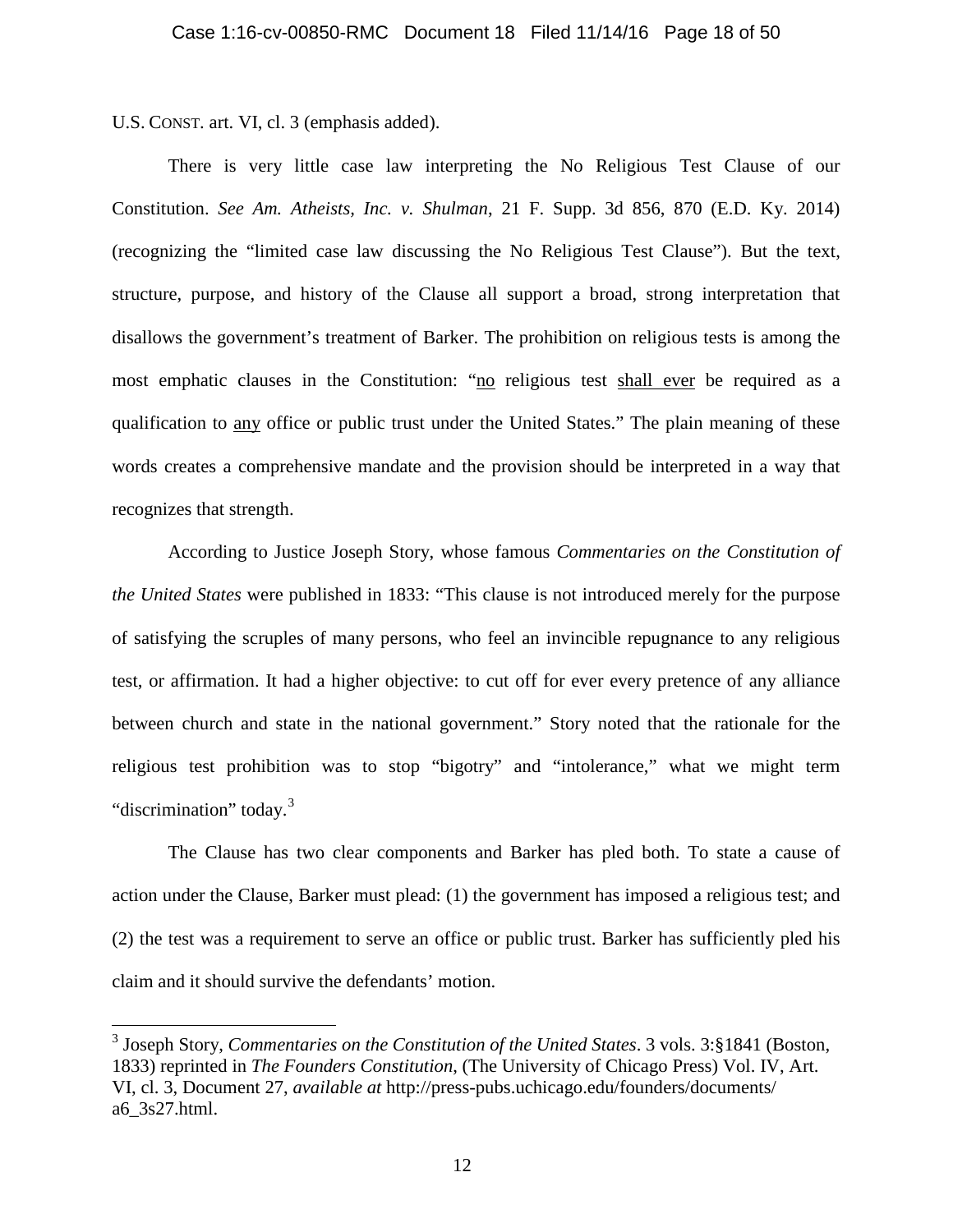### **A. The Chaplain has imposed religious criteria (a religious test) to bar Barker from the guest chaplaincy.**

The No Religious Test Clause prohibits any bar to a public office or trust that is based on religion, which at the very least includes "religious adherence," *Smith v. Lindstrom*, 699 F. Supp. 549, 561 (W.D. Va. 1988), "fervently-held religious beliefs," *Feminist Women's Health Ctr. v. Codispoti*, 69 F.3d 399, 400 (9th Cir. 1995), and membership in a religious order or church. *See In re McCarthey,* 368 F.3d 1266, 1270 (10th Cir. 2004). The object of the Clause is "to keep participation in the political community from being narrowed on the basis of religious adherence." *Lindstrom*, 699 F. Supp. at 561. The Clause is a "statement[] about the composition of the American political community, the security of each citizen's status within that community, and their eligibility to participate in that community." *Id.*, *aff'd sub nom. Smith v. Cty. of Albemarle, Va.*, 895 F.2d 953 (4th Cir. 1990).

The Supreme Court noted in *Torcaso* that the government cannot "limit[] public offices to persons who have, or perhaps more properly profess to have, a belief in some particular kind of religious concept." *Torcaso v. Watkins,* 367 U.S. 488, 494 (1961). <sup>4</sup> The government cannot prohibit ministers from taking public office, for a "law which limits political participation to those who eschew prayer, public worship, or the ministry as much establishes a religious test as one which disqualifies Catholics, or Jews, or Protestants." *McDaniel v. Paty*, 435 U.S. 618, 632 (1978) (Brennan, J. & Marshall, J., concurring). Like *Torcaso*, *McDaniel* was decided under the Free Exercise Clause, but the same principles underlie both clauses. If ministers cannot be required to eschew their religious belief to provide a public service, then atheists cannot be required to adopt religious beliefs in order to provide a public service.

 $\overline{a}$ 

<sup>4</sup> *Torcaso* was not decided under Article VI, but under the Free Exercise Clause of the First Amendment. 367 U.S. at 489, n.1. Nevertheless, it is one of the few cases where the Supreme Court discusses Article VI., clause 3.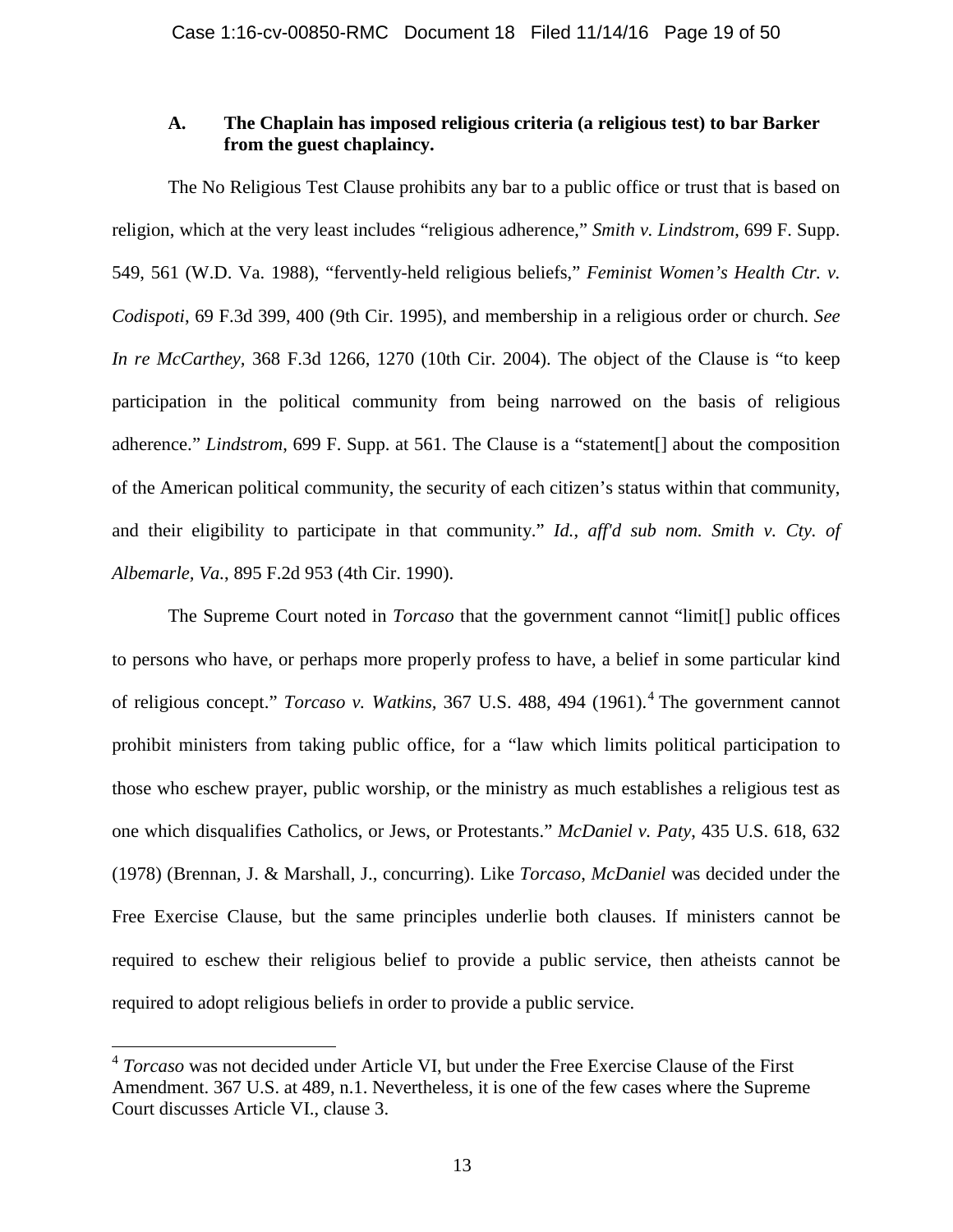#### Case 1:16-cv-00850-RMC Document 18 Filed 11/14/16 Page 20 of 50

The defendants would have this Court read *Torcaso* narrowly, so as to undermine the plain meaning of the No Religious Test Clause. Defendants point out that Barker was not required "to swear an oath of any kind," Def's MTD at 44, but the Clause is necessarily broader and stronger than merely prohibiting religious oaths. The language of the Clause applies broadly to "religious test[s]," not narrowly to oaths. It would defy the plain meaning of "test" to apply it so narrowly and it would be formalistic in the extreme to hold that a mandatory religious oath is prohibited, because it would bar atheists from office, but allow atheists to be barred by means not involving an oath. But even under Defendants' narrow reading, the House Chaplain is essentially requiring a religious oath. The Chaplain requires all who serve the guest chaplaincy to say words that profess a belief in a supernatural higher power. The prayer itself has become an oath.

In addition to requiring that all prayers be to a supernatural higher power approved by the House Chaplain, the Chaplain has imposed another religious test: that guest chaplains be ordained in a church in which they practice. Federal courts have consistently rejected church membership as a permissible criteria for excluding a government officer. *See In re McCarthey,*  368 F.3d at 1270 (LDS Church membership); *Codispoti*, 69 F.3d at 400 (Catholic church membership); *see also Dennis v. U.S.*, 384 U.S. 855, 879 (1966) (posing and rejecting a hypothetical church membership requirement under Article VI). Barker has pled sufficient facts to conclude that the Chaplain has imposed a "religious test" on him for Article VI purposes.

## **B. The Chaplain has barred Barker from an office or public trust under the United States.**

The guest chaplaincy should be considered a federal "office" under the United States because the guest chaplain fulfills every duty required of the Chaplain. Barker has alleged, and the defendants do not dispute, that the chaplaincy itself is "an office or public Trust," despite the fact that the officer has but one duty under the House Rules: to give the opening prayer before

14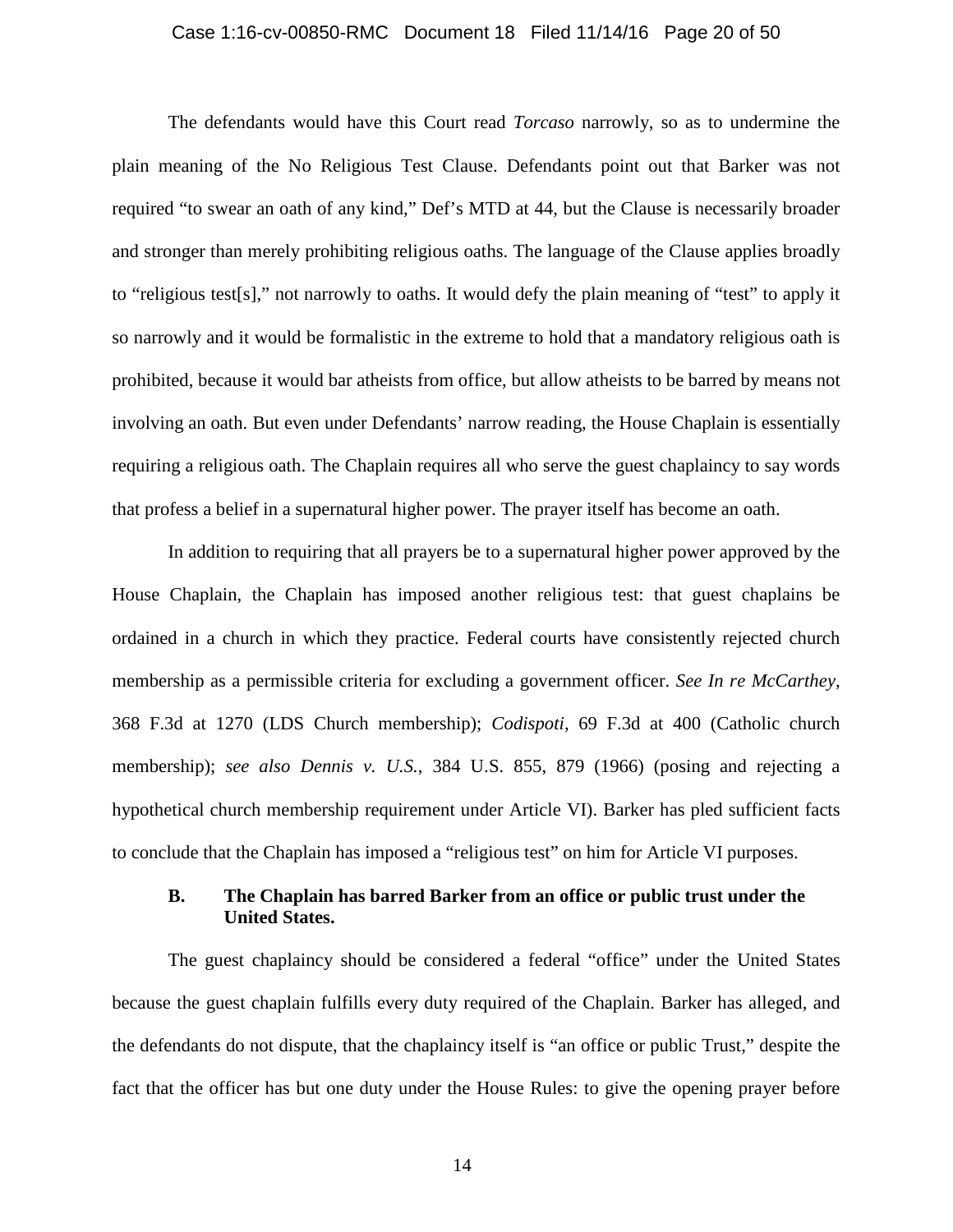#### Case 1:16-cv-00850-RMC Document 18 Filed 11/14/16 Page 21 of 50

Congress. When the entirety of an officer's official duties are transferred to another party, it stands to reason that the other party has assumed that office, if only for a limited time. The guest chaplain fills in as House Chaplain. Since the Chaplain is an officer subject to Article VI, the guest chaplaincy should also be subject to the No Religious Test Clause.

But even if this Court rejects the argument that the guest chaplaincy is an "office" under the meaning of the No Religious Test Clause, the guest chaplaincy is still subject to the Clause as a "public Trust." The No Religious Test Clause necessarily covers more than the federal offices enumerated in the language that precedes it. Clause 3 of Article VI begins by binding "Senators, Representatives, . . . Members of the several State Legislatures, and all executive and judicial Officers, both of the United States and of the several States" to an oath. It then expands that list to ban religious tests for "*any* office *or* public trust under the United States." U.S. CONST. art. VI, cl. 3 (emphasis added). Had the Framers wished the religious test ban to have a more limited reach, the Clause would have reiterated or trimmed the list of federal officers just mentioned. Instead, the language expands the reach to public trusts under the United States.

The history of the Clause reveals a broad original intent, consistent with the plain meaning of the text. The Clause was in part a reaction to the religious tests imposed on citizens in England. *See, e.g.,* Story, *Commentaries*, 3:§1841 ("The history of the parent country, too, could not fail to instruct [the Framers] in the uses, and the abuses of religious tests."). The "parent country's" religious tests were not limited to government offices, but encompassed all manner of public trusts. "In England dissenters from the established church were subject to the civil disability of exclusion from public office, as well as from the practice of law, medicine, or any other liberal profession." *Donovan v. Tony & Susan Alamo Found.*, 722 F.2d 397, 401 n.15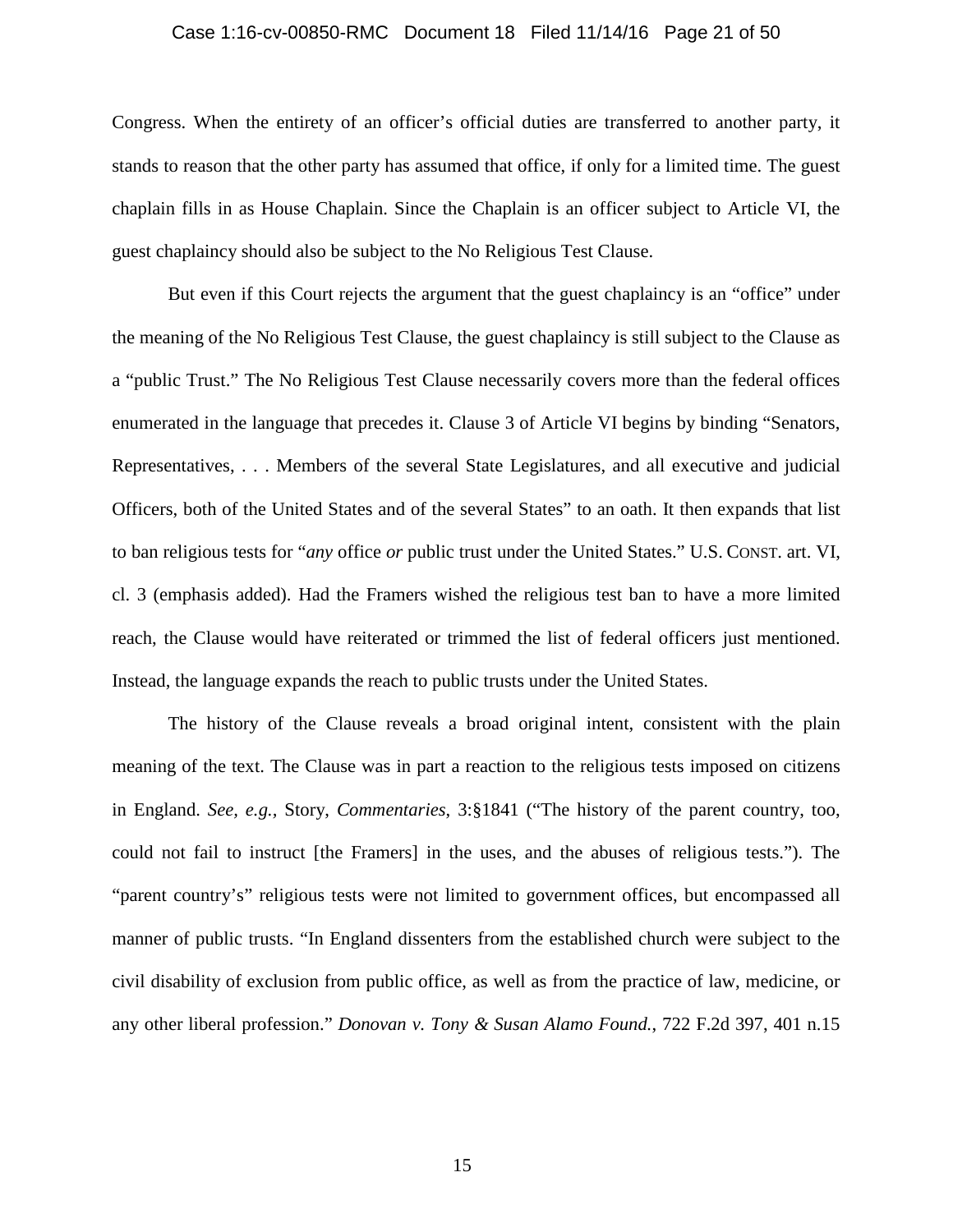## Case 1:16-cv-00850-RMC Document 18 Filed 11/14/16 Page 22 of 50

(8th Cir. 1983), *aff'd sub nom. Tony & Susan Alamo Found. v. Sec'y of Labor*, 471 U.S. 290 (1985) (citing J.R. Tanner, *Constitutional Documents of the Reign of James I*, 109 (1930)).

Federal courts have held true to this historically broad interpretation. While the Clause has not been read to "stretch" to  $501(c)(3)$  nonprofits,<sup>5</sup> it likely includes marriage celebrants,<sup>6</sup> witnesses or jurors,<sup>7</sup> and notaries public.<sup>8</sup> Like the guest chaplaincy, these are all positions of public service to which the government controls access.

The defendants' cramped reading of this Clause, that it requires "the ideas of tenure, duration, emolument, and duties, and that the latter were continuing and permanent, not occasional or temporary, " is based on *United States v. Germaine*, which did not involve the No Religious Test Clause, but a criminal statute with narrower language and a different structure and history. 99 U.S. 508, 511–12 (1878)*.* The relevant part of the statute read: "Every officer of the United States," which does not include public trusts. *Id.* at 509. If not an "office" within the meaning of the Clause, the guest chaplaincy is at least a public trust, similar to the ceremonial position granting "the authority to solemnize marriages." *Martinez*, 846 F. Supp. 2d at 1145. Like the guest chaplain, a marriage celebrant performs a task that is traditionally considered religious, but is not exclusively so. Both positions are occasional or temporary and do not fit the more limited definition of an "officer" from *Germaine*.

Under the defendants' restricted reading of the Clause, the government could impose a religious test for a whole host of positions, including attorneys, officers of the court, poll

 $\overline{a}$ 

<sup>5</sup> *Am. Atheists, Inc. v. Shulman*, 21 F. Supp. 3d 856, 870–71 (E.D. Ky. 2014).

<sup>6</sup> *Martinez v. Clark County,* 846 F. Supp. 2d 1131, 1145 (D. Nev. 2012). <sup>7</sup>

*Soc'y of Separationists, Inc. v. Herman*, 939 F.2d 1207, 1220–21 (5th Cir. 1991), *on reh'g*, 959 F.2d 1283 (5th Cir. 1992) (Garwood, J., dissenting) (discussing the No Religious Test Clause applying by logical extension to "witnesses, jurors, or the like").

<sup>8</sup> *See Torcaso v. Watkins,* 367 U.S. 488, 494 (1961) (noting that in the underlying case it was "conceded that the office of notary public is an office of profit or trust").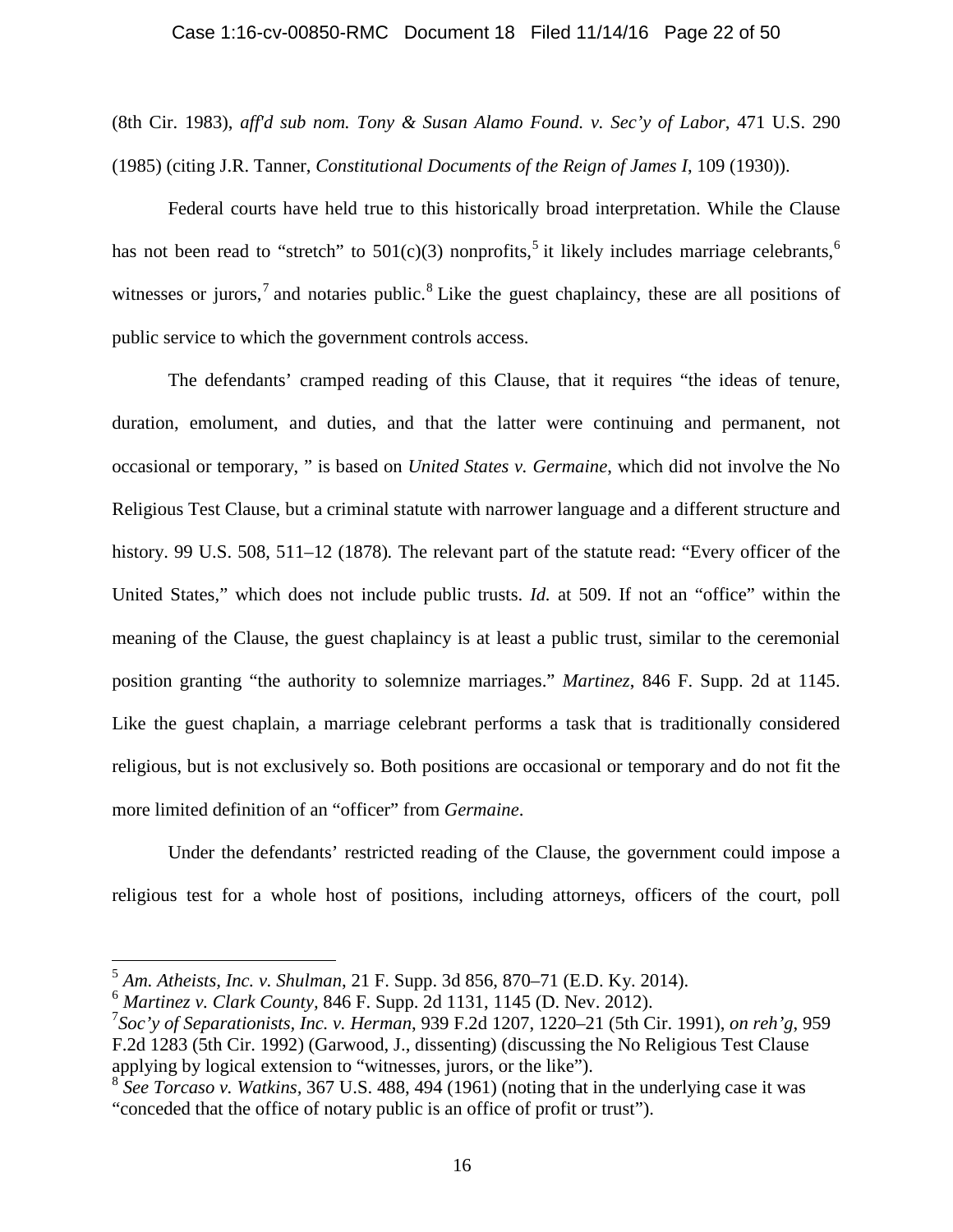#### Case 1:16-cv-00850-RMC Document 18 Filed 11/14/16 Page 23 of 50

observers, jurors, witnesses, and any position or profession that requires a government license such as notaries, doctors, nurses, psychologists, social workers, engineers, architects, and even tradesmen. This narrow reading is untenable. Government control of a position that serves the government or the public interest is the defining characteristic of a "public Trust under the United States," and those same characteristics apply to the guest chaplaincy. The position is wholly regulated by the House Chaplain and its purpose is to further Congress's "interest in solemnizing the day's legislative proceedings." *See* Def's MTD at 1. The Chaplain has refused to extend the high honor of serving as guest chaplain to Barker because of Barker's convictions regarding religion. This amounts to a religious test for an office or public trust under the United States, in violation of clause 3 of Article VI.

### **III. Barker has standing to assert claims for unlawful discrimination.**

The question of standing is resolved by a three-part test, which the Supreme Court laid

out in *Lujan v. Defenders of Wildlife*:

- 1. The plaintiff must have suffered an injury in fact—an invasion of a legally protected interest which is (a) concrete and particularized, and (b) actual or imminent, not conjectural or hypothetical.
- 2. There must be a causal connection between the injury and the conduct complained of—the injury has to be fairly traceable to the challenged action of the defendant.
- 3. It must be likely, as opposed to merely speculative, that the injury will be redressed by a favorable decision.

504 U.S. 555, 560–61 (1992). Barker has met his burden under each prong of the standing test, especially given that at the pleading stage "general factual allegations of injury resulting from the defendant's conduct may suffice, for on a motion to dismiss we presume that general allegations embrace those specific facts that are necessary to support the claim." *Id.* at 561 (quoting *Lujan v. Nat'l Wildlife Fed'n,* 497 U.S. 871, 889 (1990) (internal quotations and citations omitted)).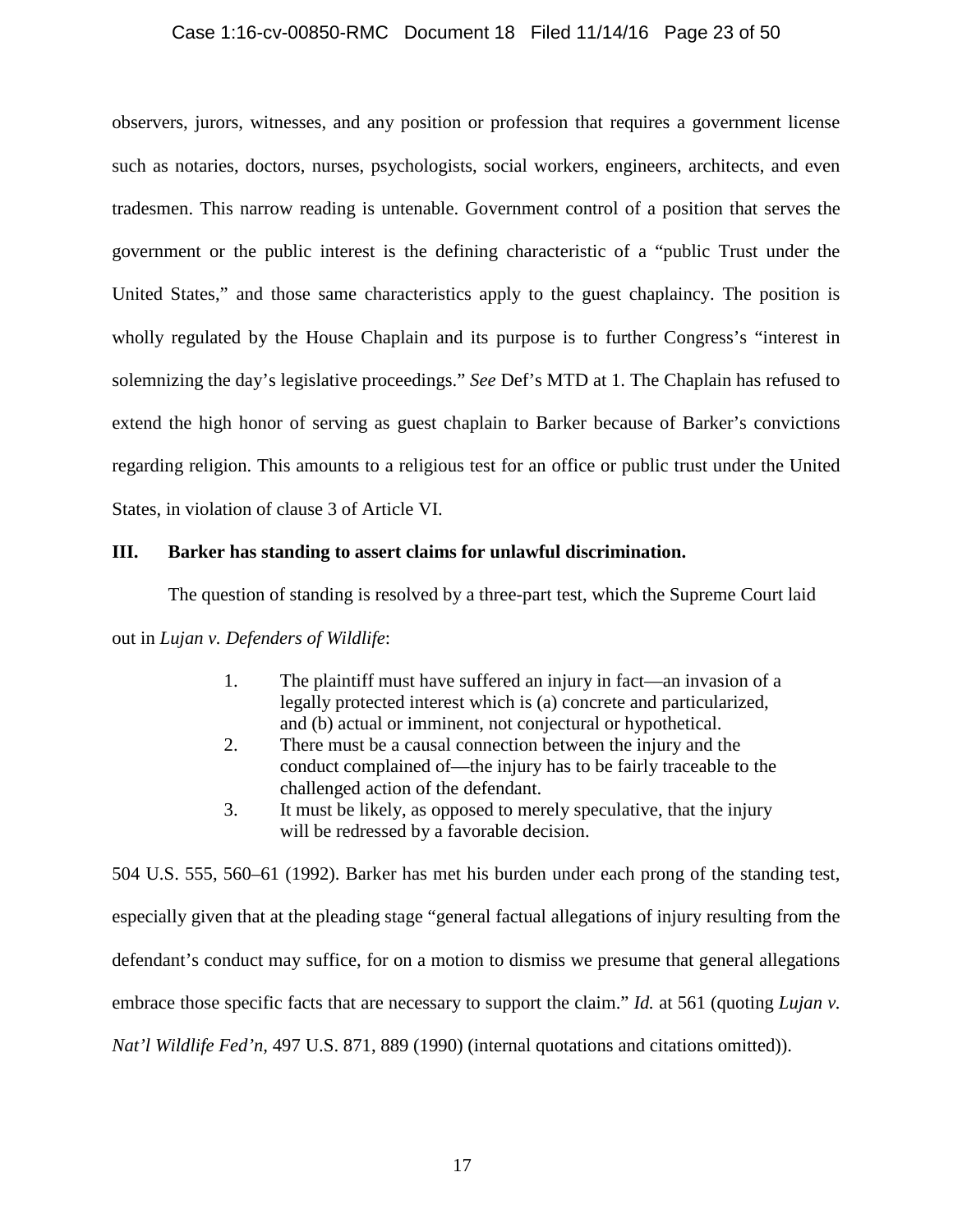#### Case 1:16-cv-00850-RMC Document 18 Filed 11/14/16 Page 24 of 50

Many of the defendants' arguments on standing result from a misreading of the complaint. Barker is not challenging the constitutionality of the House Chaplain or the general practice of having daily prayers. This lawsuit is not an oblique or surreptitious attack on either the prayers or chaplaincies.<sup>9</sup> Barker is challenging the Chaplain's discrimination against him as an atheist. $10$ 

The Supreme Court has twice upheld legislative prayer, stating that even atheists and laypeople are permitted to give those prayers, and Barker seeks to be part of the hallowed tradition the defendants' motion so capably laid out in its first pages. Barker seeks to serve his government. His inclusion would also be a meaningful historic event for the nonreligious: he would be the first atheist to give the opening invocation before the House. But the House Chaplain has examined Barker's religious beliefs and barred him from serving as guest chaplain, denying him this unique, historic opportunity on account of his religious beliefs.

## **A. Barker has suffered actual, concrete, and particularized injuries and has alleged sufficient facts to establish these injuries.**

Barker faced continually augmented *ad hoc* requirements during his request to serve as

guest chaplain, requirements that were not imposed on anyone else. He suffered an extensive

<sup>&</sup>lt;sup>9</sup> Defendants' cited cases addressing questions about the constitutionality of chaplains and legislative prayer in general, such as *Murray* and *Newdow*, simply do not apply because these questions are not at issue in the present case. *See Murray v. Buchanan*, 720 F.2d 689, 690 (D.C. Cir. 1983) ("The Court answered the question presented in *Marsh* with unmistakable clarity: The 'practice of opening each legislative day with a prayer by a chaplain paid by the State [does not] violate[ ] the Establishment Clause of the First Amendment.'"); *Newdow v. Eagen*, 309 F. Supp. 2d 29, 32 (D.D.C. 2004) (describing an "action to challenge Congress's practices regarding legislative prayer and chaplains"), *dismissed for lack of prosecution*, No. 04-5195, 2004 WL 1701043 (D.C. Cir. July 29, 2004).  $\overline{a}$ 

 $10$  Barker does bring a claim under RFRA challenging the House Rules and the House of Representatives as the government entity in charge of adopting, carrying out, and modifying those rules. This is not done in an effort to repeal those Rules, but because the defendants have cited those House Rules as providing some sort of legal protection to the Chaplain. Barker contends that the House Rules provide no such protection and that they are, in fact, consistent with the relief Barker requests from this Court. *See* section 5., *infra*.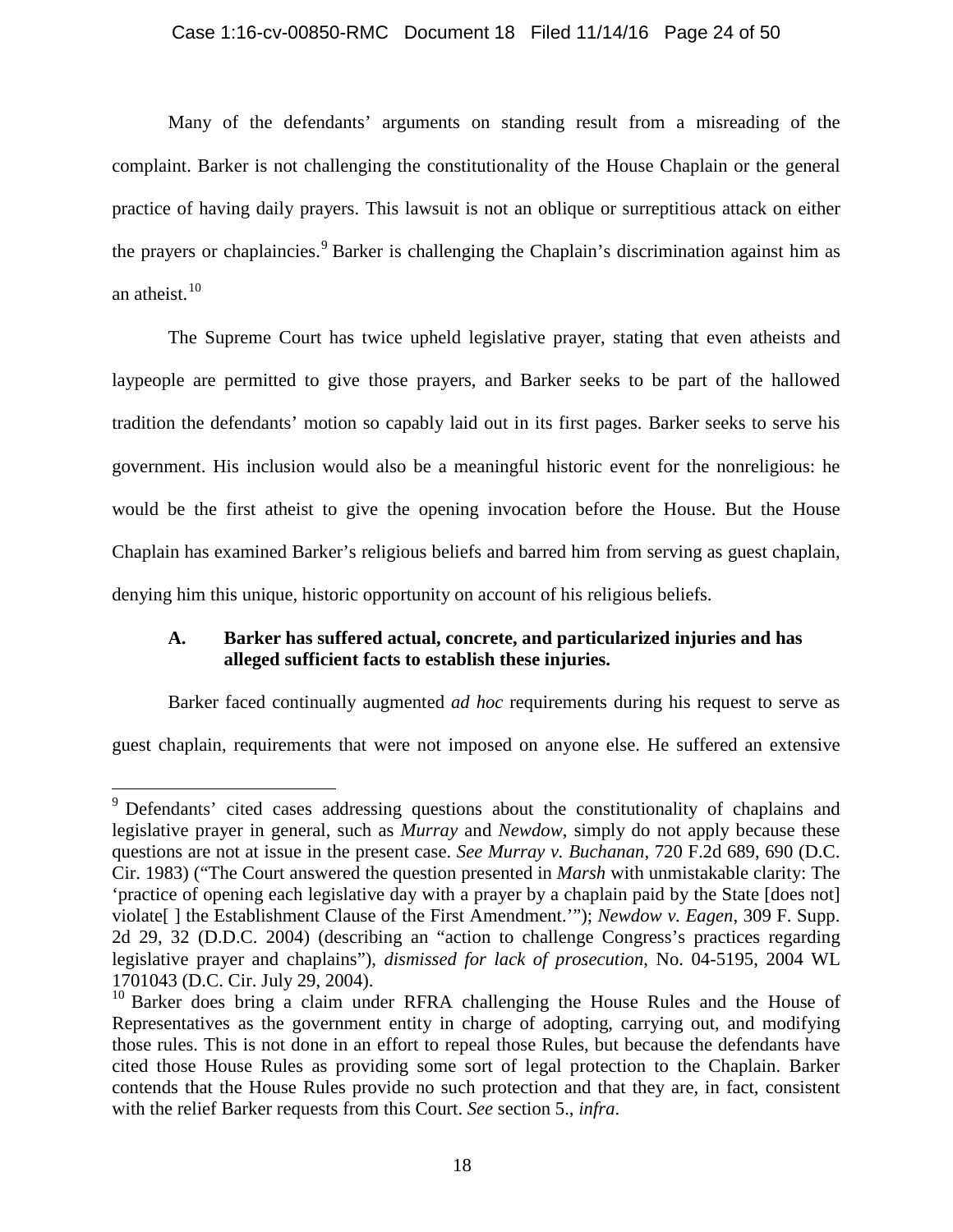#### Case 1:16-cv-00850-RMC Document 18 Filed 11/14/16 Page 25 of 50

delay and an intrusive inquiry both into the depth of his religious beliefs and the content of his planned prayer. And in the end, he was denied the opportunity to serve the House as guest chaplain because he is an atheist. Defendants have caused Barker three distinct injuries: 1) a personal exclusion injury; 2) discrimination as a member of a class; and 3) a stigmatic injury.

## *(1) Barker has suffered a personal exclusion injury.*

The Court need not conduct an extensive inquiry into the injuries suffered by Barker, since the Court of Appeals for the District of Columbia has previously recognized a concrete, particularized injury on nearly identical facts. *See Kurtz v. Baker*, 829 F.2d 1133, 1142 (D.C. Cir. 1987) (finding allegation "that Kurtz has been prevented from addressing each house of Congress . . . satisfies Article III's injury requirement because it is sufficiently personal and concrete.") Barker has suffered the same concrete, particularized exclusion injury suffered by Kurtz. Any factual differences between the two cases only exacerbate the injury suffered by Barker. As the complaint makes plain, unlike Kurtz, Barker had met all the requirements the Chaplain imposed, including sponsorship by a House member, and was still excluded. For the purposes of defendants' motion to dismiss, the Court can end its inquiry here. Still, unlike in *Kutz*, the exclusion injury is not "the sole allegation of injury reasonably implied in the complaint that is judicially cognizable." *Id.* Barker has also suffered other injuries.

## *(2) Barker has suffered discrimination based on his religious beliefs and membership in a class.*

In cases involving equal protection and discrimination, "[w]hen the government erects a barrier that makes it more difficult for members of one group to obtain a benefit than it is for members of another group,  $\ldots$  [t]he 'injury in fact'  $\ldots$  is the denial of equal treatment resulting from the imposition of the barrier." *Ne. Fla. Chapter of Associated Gen. Contractors of Am. v. City of Jacksonville,* 508 U.S. 656, 666 (1993). Individuals who are denied a government benefit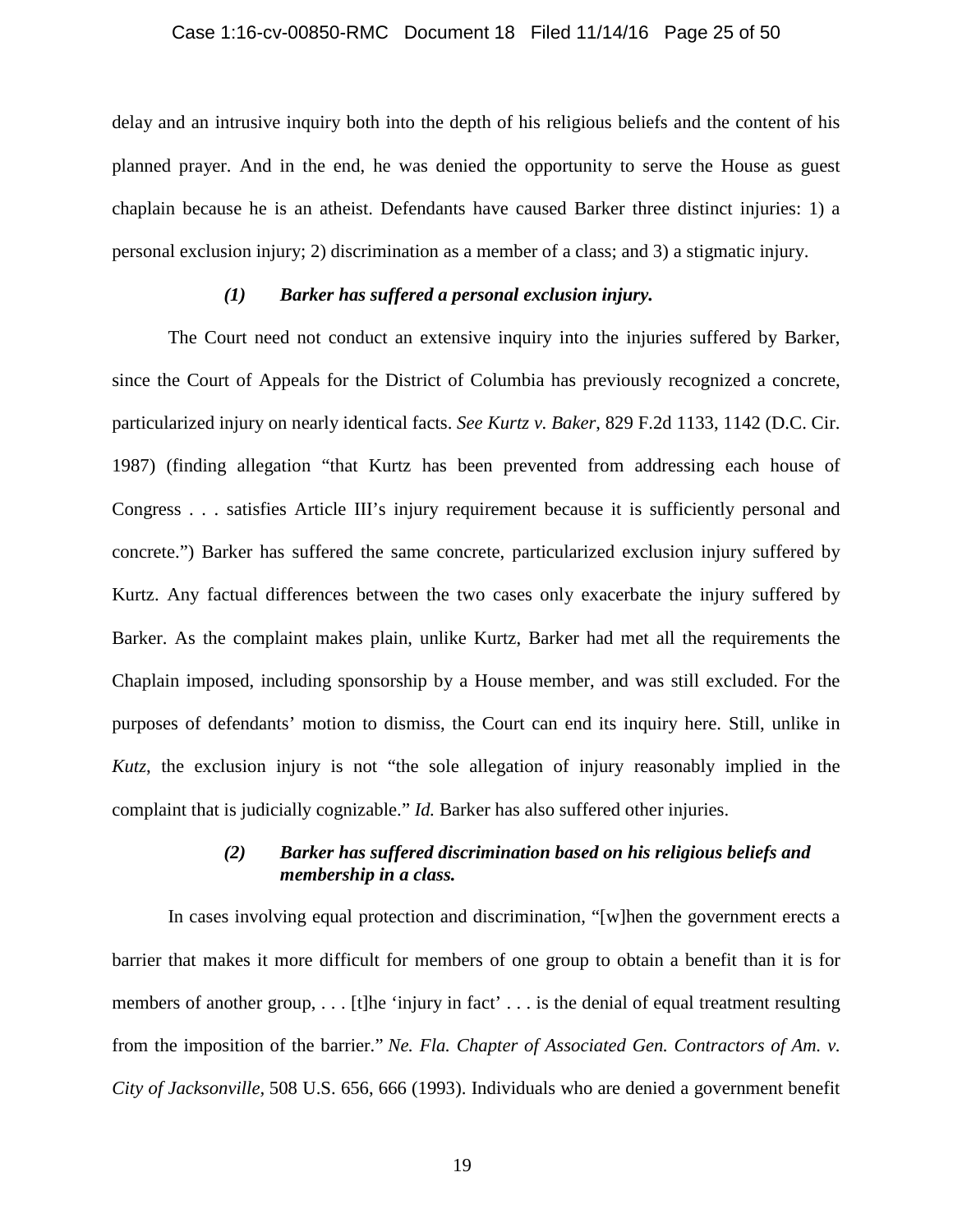#### Case 1:16-cv-00850-RMC Document 18 Filed 11/14/16 Page 26 of 50

or the opportunity to participate equally in public service have standing to challenge that denial. *Id.*; *Turner v. Fouche,* 396 U.S. 346, 362 (1970) (noting that citizens have standing to vindicate "a federal constitutional right to be considered for public service," including jury duty, "without the burden of invidiously discriminatory disqualifications," such as race); *Clements v. Fashing,* 457 U.S. 957 (1982) (a justice of the peace had standing to raise an equal protection challenge to a statute imposing a two-year waiting requirement on seeking higher office); *Regents of Univ. of Cal. v. Bakke,* 438 U.S. 265, 281 n.14 (1978) (holding that denial of opportunity to compete for admittance into medical school class based on applicant's race was an injury that conferred standing).

To establish standing in discrimination cases the party "need only demonstrate that it is able and ready" to participate in the government program "and that a discriminatory policy prevents it from doing so on an equal basis." *City of Jacksonville*, 508 U.S. at 666. Barker is willing and able to give the opening prayer and has met all the legitimate requirements. The Supreme Court itself has recognized that atheists can participate in legislative prayer, and indeed must be granted the chance to do so if they seek it out. *Galloway* at 115; Cmplt. ¶¶ 1, 80–88. The only barriers to Barker's participation are the discriminatory *ad hoc* requirements added by the Chaplain in order to exclude Barker and other atheists from participating equally.

Unlike in *Kurtz*, Barker has also suffered an exclusion injury as a member of a class, not just as an individual. Cmplt. ¶¶ 75–80, Ex. F at 13. Kurtz's class injury failed because he made "no attempt to allege that the mere fact of receiving a favorable response from [the House or Senate Chaplain] would have been of any value to Kurtz, aside from its furtherance of his ultimate goal of actually addressing each house." *Id.* at 1141. The same cannot be said here. Barker has alleged that two classes of people: those who do not believe in a supernatural higher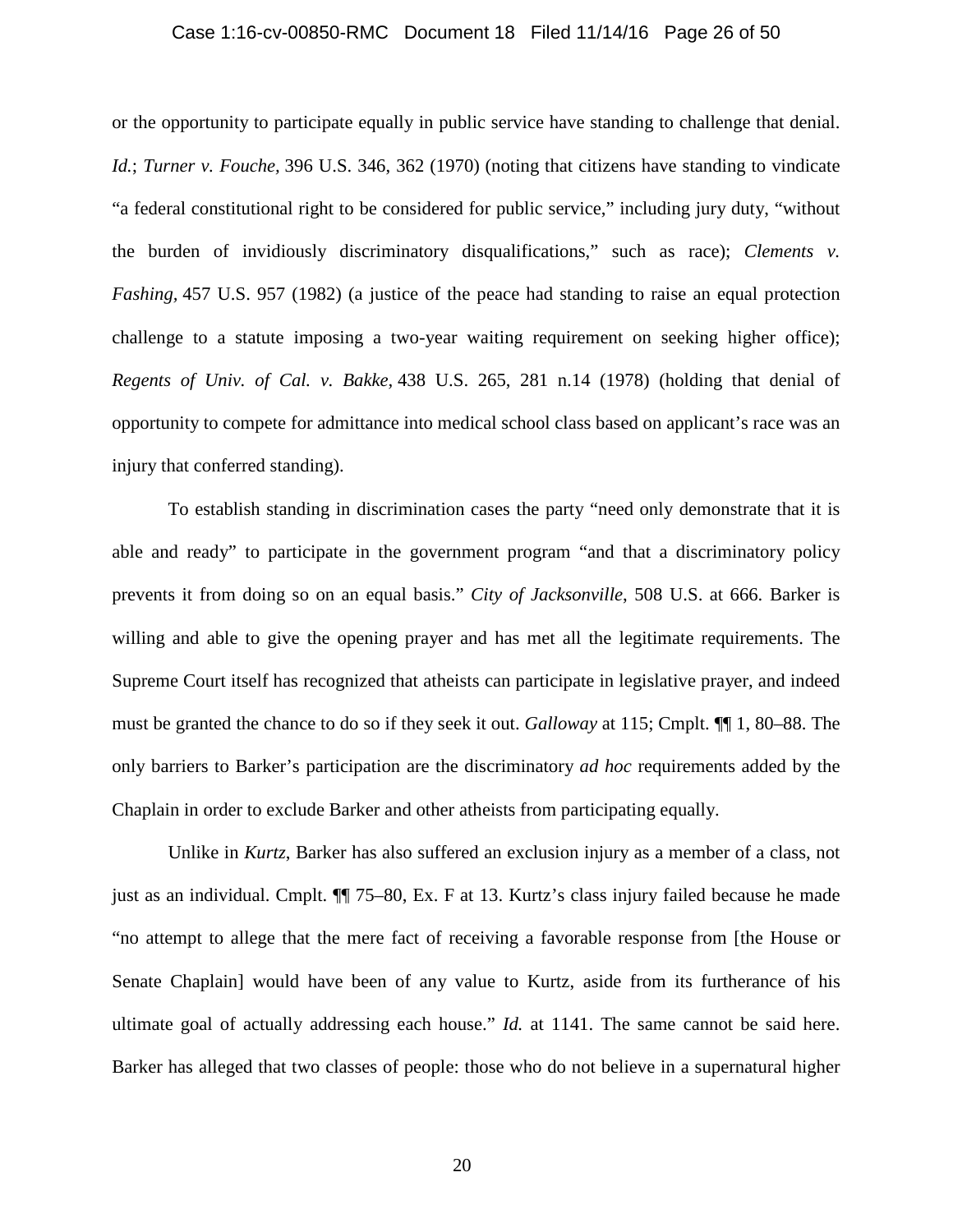#### Case 1:16-cv-00850-RMC Document 18 Filed 11/14/16 Page 27 of 50

power and those who have deeply held beliefs but do not issue ordinations, are excluded by the Chaplain's discriminatory requirements. As an atheist, Barker is a member of both classes.

## *(3) Barker has also suffered a stigmatic injury as a result of the government's discrimination.*

The Supreme Court has "repeatedly emphasized, discrimination itself, by perpetuating 'archaic and stereotypic notions' or by stigmatizing members of the disfavored group as 'innately inferior' and therefore as less worthy participants in the political community, can cause serious non-economic injuries to those persons who are personally denied equal treatment solely because of their membership in a disfavored group." *Heckler v. Mathews*, 465 U.S. 728, 739–40 (1984) (*citing* eight other Supreme Court cases). Stigmatic injury stemming from discriminatory treatment is sufficient to satisfy the injury requirement for standing if the plaintiff identifies "some concrete interest with respect to which [he is] personally subject to discriminatory treatment" and "[t]hat interest independently satisf[ies] the causation requirement of standing doctrine." *Allen v. Wright,* 468 U.S. 737, 757 n. 22, *abrogated on other grounds by Lexmark Int'l, Inc. v. Static Control Components,* 134 S.Ct. 1377 (2014).

In this case, Barker has personally suffered discrimination, humiliation, and denigration, plus a concomitant loss of benefits, honors, and congressional recognition, solely as a result of his religious convictions. *See Id.* at 755, (noting that a stigmatic injury confers standing "only to 'those persons who are personally denied equal treatment' by the challenged discriminatory conduct"); *Heckler,* 465 U.S. at 740 (noting that plaintiff had standing because he was personally denied government benefits that similarly situated women received). Barker personally suffered the loss of government benefits and the opportunity to be considered for public service, and he has thus been personally subjected to the associated stigmatic injury. *See Bostic v. Schaefer*, 760 F.3d 352, 372 (4th Cir. 2014) ("Because [plaintiffs] highlight specific, concrete instances of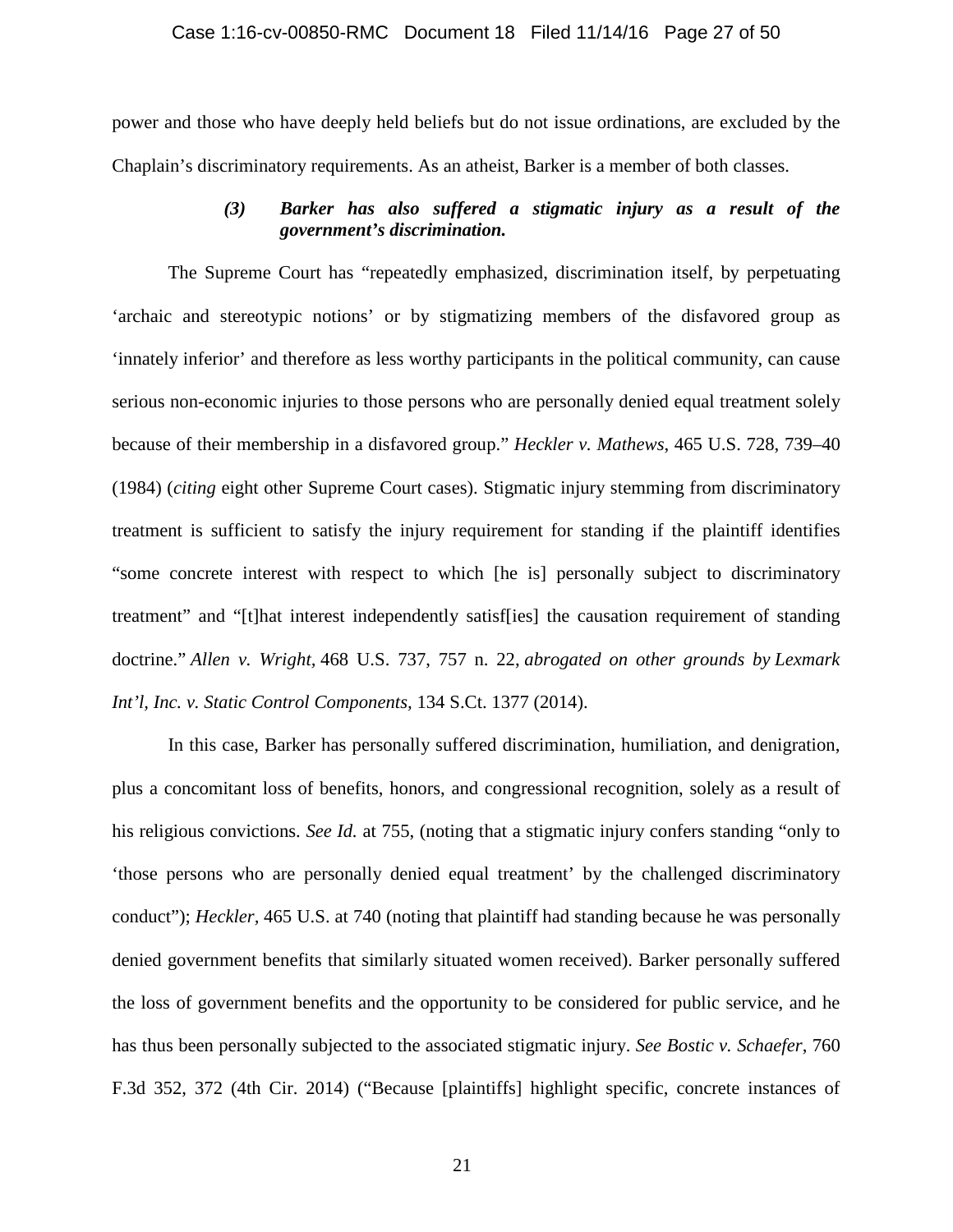### Case 1:16-cv-00850-RMC Document 18 Filed 11/14/16 Page 28 of 50

discrimination rather than making abstract allegations, their stigmatic injuries are legally cognizable."), *cert. denied*, *Schaefer v. Bostic*, 135 S. Ct. 308 (2014).

Troublingly, the defendants attempt to downplay the harm to Barker by arguing that he "has derived more 'notoriety from the *denial* . . . than he could have hoped to gain from delivering a brief secular invocation." Def's MTD at 11. The contention that it is a benefit to suffer religious discrimination by the government should not be entertained. It is a common refrain of the oppressor that discrimination is done "for the good" of the oppressed. But it must be rejected.<sup>11</sup> Even if the publicity surrounding the discrimination were a benefit,  $12$  that does not mean Barker was not injured. Barker chose to shine a light on the injury and expose the discrimination, rather than silently accepting it. But he still suffered discrimination and was denigrated because of his atheism, stigmatizing him and all atheists. If the Chaplain's denial stands, Barker will not have the opportunity to serve the House, his remarks will not appear in the Congressional Record, he will not be introduced by his U.S. Representative, and he will not go down in history as the first atheist to deliver an invocation before the House. These injuries are real, not conjectural, and are easily traceable to the defendants' actions.

 $\overline{a}$ 

 $11$  To borrow from C.S. Lewis, "Of all tyrannies a tyranny sincerely exercised for the good of its victims may be the most oppressive . . . those who torment us for our own good will torment us without end for they do so with the approval of their own conscience." *The Humanitarian Theory of Punishment*, (1952); *see also U.S. v. State of Miss.*, 229 F. Supp. 925, 986 (S.D. Miss. 1964) (noting that the true purpose Mississippi's 1890 constitutional convention was racial discrimination, and that the convention's president "Of the Negroes" reportedly stated, "We want them here, but their own good and our own demands that we shall devise some means by which they shall be practically excluded from government control") (Circuit Judge John R. Brown, dissenting and ultimately vindicated when the decision was *rev'd sub nom.* in *United States v. Mississippi*, 380 U.S. 128 (1965)).

 $12$  The defendants have also alleged that the Freedom From Religion Foundation, which works to end unwarranted stigma against atheists has placed ads regarding the discrimination Barker has faced. FFRF is not a party in this lawsuit and Barker did not seek to give the opening invocation in connection with his duties as a co-president of FFRF. Cmplt. ¶¶ 103, 112.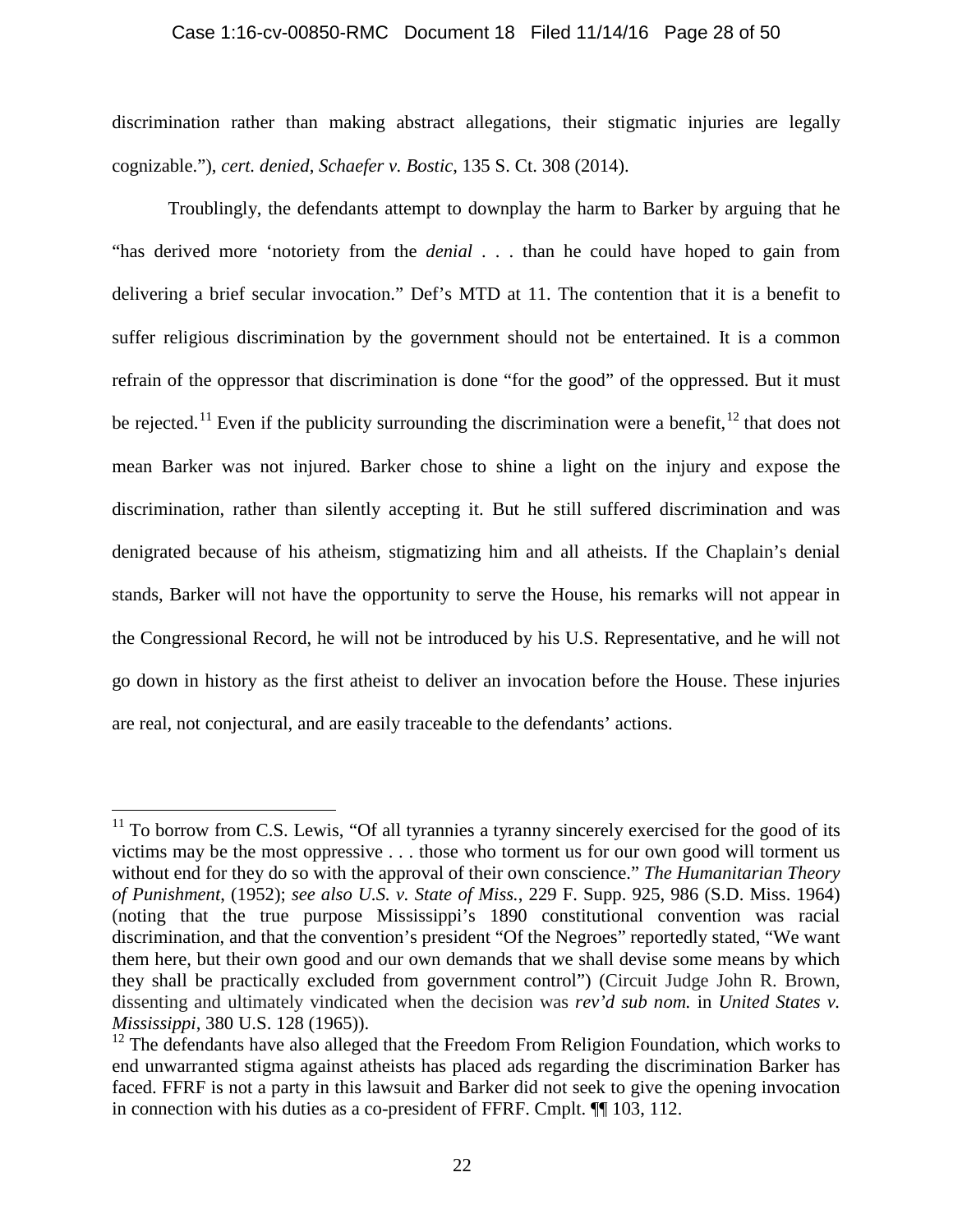### **B. The defendants' actions caused Barker's injury.**

The causation requirement for standing is not as strict as in other contexts; it "requires only that the plaintiff's injury be fairly traceable to the defendant's conduct." *Lexmark Int'l, Inc. v. Static Control Components, Inc*., 134 S. Ct. 1377, 1391 n.6 (2014) (distinguishing Article III causation requirement from proximate cause requirement). Defendants claim that this case is controlled by the outcome in *Kurtz*, where the court held the plaintiff's injuries were not fairly traceable to the defendants' actions "because (1) there is no allegation that the chaplains had discretion to grant appellant's requests, and (2) such an allegation would in any event be untenable." *Kurtz v. Baker*, 829 F.2d 1133, 1142 (D.C. Cir. 1987). Neither is true here. Barker has alleged that the Chaplain has discretionary authority to approve Barker as a guest chaplain and the now-existing case law demonstrates that Barker's request is tenable.

The causation analysis in this case significantly differs from *Kurtz*. Not only is there a "fairly traceable" causal connection between the defendants' discriminatory conduct and Barker's injuries, the connection is plain. Defendants discriminated against Barker in several distinct ways. The Chaplain and his staff disparately applied unwritten requirements to Barker that were not applied to other guest chaplains, they intrusively inquired into Barker's nonreligious beliefs and the message he hoped to deliver, and they extensively delayed processing Barker's request—more than 50 guest chaplains, including several who did not meet the ordination requirements, gave prayers from the time Barker met all the requirements until he was denied. *See* Compl. ¶¶ 123–41. Additionally, the denial itself violated Barker's rights and subjected him to discrimination based on his religious convictions.

There can be no doubt that the defendants, and in particular the Chaplain, have discretionary authority to allow Barker to serve as guest chaplain. He has admitted as much in

23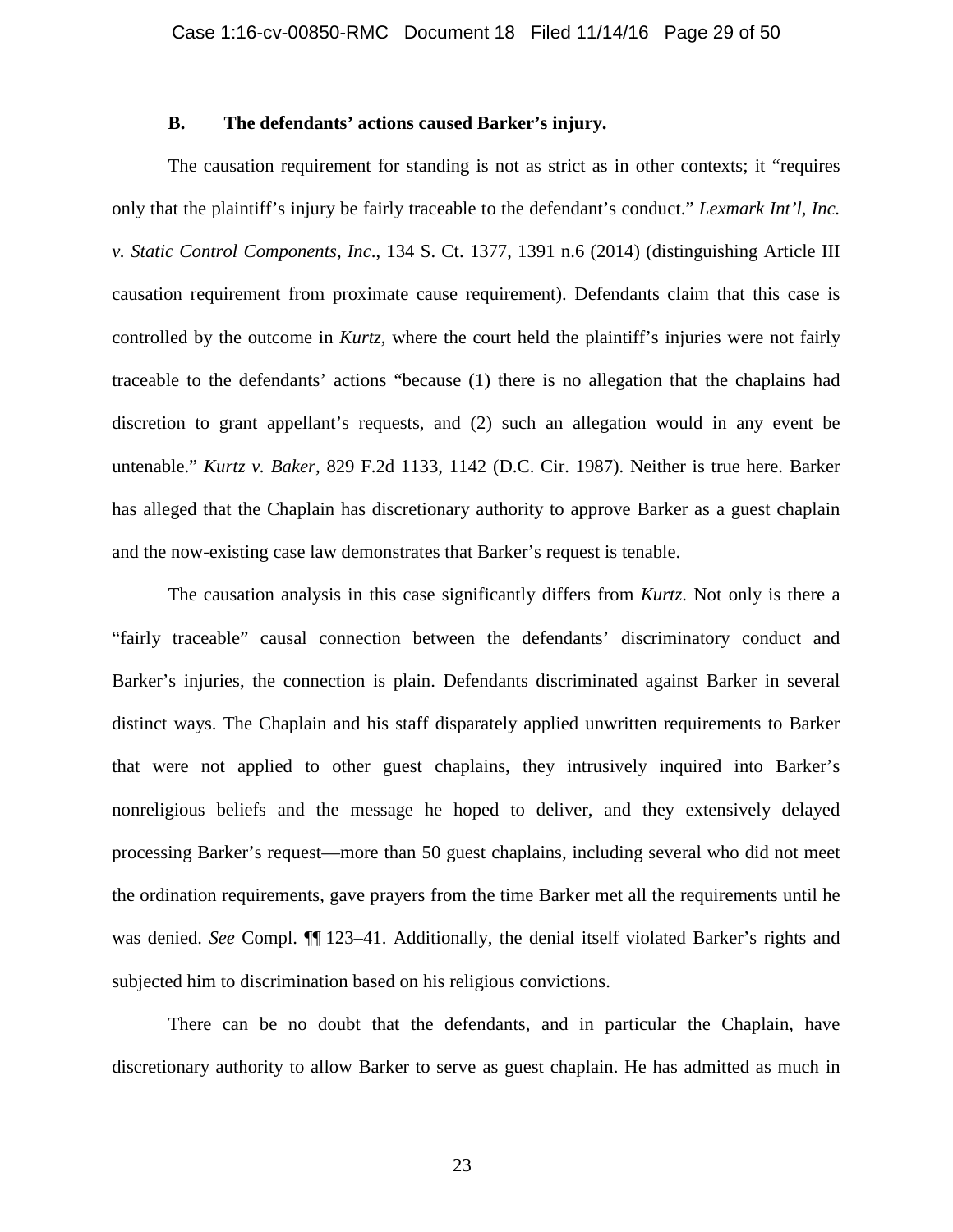#### Case 1:16-cv-00850-RMC Document 18 Filed 11/14/16 Page 30 of 50

writing: "I . . . from time-to-time have *exercised my discretion* to invite guest chaplains . . . ." Cmplt. Ex. C (emphasis added). Not only has he admitted that he has the "discretion," the Chaplain and his assistants have scheduled and approved approximately 274 guest chaplains during Conroy's tenure in the Chaplain's Office.<sup>13</sup> Barker has alleged this and the defendants have admitted it.

Moreover, Barker's allegation is beyond tenable. While Kurtz was seeking special treatment—either to deliver a prayer despite his lack of legislative sponsor or in the alternative to address Congress after the prayer, *see Kurtz*, 829 F.2d at 1135–36—Barker is seeking to be treated equally within the House Chaplain's established guest chaplaincy practice. In essence, Kurtz wanted a privilege only extended to "the President of the United States and foreign heads of state." *Id.* at 1142. Barker seeks a benefit extended by Chaplin Conroy to more than 274 others since May 2011. And while the *Kurtz* court may have considered the delivery of a nonreligious statement during the time normally reserved for prayer "a suspension of ordinary common sense that this court need not indulge," *Kurtz*, 829 F.2d at 1138, the Supreme Court has since explicitly indulged this possibility in *Galloway* and found it tenable. *See Galloway*, 134 S.Ct. at 1816 (noting ". . . a minister or layperson of any persuasion, including an atheist, could give the invocation"); *id.* at 1824 (emphasizing that the town "would welcome a prayer by any minister or layman who wished to give one" and approving of its practice "[s]o long as the town maintains a policy of nondiscrimination").

 $\overline{a}$ 

 $13$  274 guest chaplains were approved from May 25, 2011 through the end of 2015. From 2000 through the end of 2015, guest chaplains have delivered 857 opening invocations, about 40 percent of all opening invocations. The Chaplain argues that his discretion is limited by the House Rules, which call for a "prayer." But this argument is unavailing. The delivery of a secular invocation is equivalent to the delivery of a prayer. *See* section 2.C., *infra*.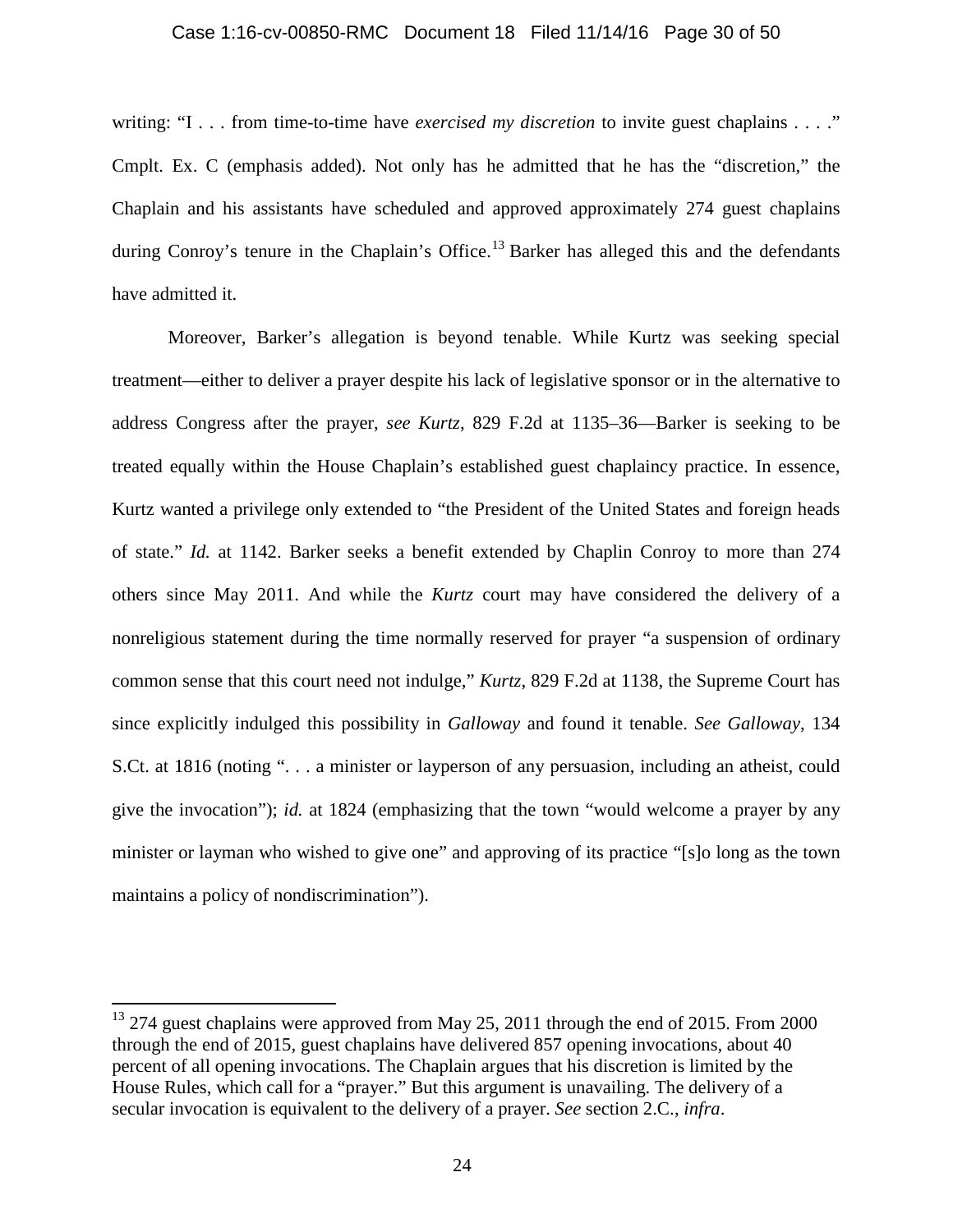#### Case 1:16-cv-00850-RMC Document 18 Filed 11/14/16 Page 31 of 50

What the *Kurtz* court did not indulge, the idea of secular prayer, has since taken place more than 75 times around the country. *See* Cmplt. ¶¶ 80–88. The *Galloway* Court recognized the consistency of prayers that "invoked universal themes, e.g., by calling for a 'spirit of cooperation.'" 134 S. Ct. at 1814. In fact, the House of Representatives itself, with defendant Conroy serving as House Chaplain, has opened with at least a few prayers that were not directed to a supernatural higher power, but to the "spirit of life that unites all people," "the spirit of truth and reconciliation," or to no specifically named higher power at all. *See* Compl. ¶¶ 146–151.

The government has argued that the Chaplain alone, and not the other defendants, are the cause of Barker's injury. Def's MTD at 12–13. But Barker has sufficiently alleged that each defendant is a cause of his injuries. The Chaplain's assistants, Aglieco and Bronson, were the first to communicate the unwritten requirements to plaintiff's attorneys, even explaining that they were unwritten. They were also the point of contact for Barker during the "extensive and unreasonable delay" he faced in getting approval, itself a form of discrimination. *See, e.g.,*  Cmplt. ¶¶ 36, 42, 44–47, 172. Further discovery may reveal the extent of their role in the discrimination, but the allegations are sufficient to show that the delay that Barker has complained of is fairly traceable to Aglieco and Bronson, as is, possibly, the invention of the unwritten criteria which appear to have been applied only to Barker.

The Speaker has a duty to ensure officers comply with the House Rules, the law, and their oaths to uphold the Constitution, including the provisions that provide Barker his causes of action. Under the House Rules, Defendant Ryan controls the Capitol facilities (House Rules I.3), controls access to the floor (Rule V.4(b); V.5), decides Questions of Order (I.5), exercises a great measure of control over the House Officers (Rule II), and is generally responsible for the smooth running of the House. The first item of business, which is controlled by the Speaker, is the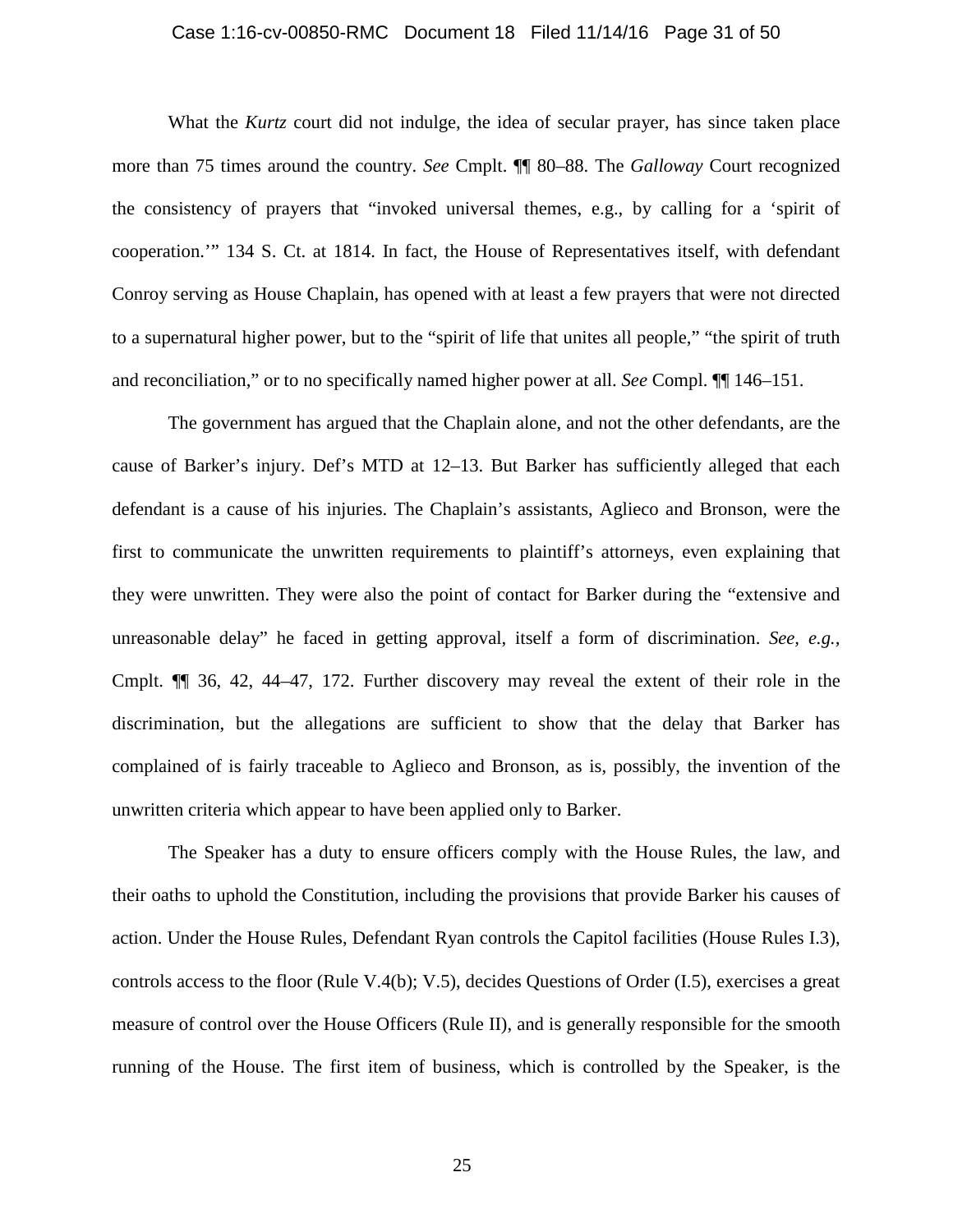#### Case 1:16-cv-00850-RMC Document 18 Filed 11/14/16 Page 32 of 50

prayer. Rule XIV. Speaker Ryan is also partially responsible for ensuring that House Rule XXIII, the House's Code of Official Conduct, is enforced and Rule 9 states "A Member, . . . officer, or employee of the House may not . . . otherwise discriminate against an individual with respect to compensation, terms, conditions, or privileges of employment, because of the race, color, [or] religion . . . ." Speaker Ryan also injured Barker by failing to halt the chaplain's discrimination under these rules and permitting the chaplain and his assistants to create unwritten *ad hoc* requirements that only applied to Barker.

The House of Representatives caused Barker's injuries to the extent that House Rules II.5 and XIV.1 are determined to be the basis for his denial. Barker argues primarily that the House Chaplain's unwritten, *ad hoc* requirements for the guest chaplaincy are not required by the House Rules, but the defendants themselves have argued that "the House Rules do not permit [Barker] to deliver a secular invocation . . . ." Def's MTD at 13. As the entity with sole authority to change the House Rules, the House of Representatives is therefore potentially a cause of Barker's injury.<sup>14</sup>

### **C. This court can redress the injury Barker has suffered.**

 $\overline{a}$ 

The final standing issue is the redressability inquiry, which "poses a simple question: If plaintiffs secured the relief they sought, would it redress their injury?" *Wilderness Soc'y v. Norton*, 434 F.3d 584, 590 (D.C. Cir. 2006) (punctuation omitted). Yes, it would. Defendants advance several alternative theories to avoid judicial review of the Chaplain's conduct. In addition to the Political Question Doctrine, addressed in section 4., *infra*, the defendants claim

 $14$  Moreover, the House of Representatives has waived sovereign immunity under the Religious Freedom Restoration Act and Barker has alleged a *prima facie* case under RFRA. *See* sections 5. & 6., *infra.*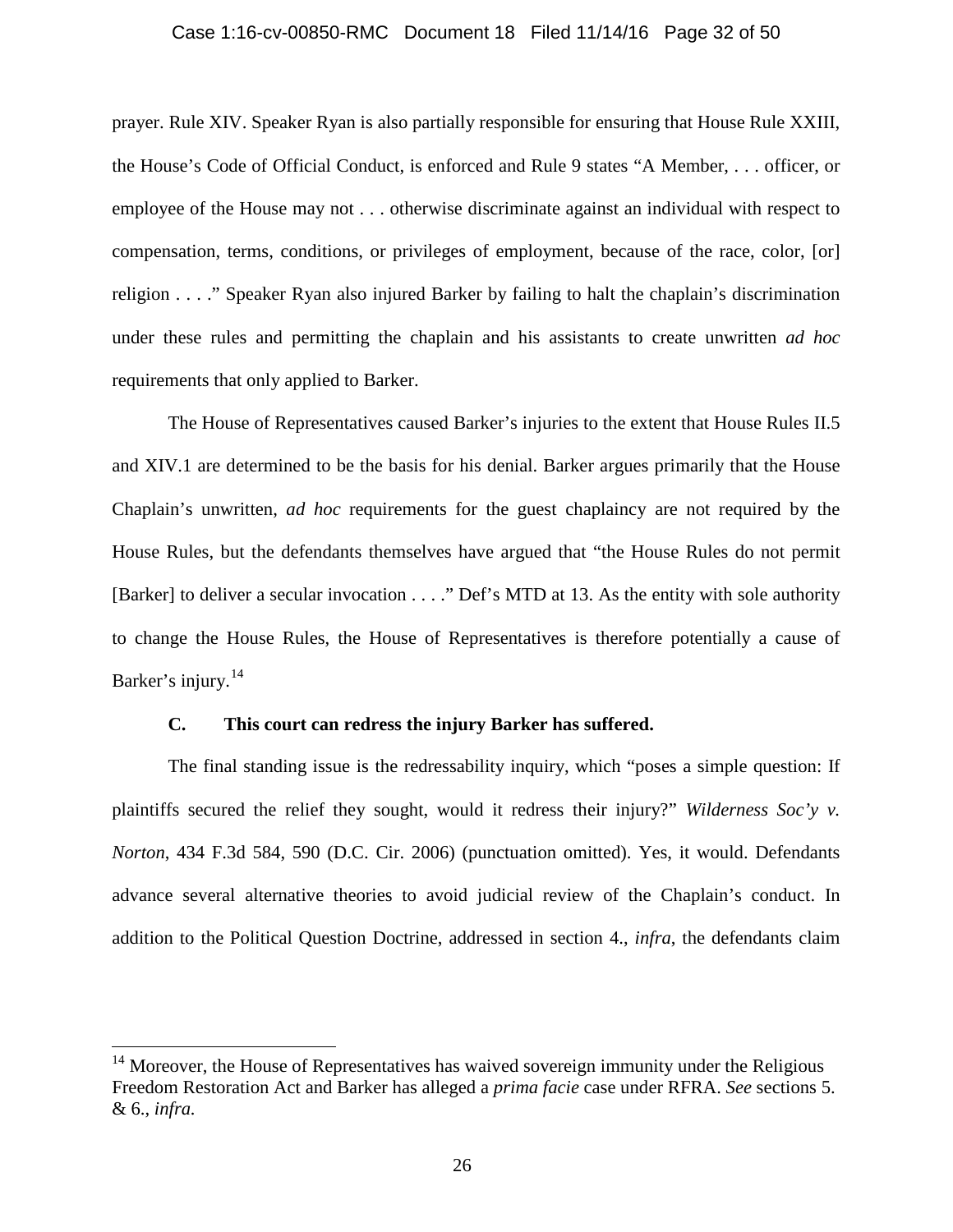#### Case 1:16-cv-00850-RMC Document 18 Filed 11/14/16 Page 33 of 50

that *Kurtz* precludes judicial review and that the House Rules prohibit a secular invocation. Both of these arguments lack merit.

As discussed above, *Kurtz* presented a different factual record to the present case. Paul Kurtz did not have a congressional sponsor, whereas Barker does. Kurtz sought special treatment to give an unprecedented speech to Congress, whereas Barker asks for equal treatment under a guest chaplaincy that has included nearly 900 guest chaplains since the year 2000. For Kurtz, even had the court ordered the relief he sought, there was little chance that he would have achieved his goal. For Barker, the only bar to his inclusion in the guest chaplaincy are the Chaplain's unwritten discriminatory requirements and denial, which can be properly redressed by this Court.

The crux of the government's other argument, that the House Rules preclude Barker's secular invocation, relies on an untenable assumption: that the word "prayer" in the House Rules confines the opening remarks to messages directed to a god. At its core, this is a question of statutory interpretation and the government has asserted, without support, that the definition of "prayer" should be confined to its most narrow meaning, the meaning used within the context of worship. *See* Def's MTD at 34 n.14. But not all prayers are messages to a god and the word enjoys broad use outside the confines of churches. Indeed, not all the prayers given before the House have met the government's narrow definition. *See* Cmplt. ¶¶ 146–53*.*

To understand what Congress might have meant in 1880 when it adopted a rule requiring "prayer" at the opening of each legislative day, we look to a contemporary definition of "pray," which meant "to entreat; to ask with earnestness; to supplicate; to address or petition the Supreme Being; to ask with reverence and humility." James Stormonth, *A Dictionary of the* 

27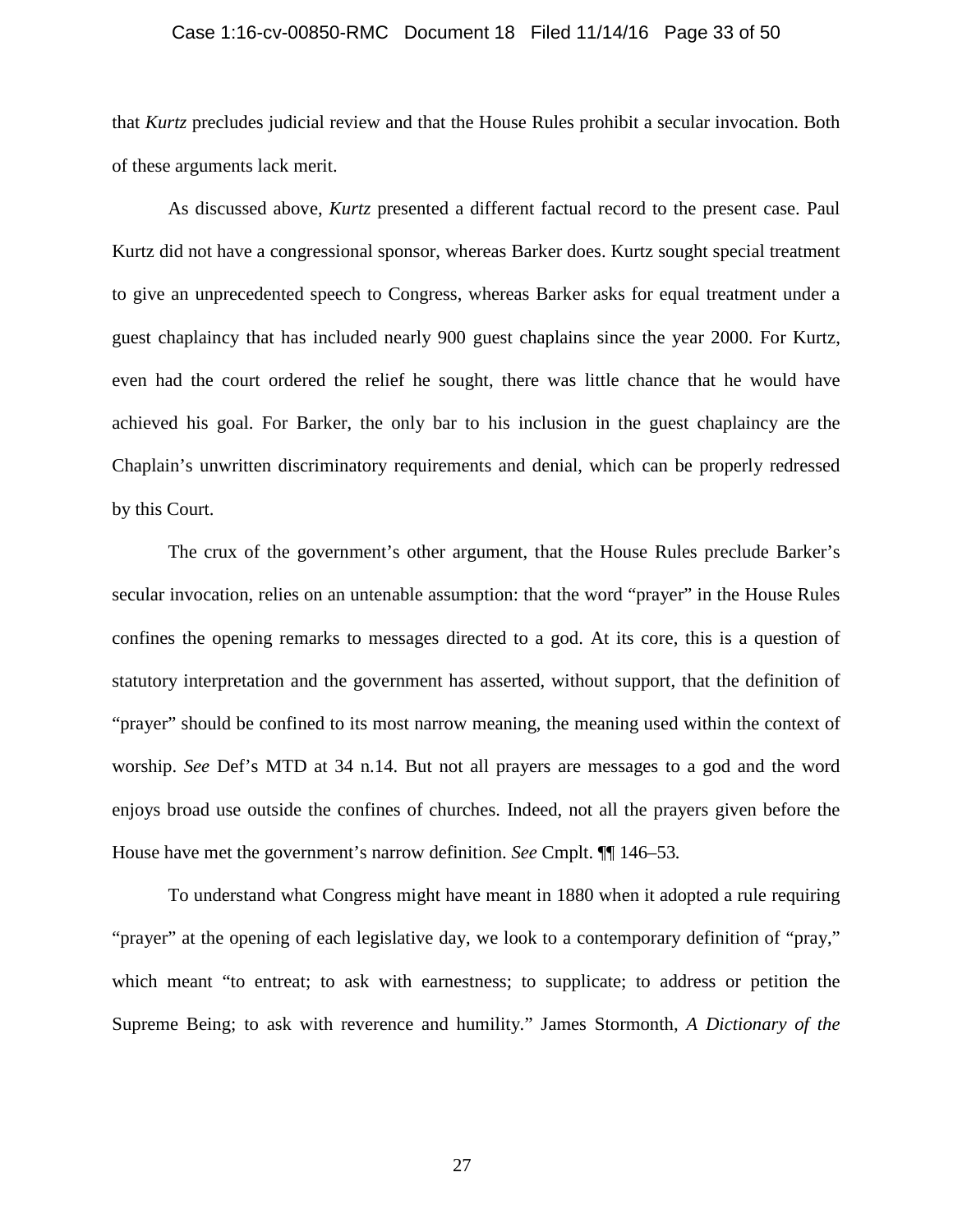#### Case 1:16-cv-00850-RMC Document 18 Filed 11/14/16 Page 34 of 50

*English Language* (1882). <sup>15</sup> We see from this contemporary definition that the meaning of "prayer" is broader than the defendants contend. It encompasses divine supplication, to be sure, but the word also refers to additional acts that are not inherently religious. While Defendants have urged this Court to adopt a narrow reading of the term "prayer," claiming that it is the "plain meaning" of the word, *see* Def's MTD at 19, the Supreme Court itself has interpreted the term more broadly in the legislative prayer context. The *Galloway* court used "prayers" and "invocations" interchangeably throughout its decision and notes that prayers can "vary in their degree of religiosity" and invoke "values that count as universal and that are embodied not only in religious traditions, but in our founding documents and laws." 134 S.Ct. at 1823. The *Marsh* court similarly referred to "prayers" and "invocations" interchangeably, in both the majority opinion and dissent. *Marsh v. Chambers*, 463 U.S. 783 (1983).

Additionally, the defendants' narrow interpretation of "prayer" is untenable as a legal matter because their interpretation would entangle the House of Representatives in religious ideology by requiring that the House be the final arbiter of what constitutes a god and what messages are sufficiently religious to qualify as prayer. When two possible statutory interpretations exist and one would create an unconstitutional outcome, it must be abandoned for the other interpretation. *See U.S. v. Jin Fuey Moy*, 241 U.S. 394, 401 (1916) ("A statute must be construed, if fairly possible, so as to avoid not only the conclusion that it is unconstitutional, but also grave doubts upon that score.").

Similarly, an argument from history is unpersuasive. Though the *Marsh* court observed in dicta that *at the time* all of the Nebraska Legislature's prayers shared the common feature of

 $\overline{a}$ 

 $15$  This dictionary was cited by Justice Antonin Scalia, known for the high value he placed in original intent, as one of "the most useful and authoritative" contemporaneous usage dictionaries for the English language for the period from 1851–1900. *See* Antonin Scalia & Bryan A. Garner, *A Note on the Use of Dictionaries*, 16 Green Bag 2D 419, 425 (2013).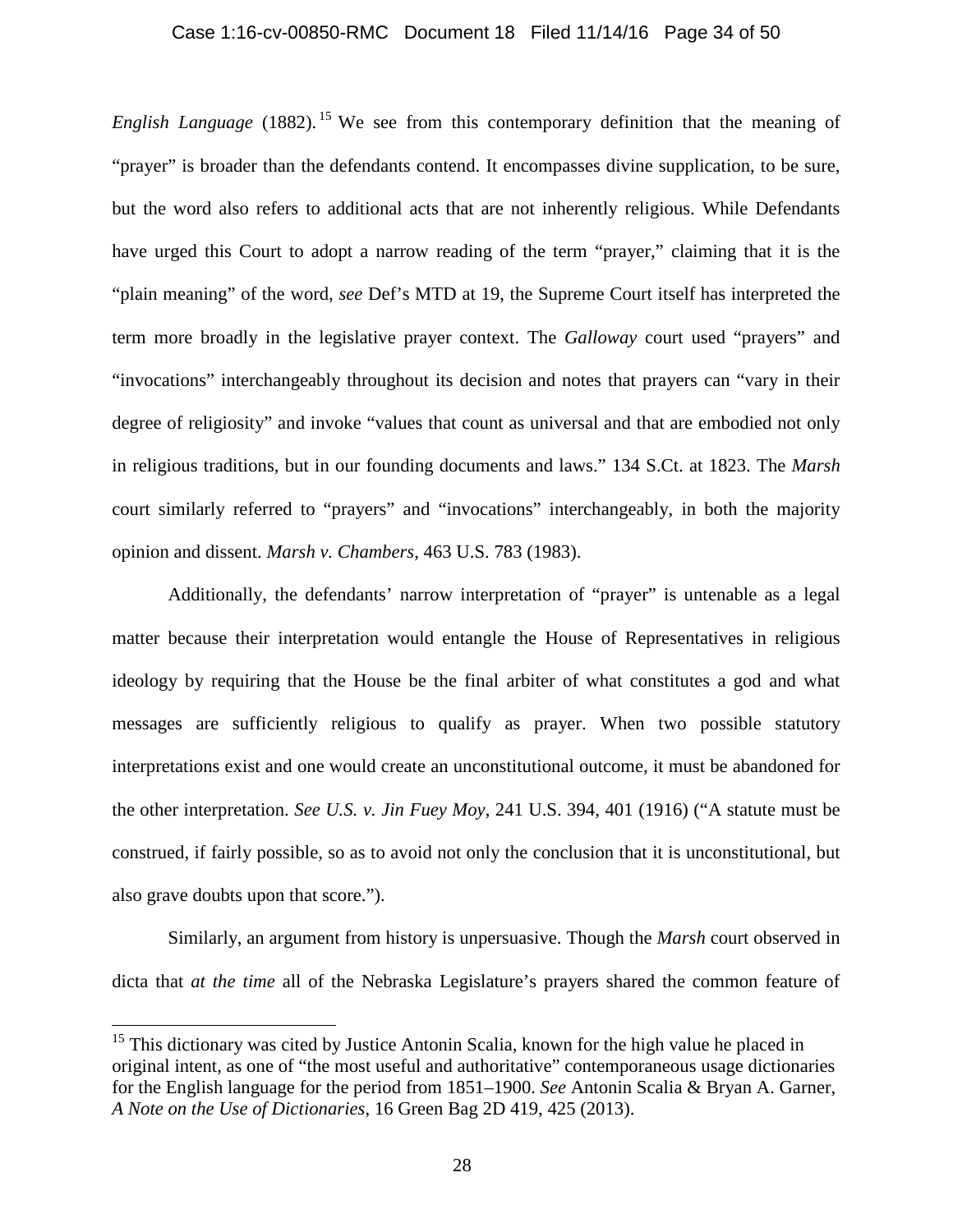#### Case 1:16-cv-00850-RMC Document 18 Filed 11/14/16 Page 35 of 50

invoking "Divine guidance," it is fallacious to conclude that all prayers therefore *must* conform to that historical artifact. The same fallacious logic would preclude a woman from being President of the United States, since thus far all sitting presidents have been men. It is true that in reference to the President, Article II states "*He* shall hold *his* office during the term of four years . . ." and thus suggests that the original drafters may not have considered the possibility of a woman serving as president. But that historical artifact is not controlling. There is little evidence that the Framers actively considered whether women could serve as president and therefore no reason to conclude that the constitutional text precludes it. Similarly, there is no evidence that secular invocations were expressly considered and rejected when the House of Representatives adopted its Rules in 1880. Moreover, federal courts "will not stand impotent before an obvious instance of a manifestly unauthorized exercise of power." *Baker v. Carr*, 369 U.S. 186, 217 (1962). Both the "only men can be President" theory and the defendants' interpretation of the House Rules are constitutionally infirm, placing adjudication of their logical fallacies firmly within the purview of federal courts.

The House of Representatives and its officers have discriminated against Barker because he is nonreligious. Their actions and policies have violated Barker's rights under the nondiscrimination and entanglement principles of the Establishment Clause; under the equal protection component of the Fifth Amendment; the ban on religious tests in Article VI; and potentially under the Religious Freedom Restoration Act. This discrimination was caused by the defendants and can easily be remedied by this Court.

Barker has standing to challenge this discrimination and the Court should hear his claim.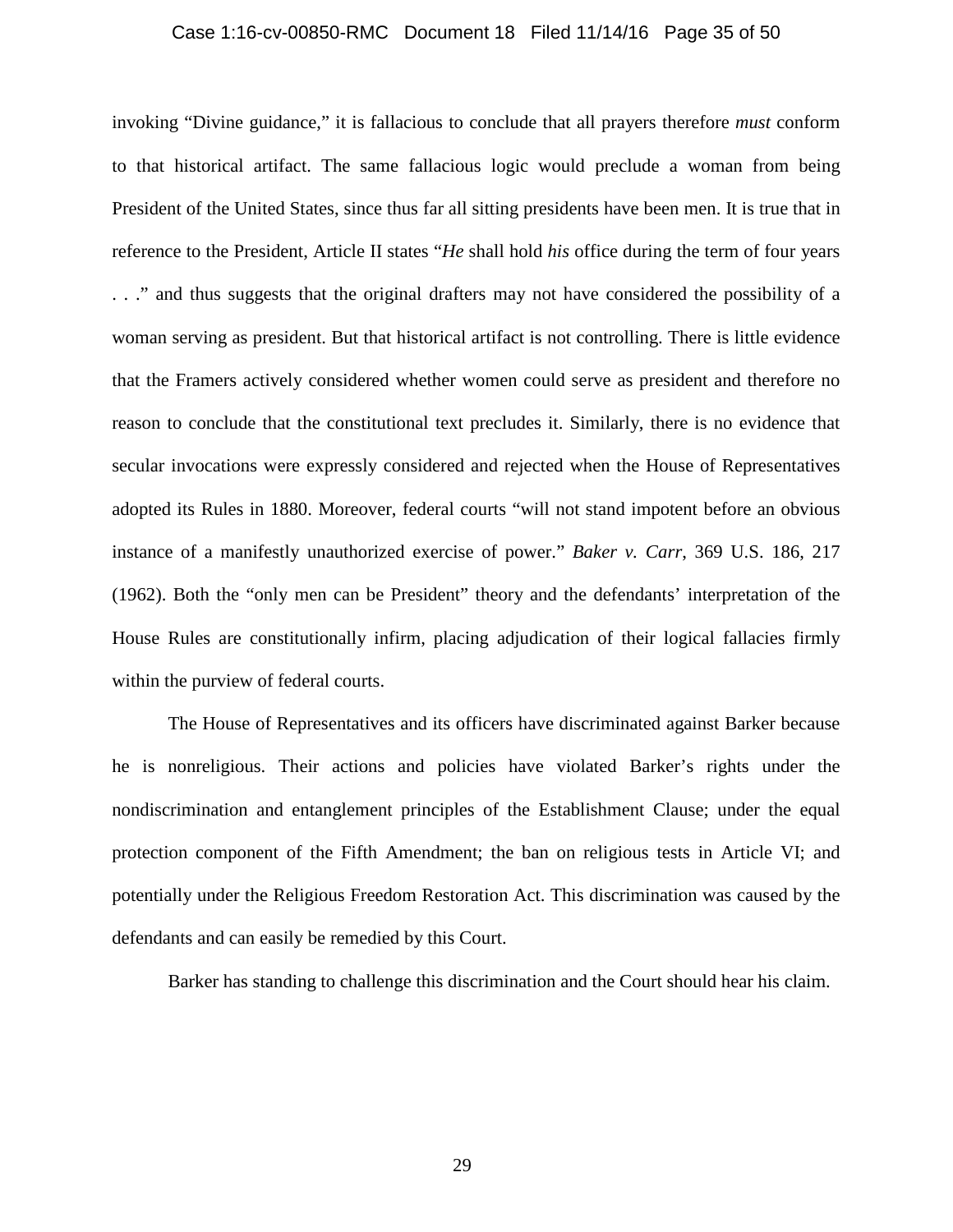## **IV. Barker's claims do not raise political questions that would preclude judicial review. Whether the House can discriminate against a guest chaplain because of his religious convictions is a justiciable question.**

"The constitution empowers each house to determine its rules of proceedings. *It may not by its rules ignore constitutional restraints or violate fundamental rights*, and there should be a reasonable relation between the mode or method of proceeding established by the rule and the result which is sought to be attained."

*U.S. v. Ballin*, 144 U.S. 1, 5 (1892) (emphasis added).

Defendants urge this Court to decide that "federal courts cannot substitute their determination for that of the House regarding the content of its Rules or the identity of non-Members permitted to enter the floor of the House to address the House." Def's MTD at 17. But as the Supreme Court recognized in *Ballin*, there must be constitutional limits on how the House governs itself. Under the defendants' rationale, there could be no legal recourse if the House decided through its rules that no African American could ever serve as Clerk of the House or that a woman could never be Sergeant at Arms. This result would be both unjust and not in keeping with the Supreme Court's interpretation of the separation of powers. A decision by the House or its officer to withhold the benefits of the guest chaplain program from those who do not believe in a god is likewise constitutionally suspect and properly justiciable.

When an officer of the House has interpreted House Rules to preclude an entire class of citizens based on their nonreligious identity, that scenario raises precisely the type of constitutional question that is within the jurisdiction of federal courts. *Cf. Davis v. Passman*, 442 U.S. 228 (1979) (finding Fifth Amendment cause of action for sex discrimination against U.S. Congressman); *Walker v. Jones*, 733 F.2d 923 (D.C. Cir.), *cert. denied*, 469 U.S. 1036 (1984) (finding cause of action in suit challenging sex discrimination in policy of the House Subcommittee on Services of the House of Representatives Committee on House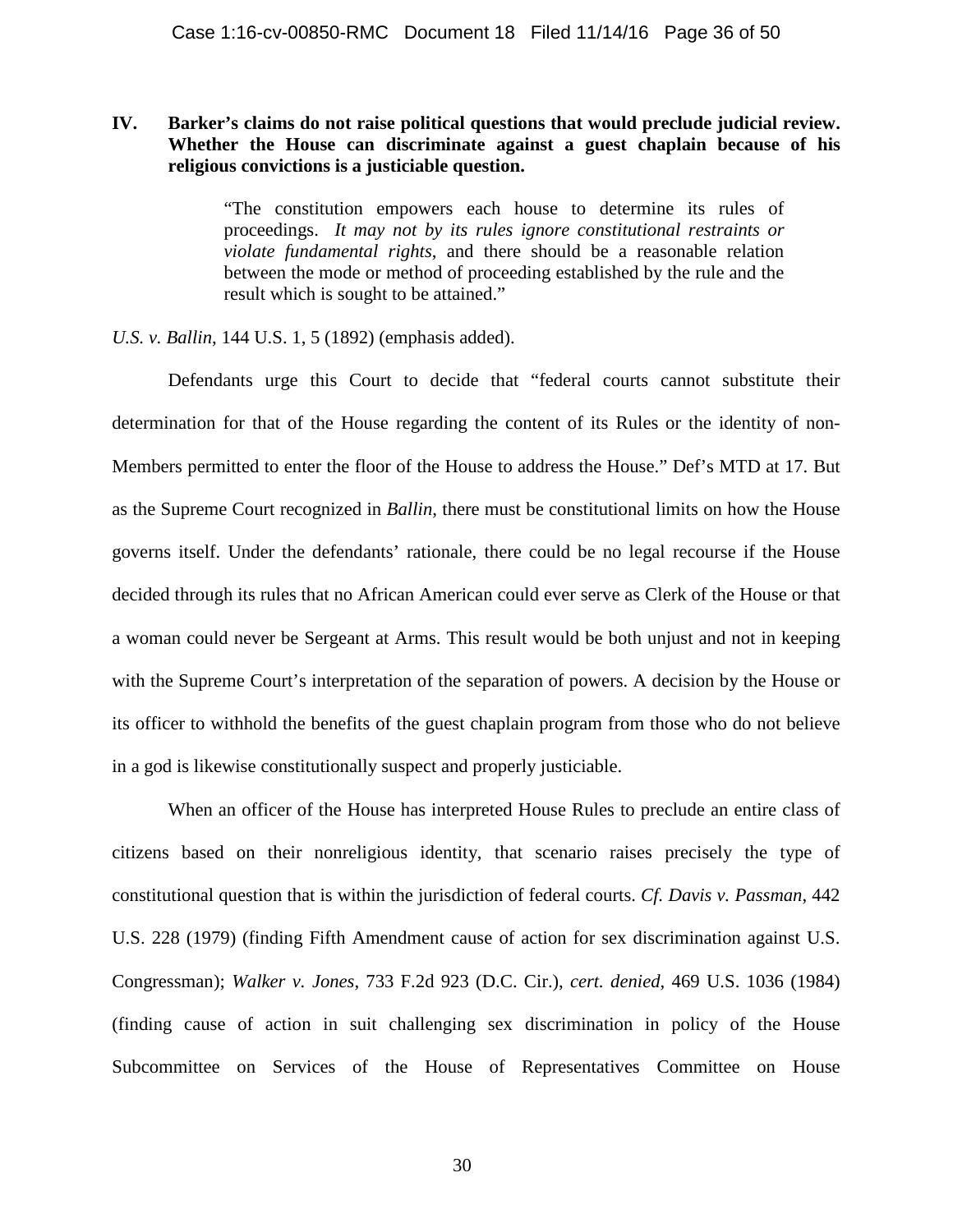#### Case 1:16-cv-00850-RMC Document 18 Filed 11/14/16 Page 37 of 50

Administration). A controversy is only nonjusticiable as a political question where "there is 'a textually demonstrable constitutional commitment of the issue to a coordinate political department; or a lack of judicially discoverable and manageable standards for resolving it.'" *Nixon v. U.S.*, 506 U.S. 224, 228 (1993) (quoting *Baker v. Carr*, 369 U.S. 186, 217 (1962)). In *Nixon*, the Court was asked to exercise judicial power over the Senate's impeachment trial of a federal judge. 506 U.S. 224 (1993). The Court noted that the Senate's power to try impeachments is textually committed to the Senate by use of the words "sole Power" in U.S. Const. art. I, § 3, cl. 6. *Id.* at 229–34. Moreover, the Court noted that judicial review of the Senate's impeachment power would be inconsistent with the Framers' insistence on a system of checks and balances. The Senate's impeachment power "was designed to be the only check on the Judicial Branch by the Legislature," and thus, judicial review of that power would be "counterintuitive." *Id.* at 234–35. Unlike in *Nixon*, there is no similar "textually demonstrable constitutional commitment" under the Rulemaking Clause for the House to discriminate against guest chaplains (*see* subsection A., *infra*) or under the Speech or Debate Clause (*see* subsection B., *infra*). Furthermore, it would not be "counterintuitive" for this Court to review the House Chaplain's policy for violations of constitutionally protected rights. That review is consistent with our Constitution's system of checks and balances (*see* subsection C., *infra*).

## **A. The Rulemaking Clause does not textually commit to the House the ability to discriminate amongst speakers in its legislative prayer program based on religious or nonreligious convictions.**

To determine if the text of the Constitution demonstrably commits a power to a co-equal branch of government, courts must "interpret the text in question and determine whether and to what extent the issue is textually committed." *Nixon*, 506 U.S. at 228 (citing *Powell v. McCormack*, 395 U.S. 486, 519 (1969)). Defendants first cite the Rulemaking Clause, U.S.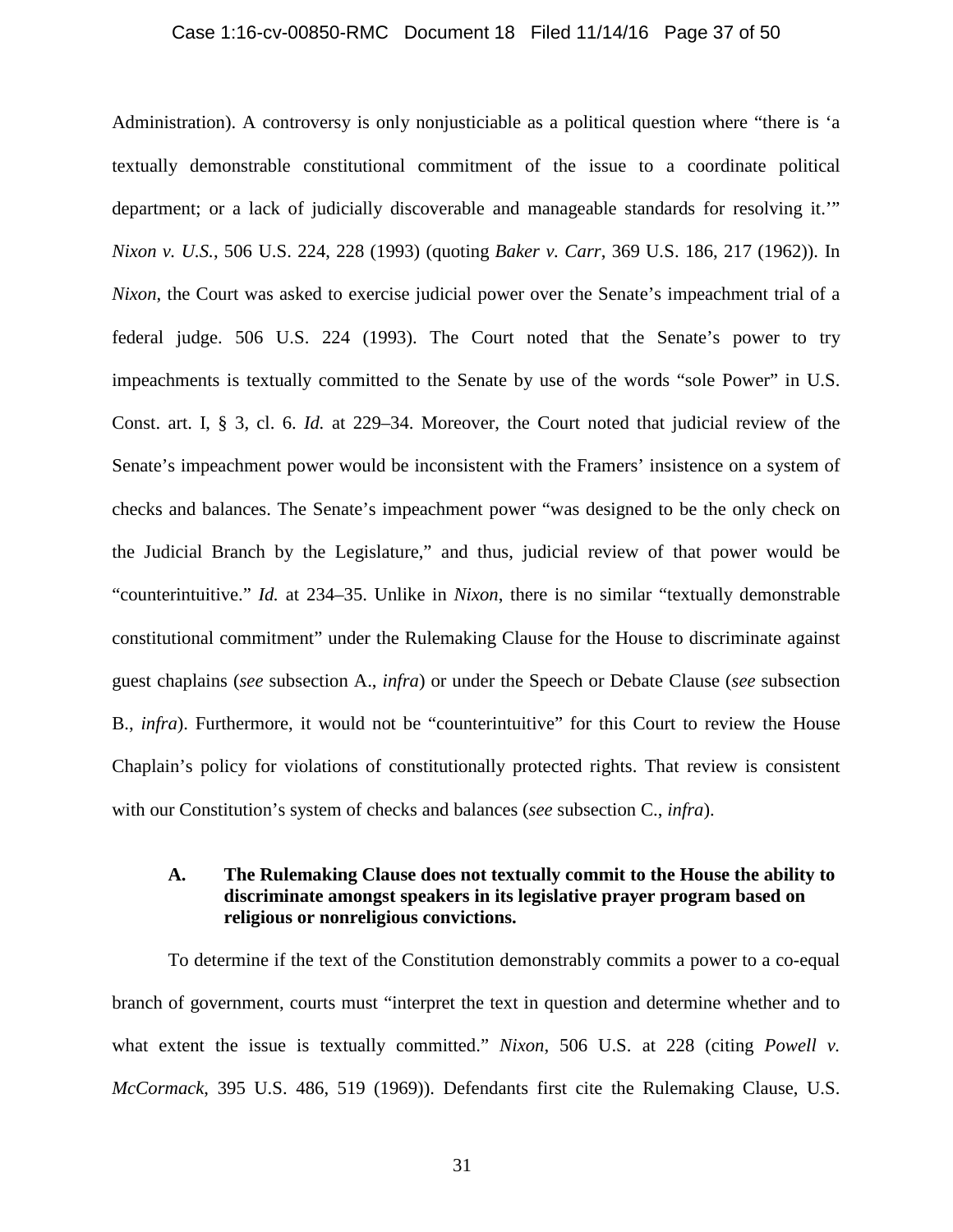#### Case 1:16-cv-00850-RMC Document 18 Filed 11/14/16 Page 38 of 50

Const. art I, § 5, cl. 2, as the relevant constitutional provision. But when properly interpreted, the Clause does not commit to the House the power to discriminate amongst speakers based on their nonreligious status. Nor does it prevent the judiciary from reviewing such an illegal act.

Defendants incorrectly characterize Barker's request for relief as a request that this Court "substitute" its own rules for those adopted by the House. Def's MTD at 17. But Barker asks only that this Court review the House Chaplain's discriminatory requirements and rule them unconstitutional. Defendants cannot convincingly argue that this falls outside the Court's power, for the United States Court of Appeals for the District of Columbia has already rejected such an overbroad interpretation of the political question doctrine: "Art. I simply means that neither [the Judiciary] nor the Executive Branch may tell Congress what rules it must adopt. Article I does not alter our judicial responsibility to say what rules Congress may not adopt because of constitutional infirmity." *Vander Jagt v. O'Neill*, 699 F.2d 1166, 1173 (D.C. App. 1983), *cert. denied* 464 U.S. 823 (1983). The House Chaplain's rules prohibiting otherwise qualified nonreligious persons from benefiting from the guest chaplain program are constitutionally infirm. This Court may rightfully rule as such.

But the Rulemaking Clause does not prohibit judicial review for a more fundamental reason: there is no legislative rule at issue. The U.S. District Court for the District of Columbia has had previous occasion to decide whether Congress's rulemaking authority prevents judicial review of the House and Senate Chaplains' guest chaplain programs. It concluded that judicial review was appropriate. In *Kurtz v. Baker*, the Honorable Judge Oberdorfer first noted, "no House or Senate rule authorizes the Chaplains to invite guest chaplains, and no rule authorizes disparagement of others' beliefs by the Chaplains," and then concluded, "plaintiff does not directly challenge House or Senate rules. He challenges the discretionary behavior of their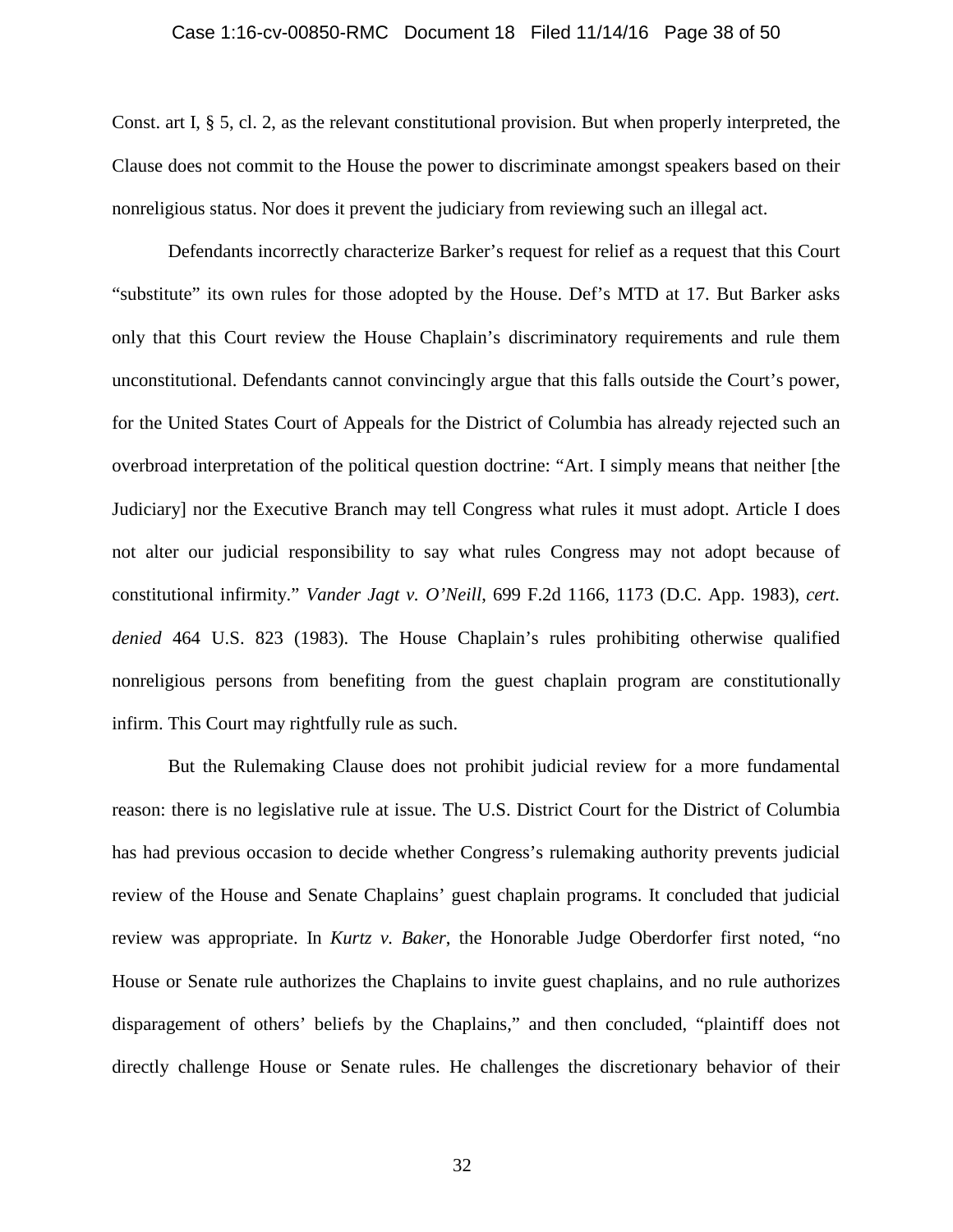#### Case 1:16-cv-00850-RMC Document 18 Filed 11/14/16 Page 39 of 50

chosen Chaplains. The Chaplains occupy publicly-funded offices and thus their conduct in those offices is subject to judicial scrutiny for adherence to the Constitution." 630 F. Supp. 850 (1986) (*citing Vander Jagt*, 699 F.2d at 1173, *Ballin*, 144 U.S. at 5, *Murray v. Buchanan*, 720 F.2d 689 (D.C. Cir 1983)), *vacated on other grounds*, 829 F.2d 1133, 1137 (1987) ("[W]e do not reach the political question issue."). It cannot be the case that the House Chaplain's discretionary behavior is "textually committed" to Congress under Article I. The Rulemaking Clause does not apply.

### **B. The Speech or Debate Clause does not apply to the House Chaplain's legislative prayer program.**

Defendants cite the Speech of Debate Clause as a second relevant constitutional provision, but the Clause does not apply to the House Chaplain's policy, which is not a legislative act and does not fall within the "legislative sphere" in a meaningful way. "The 'fundamental purpose' of the Speech or Debate Clause is to 'free[] the legislator from executive and judicial oversight that realistically threatens to control his conduct *as a legislator*.'" *Walker v. Jones*, 733 F.2d 923, 931 (D.C. Cir. 1984) (emphasis added by Ginsburg, J.) (citation omitted). The absolute immunity secured by the Clause is not all-encompassing. *Id.* at 929. "Activities 'casually or incidentally related to legislative affairs,' [*U.S. v. Brewster*, 408 U.S. 501, 507 (1972)] but not 'part and parcel of the legislative process,' [*Gravel v. U.S.*, 408 U.S. 606, 626 (1972)] are outside the realm of Speech or Debate protection." *Id.* Thus, the Clause protects "[a]ctivities integral to the legislative process," *id.*, such as conducting committee hearings, *Gravel*, 408 U.S. at 624; and "resolutions and the act of voting" *Powell*, 395 U.S. at 502. But is does not protect "peripheral activities not closely connected to the business of legislating," *Walker*, 733 F.2d at 929, such as the hiring and firing of a food service manager, *Id.* at 930; the accepting of bribes, *Brewster*, 408 U.S. at 510; or the private publication of classified information, *Gravel*, 408 U.S. at 625–26.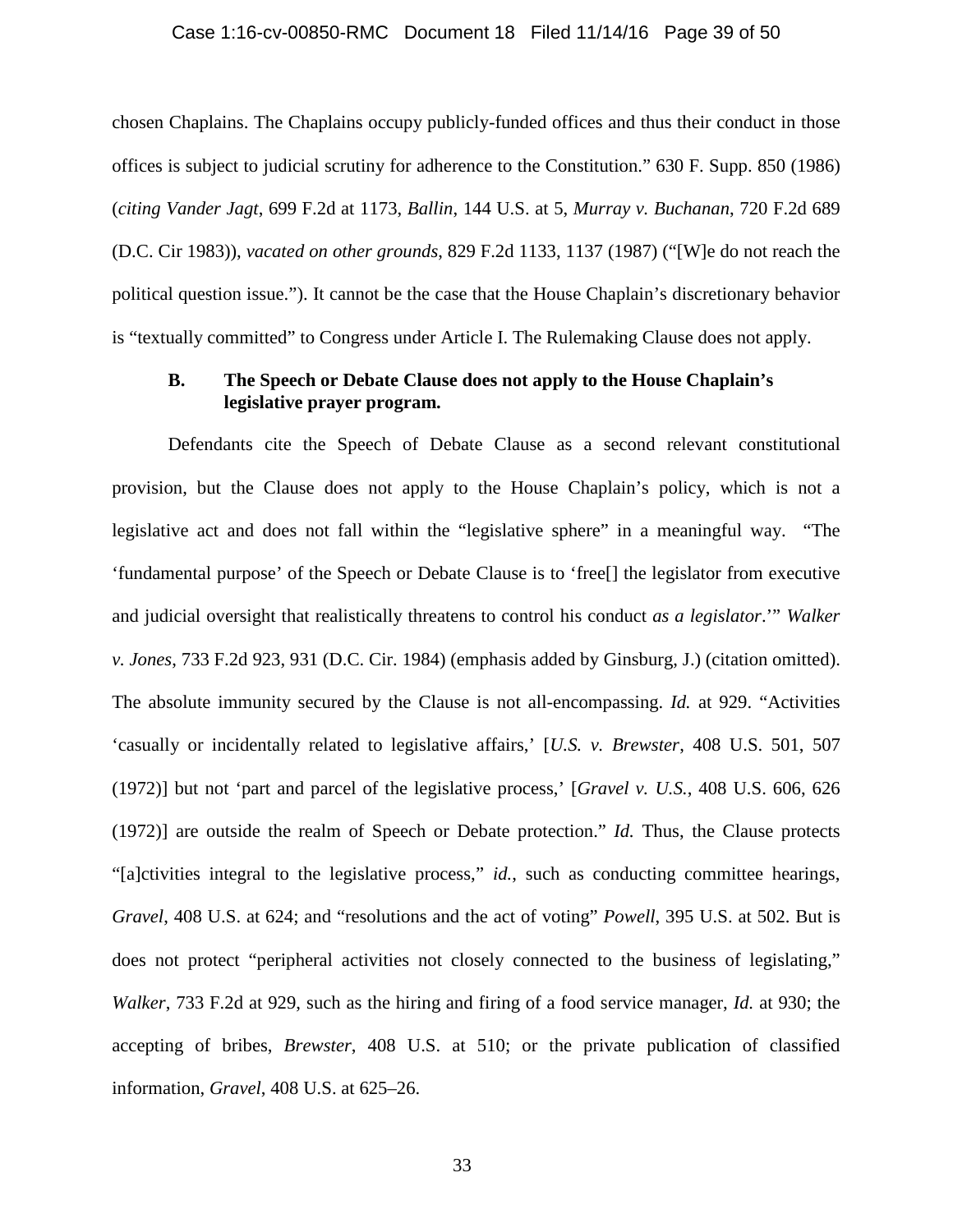#### Case 1:16-cv-00850-RMC Document 18 Filed 11/14/16 Page 40 of 50

The Court need only follow the reasoning in its previous holding to conclude that the House's guest chaplain program falls into the latter category of "peripheral activities" and thus is not protected from judicial review by the Speech or Debate Clause. When the U.S. Court of Appeals for the District of Columbia previously heard a challenge to the House Chaplain's guest chaplain program, the majority did not reach the defendants' Speech or Debate Clause defense. But then-Circuit Judge Ruth Bader Ginsburg did reach that issue in her dissent: "In accord with the district court, *see* 630 F. Supp. at 856–57, I find no threshold blockage to Kurtz's claim against the chaplain[] . . . by reason of the Speech or Debate Clause. While inspirational, prayer in Congress does not appear to be 'integral to lawmaking.'" 829 F.2d at 1146 n. 2 (Ginsburg, J., dissenting as to lack of standing) (citing *Walker v. Jones*, 733 F.2d 923 (D.C. Cir.), *cert. denied*, 469 U.S. 1036 (1984)). While prayers by guest chaplains physically occur on the floor of Congress, this does not place the prayers within the "legislative sphere" in a meaningful way. *See Kurtz*, 630 F. Supp. at 856. The prayers are not a matter of legislative business, as evidenced by the fact that a quorum need not be present during the Chaplains' prayers. *Id.* (citing 6 C. Cannon, Precedents of the House of Representatives § 663 (1936) (prayer by the Chaplain "is not a matter of business, but . . . a matter of ceremony")).

Rather than contend with the directly-on-point reasoning in *Kurtz*, the defendants offer up *Consumers Union* as an example of legislative activity that they claim is analogous to the ceremonial guest chaplaincy. But that case presented a far different situation, where the House and Senate had adopted extensive rules governing the management of, and access to, their press galleries. *See Consumers Union of U.S. Inc. v. Periodical Correspondents' Assn.*, 515 F.2d 1341, 1343–45, 1347 n. 12 (1975) (describing rules that require an application for admission with an exhaustive list of limitations, including certification that correspondents are "not engaged in paid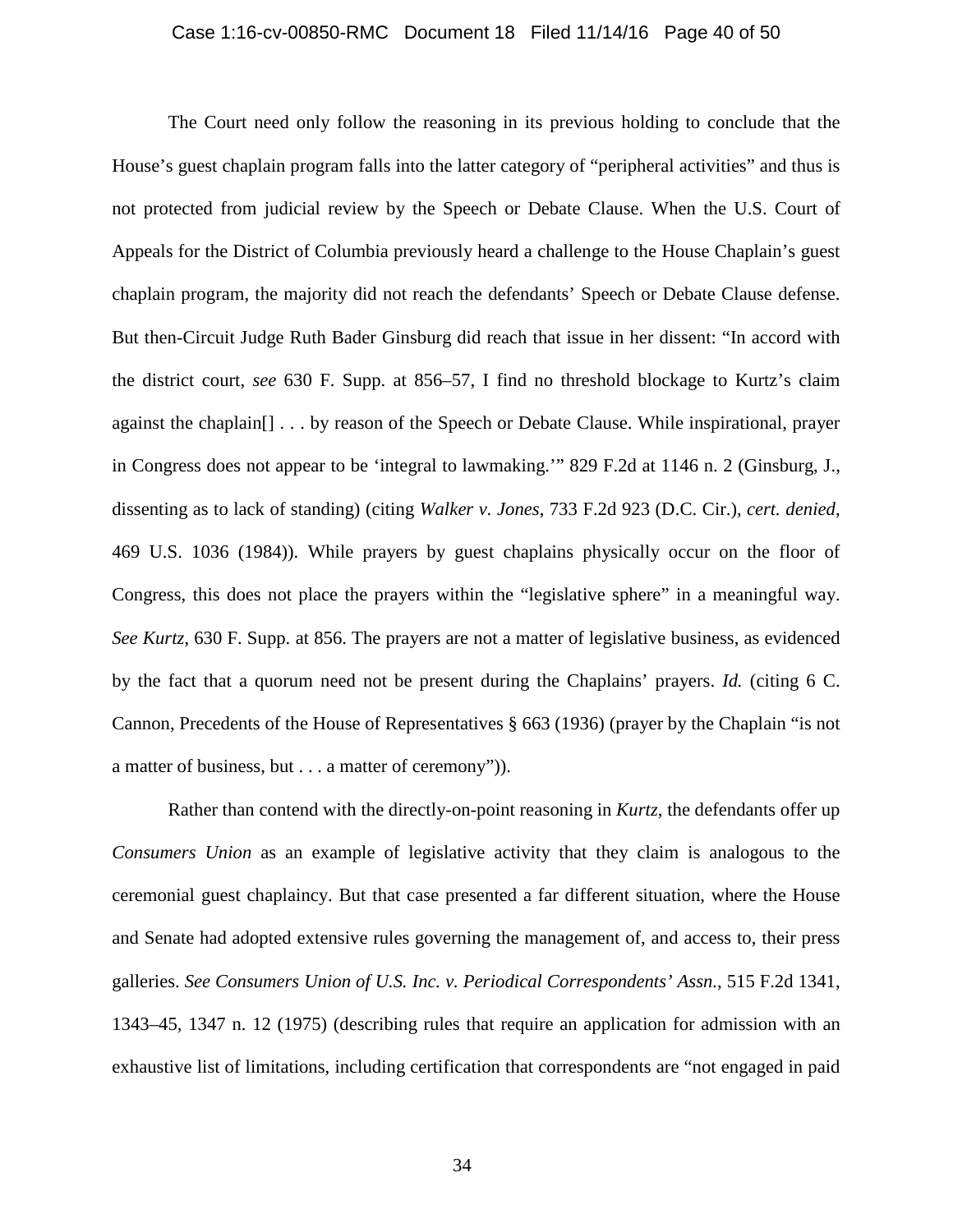## Case 1:16-cv-00850-RMC Document 18 Filed 11/14/16 Page 41 of 50

publicity or promotion work," not engaged in pending litigation against Congress, not employees of a legislative or executive department, not employees of a foreign government, and not employees of a stock exchange, board of trade, brokerage house, person or corporation having legislation before Congress, among others). All of these requirements were *explicit decisions* by Congress that the Court concluded were protected as legislative acts. In contrast, the House Rules make no mention of a guest chaplain program at all and there are no written requirements, let alone legislated requirements, for who can serve as a Guest Chaplain.

Moreover, in *Consumers Union* the House explicitly charged the Sergeant at Arms with maintaining order under the direction of the Speaker of the House. *Id.* at 1345. This charge necessarily included enforcing the House's rules governing its galleries, and thus, the Court rightfully concluded that there could be "no reasonable contention that appellants were acting in a private capacity or not pursuant to rules validly enacted by Congress." *Id.* at 1350. There is no similar Congressional charge for the House Chaplain. *See Kurtz*, 630 F. Supp. at 856. Indeed, the House Chaplain's adoption of a guest chaplaincy may *contradict* House Rules, which state that the first order of business at the start of each day's session shall be a prayer "*by the Chaplain*." Rule XIV.1 (emphasis added). It certainly cannot be the case that the Speech or Debate Clause was meant to insulate an officer of the House from liability for actions at odds with House Rules. Even if not explicitly contradictory to the House Rules, the guest chaplaincy was neither designed nor mandated by the House. The rationales justifying protection for legislators under the Speech or Debate Clause simply do not apply.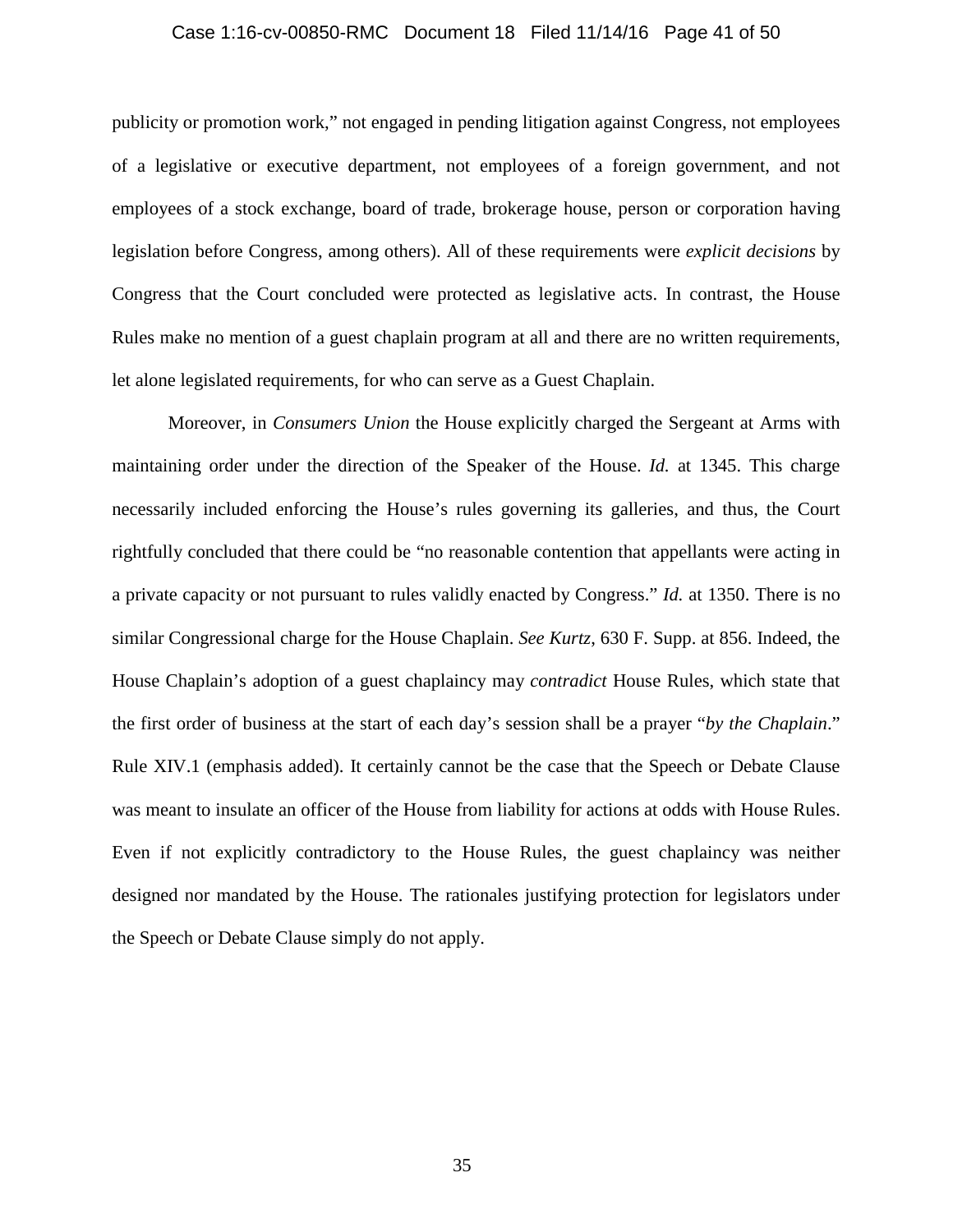## **C. Judicial review for the violation of fundamental constitutional rights is consistent with the separation of powers.**

Defendants raise the specter of separation of powers, arguing that by issuing relief in this case the Court would demonstrate a "lack of respect" for a co-equal branch of government. But the cases cited by Defendants where the court exercised equitable discretion all differ significantly from the present case: they all dealt with *internal* disputes between members of a legislative body. *See Brown v. Hansen*, 973 F.2d 1118, 1119 (3rd Cir. 1992) (describing the case as arising "out of a dispute between two factions of the Virgin Islands Legislature"); *Vander Jagt*, 699 F.2d at 1167 ("Fourteen Republican Members of the House of Representatives have sued the House Democratic leadership . . . ."); *Harrington v. Bush*, 553 F.2d 190, 214 (D.C. Cir. 1977) ("What appellant would have us do here is to intervene on behalf of one member of the Legislative Branch to change 'the rules of its proceedings' adopted by the entire body of the House. This we should not do."). The D.C. Appellate Court explicitly noted in *Vander Jagt* that it was exercising its remedial discretion to dismiss the case on separation of powers grounds *because* the case involved "some members of Congress against others." 699 F.2d at 1174–75. A private plaintiff's suit does not raise the same separation of powers concerns. The court found persuasive its earlier decision in *Riegle v. Federal Open Market Committee*, 656 F.2d 873 (D.C.

Cir. 1981), a case where a senator sued officers of the executive branch:

The court ultimately dismissed the suit because the senator's fellow legislators were 'capable of affording him substantial relief.' 656 F.2d at 882. The court further noted, however, that a private plaintiff challenging the same statute might well be able to resist dismissal. "Because such a private plaintiff's suit would not raise separation-of-powers concerns, the court would be obliged to reach the merits of the claim." 656 F.2d at 881.

*Vander Jagt*, 699 F.2d at 1174–75 n. 24.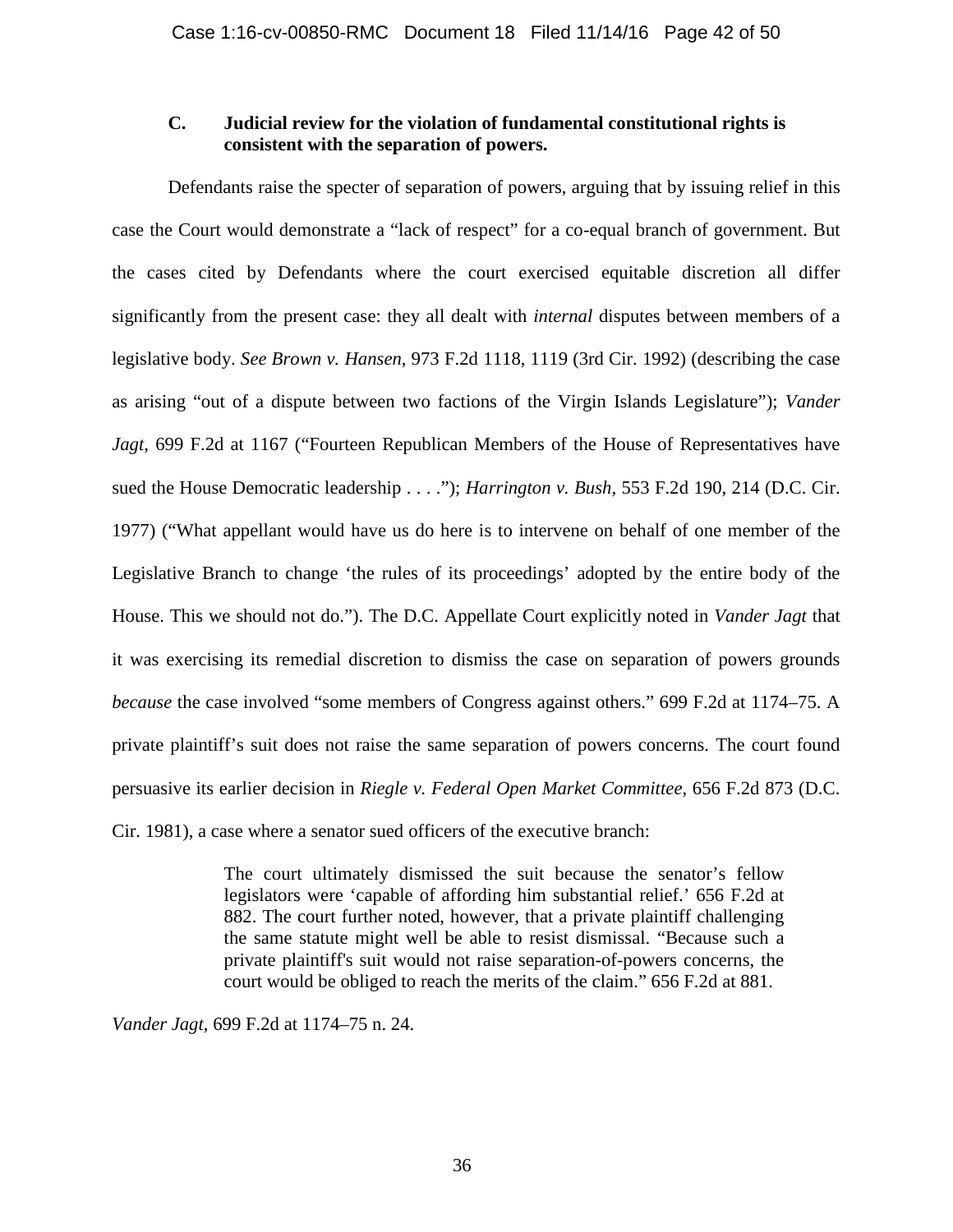#### Case 1:16-cv-00850-RMC Document 18 Filed 11/14/16 Page 43 of 50

The Court of Appeals has since called into question *Riegle*'s separate and distinct suggestion that suits by legislators should be dismissed *only* when a private party could bring the same claim. *See Melcher v. Federal Open Market Comm.*, 836 F.2d 561, 563–65 (D.C. Cir. 1987). But *Melcher* follows the *Riegle* court's holding on equitable discretion: "if a *legislator* could obtain substantial relief from his fellow legislators through the legislative process itself, then it is an abuse of discretion for a court to entertain *the legislator's* action." 836 F.2d at 565 (emphasis added). Additionally, the court expressed concern "over whether the court-fashioned doctrine of equitable discretion 'is a viable doctrine upon which to determine the fate of constitutional litigation.' . . . As a panel, however, we are bound faithfully to follow the law of the circuit. . . . '[*Riegle*] must be followed until rejected by this court *en banc* or the Supreme Court.'" *Id.* at n. 4. Given the court's stated concerns over the viability of the equitable discretion doctrine in general—especially in the context of a constitutional challenge—this Court should reject the defendants' invitation to expand that doctrine to lawsuits brought by a private party.

The D.C. Court of Appeals is in harmony with Supreme Court precedent on the equitable or "remedial" discretion doctrine. The Supreme Court "has regarded *some* form of relief as obligatory" when, as in this case, a court is "faced with justiciable, properly raised, and meritorious claims for *specific* remedies to ameliorate *ongoing* constitutional harms rooted in government custom or policy  $\dots$  ..."<sup>16</sup> The House Chaplain's custom or policy of denying any otherwise qualifying nonreligious person to participate in the guest chaplain program presents just such an ongoing constitutional harm for which Barker seeks, among other things, a specific remedy through prospective relief. Defendants offer no compelling rationale for this Court to exercise its equitable discretion. Because Barker's claim is otherwise justiciable, properly raised,

 $\overline{a}$ 

<sup>16</sup> John M. Greabe, *Remedial Discretion in Constitutional Adjudication*, 62 BUFF. L REV. 7 (2014) (emphasis in original).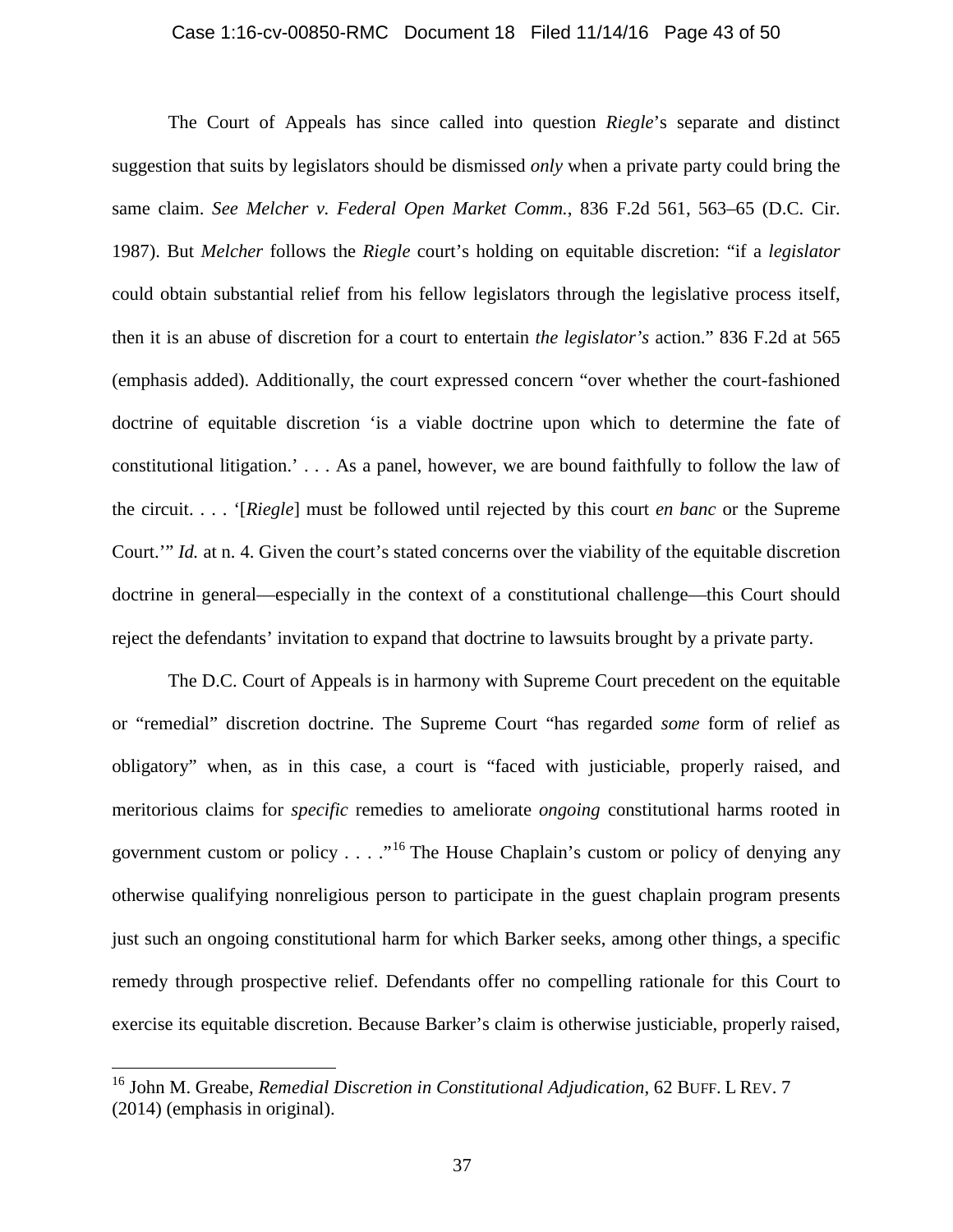#### Case 1:16-cv-00850-RMC Document 18 Filed 11/14/16 Page 44 of 50

and meritorious, it would not be in keeping with the Supreme Court's practices to decline to issue this remedy.

### **V. Barker has established a** *prima facie* **claim under RFRA.**

The Religious Freedom Restoration Act applies to all neutral, generally applicable laws that have an incidental burden on the free exercise of a religious practice. When discussing the causation of Barker's injuries, the defendants argue that the House Chaplain's requirements for the guest chaplaincy are not *ad hoc*, but are necessary byproducts of the House Rules because "the House Rules do not permit a non-Member to deliver a secular invocation . . . ." Def's MTD at 13. Barker disagrees. It is the Chaplain's unwritten *ad hoc* requirements that are discriminatory. The House Rules do not require that a prayer be directed to a god or be delivered by someone who believes in a god. The Rules were designed to be neutral toward religion and to be generally applicable to any House Chaplain. If this Court nevertheless concludes that the House Rules restrict Barker's participation in the guest chaplaincy, then this incidental burden on Barker's nonreligious practice places the Rules squarely in the crosshairs of RFRA.

#### **A. The House Rules were designed to be neutral and generally applicable.**

House Rules II.5 and XIV.1 are facially neutral, were not designed to be covertly discriminatory, and are generally applicable.

A law is "neutral" unless its object or purpose "is the suppression of religion or religious conduct." *Church of the Lukumi Babalu Aye, Inc. v. City of Hialeah*, 508 U.S. 520, 533 (1993). A court must look beyond facial neutrality to determine if a law "targets religious conduct for distinctive treatment." *Id.* at 534–36 (noting that "[t]he net result of the gerrymander is that few if any killings of animals are prohibited other than Santeria sacrifice"). While the Free Exercise Clause "protects against governmental hostility which is masked, as well as overt," *"Id.* at 534,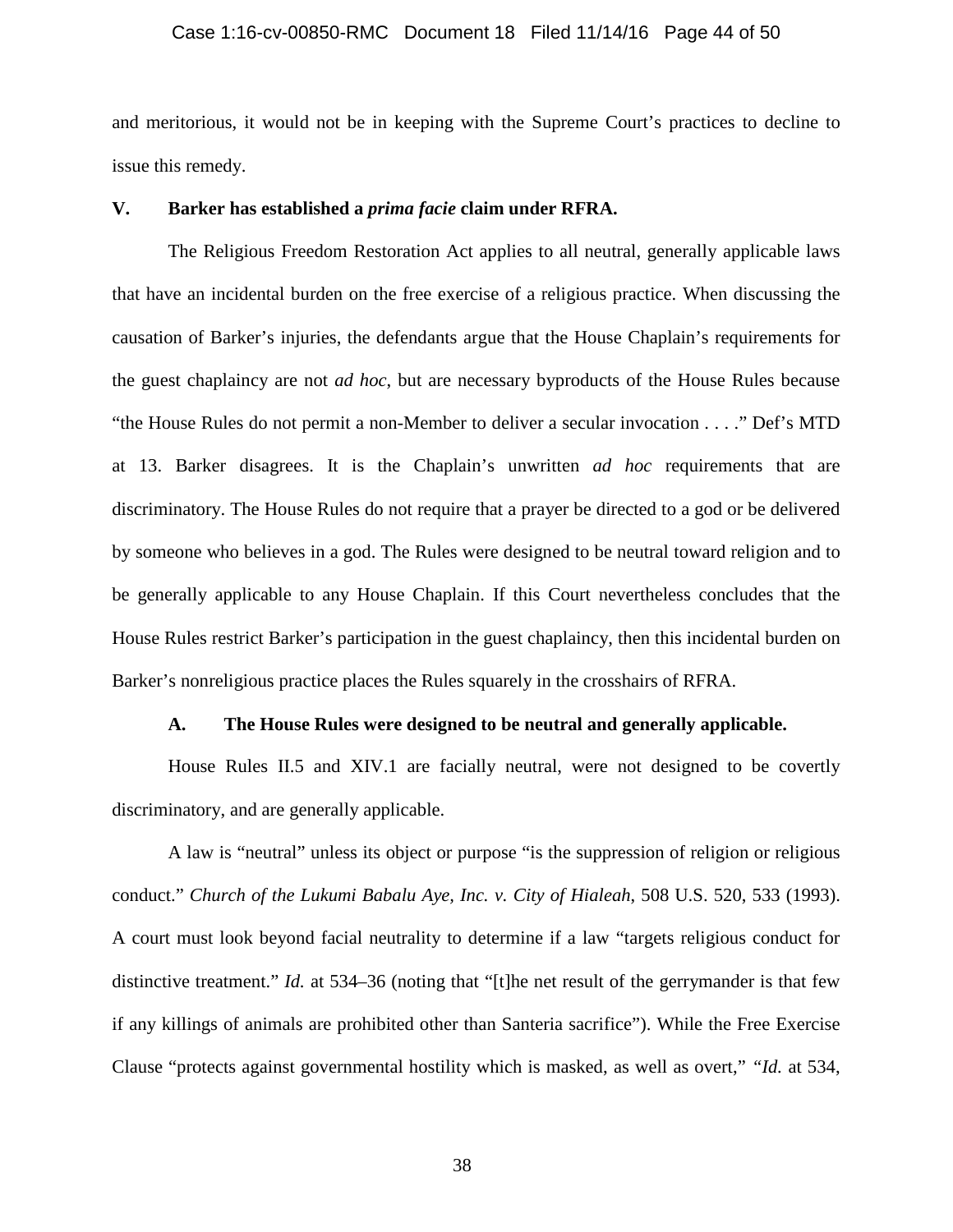#### Case 1:16-cv-00850-RMC Document 18 Filed 11/14/16 Page 45 of 50

RFRA was enacted to deal with an alternative scenario, where a law that was never intended to have a disparate effect on a certain religious group or practice nevertheless has an unintended negative effect. That is precisely the situation presented to this Court if it determines that the House Rules prohibit a secular invocation. The Defendants have presented no evidence demonstrating that when its Rules were drafted the House intentionally meant to discriminate against atheists, humanists, or Buddhists, even though they may not believe in a higher power; or that the House meant to discriminate against Shintoists, Jains, Rastafarians, Buddhists, Baha'is, German Baptists, and Quakers, among others, who do not ordain or acknowledge clergy. *See*  Cmplt. ¶¶ 79-91. Therefore, the House Rules are neutral and generally applicable.

The House Rules are also of "general applicability" for RFRA purposes. "All laws are selective to some extent," but the purpose of the general applicability requirement is to ensure that the government "cannot in a selective manner impose burdens only on conduct motivated by religious belief." 508 U.S. at 542. Defendants equate the House Rules to the policy in *Larsen v. U.S. Navy*, which was found to involve intentional discrimination and thus fell outside the scope of RFRA. The *Larsen* policy, however, explicitly divided applicants to the Navy's chaplaincy into three groups: Roman Catholics, Protestant liturgical, and non-liturgical Christian and Special Worship. 346 F. Supp. 2d 122, 125 (D.D.C. 2004). Moreover, the plaintiffs in *Larsen*  alleged only that the "Thirds Policy" was "*deliberately* treat[ing] Plaintiffs in a discriminatory manner." *Id.* at 136 (emphasis added). The court naturally concluded that the rule was not generally applicable and thus RFRA did not apply. *See Id.* at 137–38. Conversely, the House Rules apply generally to any House Chaplain, without reference to their liturgical status or religious preference. Thus, RFRA applies.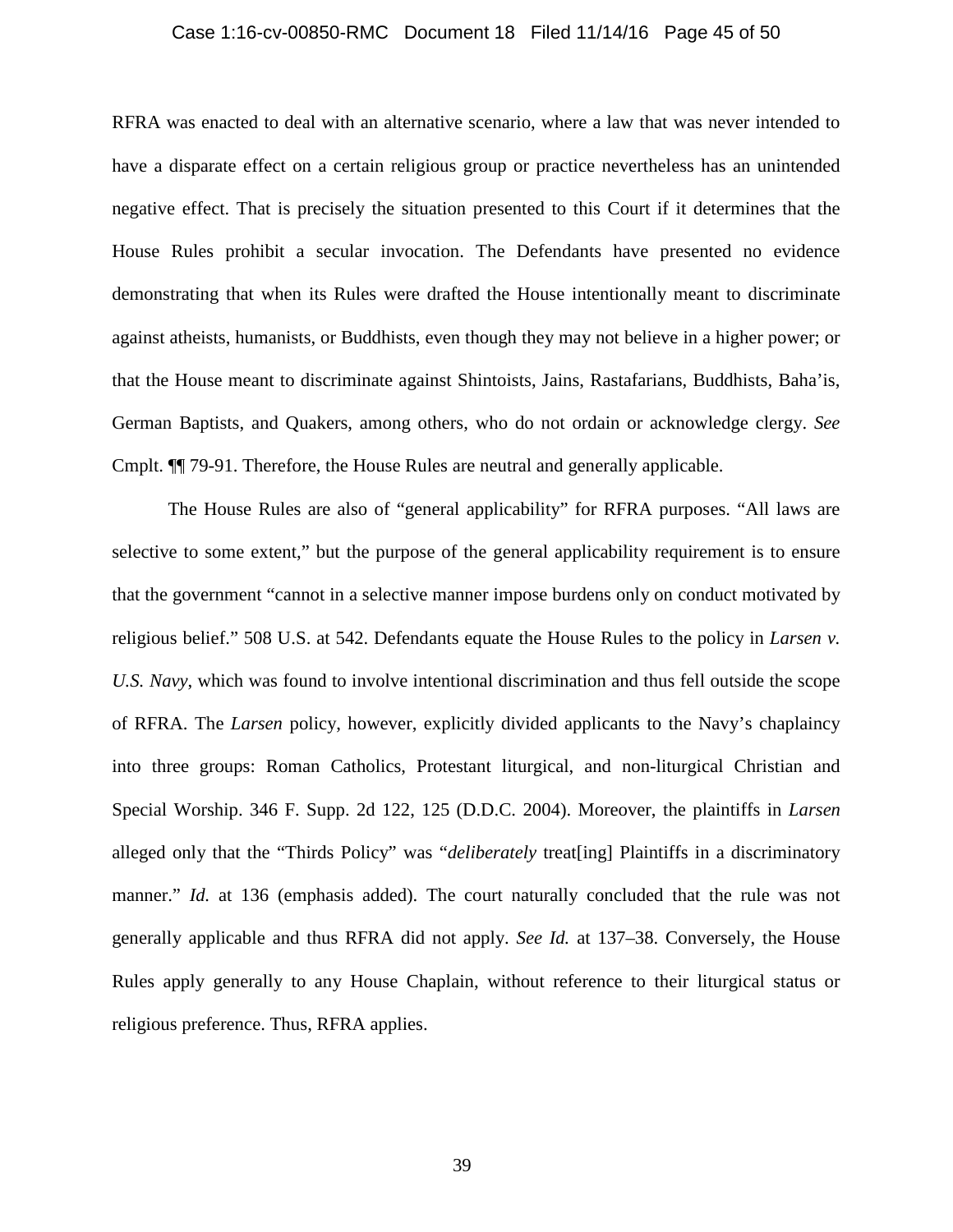## **B. The House Rules incidentally burden Barker's sincerely held beliefs.**

If this Court finds that the Chaplain was operating under the House Rules when he discriminated against Barker, then the Rules incidentally burden Barker's sincerely held nonreligious beliefs. As a preliminary matter, atheism is protected under RFRA, just as it receives equal protection as a "religion" under the religion clauses of the Constitution. *See* section 1.A.(1), *supra* (describing the history of equal First Amendment protections for the nonreligious); *see also Torcaso v. Watkins*, 367 U.S. at 495 n.11 (ruling that no governmental body "can aid those religions based on a belief in the existence of God as against those religions founded on different beliefs"); *Glassroth v. Moore*, 335 F.3d 1282, 1294–95 (11th Cir. 2003) ("[F]or First Amendment purposes religion . . . includes the lack of any faith."); *Kaufman v. McCaughtry*, 419 F.3d 678, 682 (7th Cir. 2005) (treating atheism like religions for the purposes of the Establishment Clause); *Reed v. Great Lakes Cos.*, 330 F.3d 931, 934 (7th Cir. 2003) ("religious freedom includes the freedom to reject religion").

In keeping with the First Amendment, RFRA defines "exercise of religion" broadly; it includes "any exercise of religion, whether or not compelled by, or central to, a system of religious belief." 42 U.S.C. § 2000cc–5(7)(A). Barker has alleged that his "atheism and other nontheistic beliefs are sincerely held and occupy a place in his life equivalent to that of religious beliefs." Cmplt. ¶ 179. He has established that the House Rules incidentally burden his sincere beliefs because the government has conditioned an important benefit, appointment to the House chaplaincy, on several criteria that they contend are required by the rules. This creates a substantial burden on Barker's free exercise of his beliefs.

Among other scenarios, a substantial burden exists when the government "conditions receipt of an important benefit upon conduct proscribed by a religious faith . . . thereby putting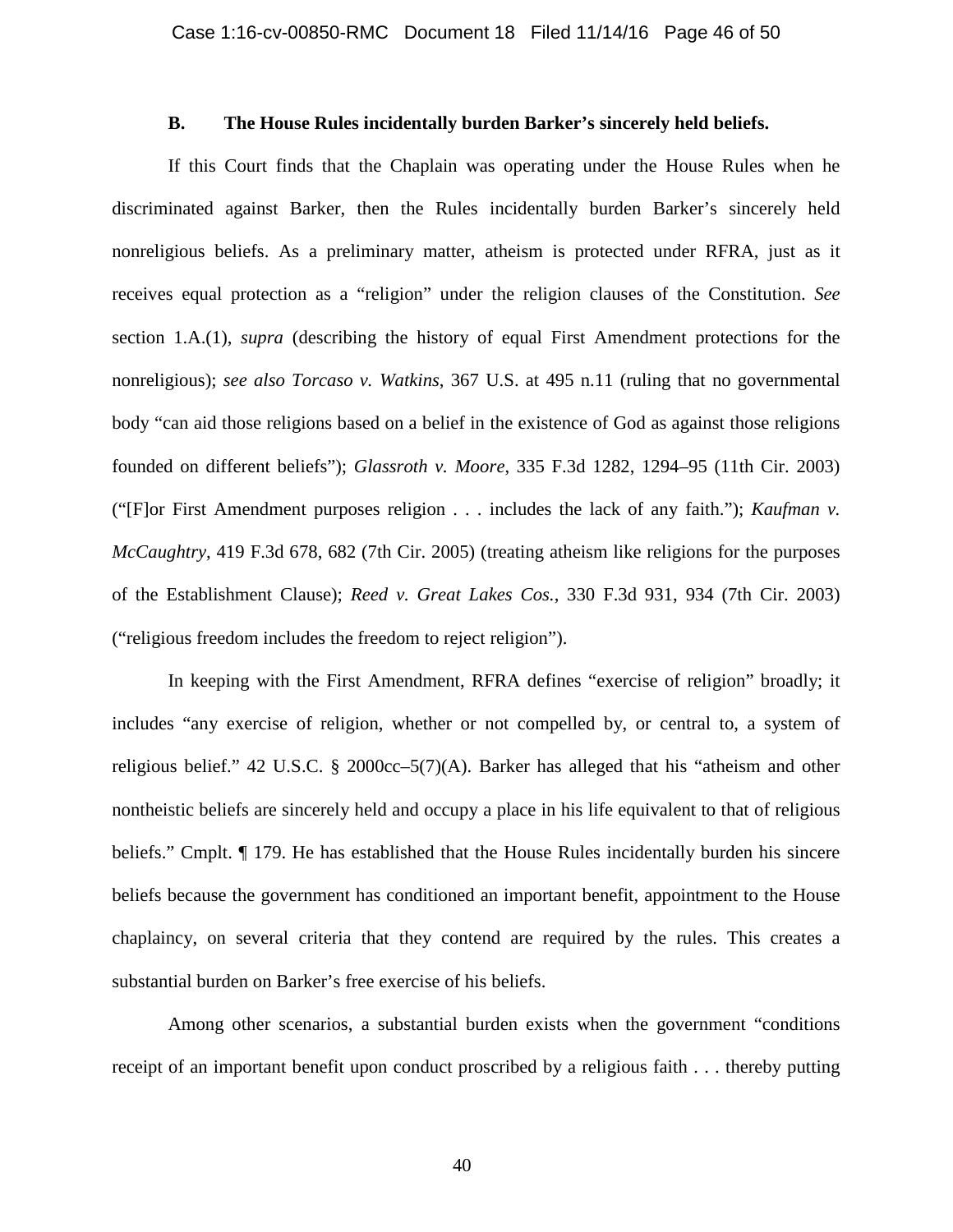#### Case 1:16-cv-00850-RMC Document 18 Filed 11/14/16 Page 47 of 50

substantial pressure on an adherent to modify his behavior and to violate his beliefs.'" *Thomas v. Review Bd.*, 450 U.S. 707, 718 (1981). Defendants call into question and belittle the benefit that Barker seeks: becoming history's first nonreligious guest chaplain to deliver a prayer to the House. They substitute their own assessment of the value of this historic honor for Barker's and conclude that the pressure on Barker is not "substantial."<sup>17</sup> Defendants cite many examples of benefits deemed "substantial" in First Amendment cases predating RFRA, but only one benefit assessed under RFRA, which they describe as "paid federal employment." Def's MTD at 42. But the benefit deemed sufficiently substantial in that case was *not* paid federal employment. It was unpaid enrollment in the Hofstra ROTC program, which is considered a college elective.<sup>18</sup> *See Singh v. McHugh*, No. 14-1906, 2016 WL 2770874 at \*6 (D.D.C. May 13, 2016). Barker hopes that the defendants consider the Chaplain's duty of addressing Congress on the floor of the House to be at least as important as a student enrolling in an elective college course. The House of Representatives certainly considered it important enough to codify the practice in its Rules. But more importantly, Barker considers this a prestigious honor. The assessment of what constitutes "substantial pressure" must relate to the value of the benefit in the eyes of the person being denied. Otherwise the court is not actually measuring the pressure placed on that person.

Barker has established that a neutral rule of general applicability has incidentally burdened his sincerely held beliefs as an atheist. This is all that RFRA requires to establish a *prima facie* case and all that is required to survive a motion to dismiss.

 $\overline{a}$ 

 $17$  Defendants also curiously state that Barker believes that "the practice of legislative chaplains violates the Constitution" without any citation to the record. Def's MTD at 41. Barker does not challenge the legality of the legislative chaplains in this case.

<sup>&</sup>lt;sup>18</sup> See U.S. Army Cadet Command, *Frequently Asked Questions* (last visited Nov. 2, 2016), *available at* www.cadetcommand.army.mil/answers.aspx ("Q. By enrolling in ROTC, are you joining the Army? A. No. Students who enroll in ROTC don't join the Army. They take an ROTC class for which they receive credit. It's considered a college elective.").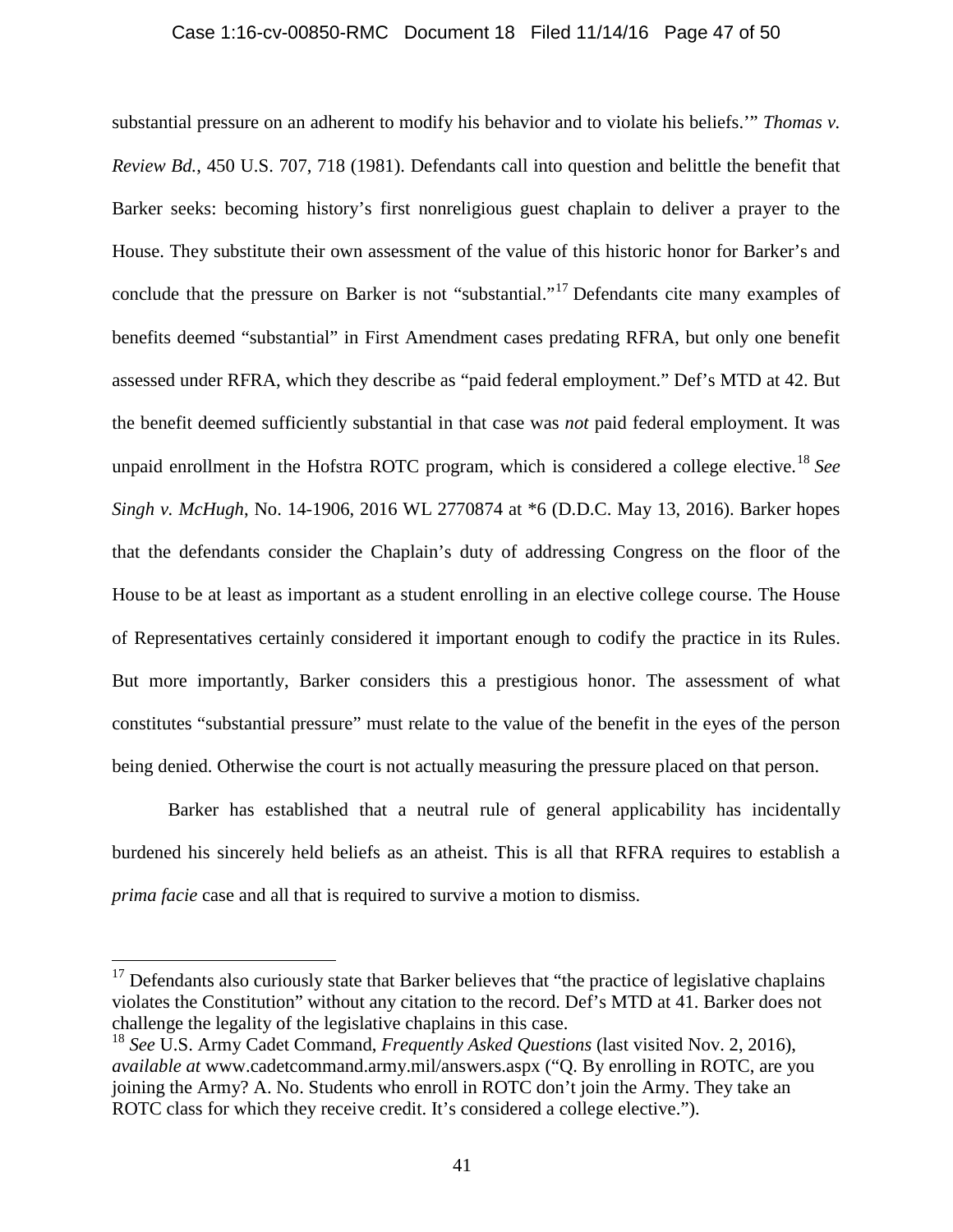## **VI. Sovereign immunity does not bar Plaintiff's RFRA claim against the House if the denial of Plaintiff's participation in the guest chaplain program is defended as an application of House Rules II.5 and XIV.1.**

Plaintiff primarily challenges the unwritten, *ad hoc* policies of the House Chaplain as discriminatory under the First and Fifth Amendments. But in the alternative, Plaintiff challenges House Rules II.5 and XIV.1 directly, as violative of the Constitution and the Religious Freedom Restoration Act (RFRA), because the House Chaplain and his assistants have sought cover for their discriminatory practices by reference to those Rules. The House of Representatives is a proper defendant to Plaintiff's claim under RFRA because Congress has waived its sovereign immunity through the unequivocal language in the Act. *See* 42 U.S.C.A. § 2000bb–1(c) ("A person whose religious exercise has been burdened in violation of this section may assert that violation as a claim or defense in a judicial proceeding and obtain appropriate relief against a government."). The Supreme Court has acknowledged Congress's intent that RFRA's mandate apply "to any 'branch, department, agency, instrumentality, and official . . . of the United States." *City of Boerne v. Flores*, 521 U.S. 507, 516 (1997) (citing 42 U.S.C.A. § 2000bb–2(1)). The Court continued, "[t]he Act's *universal coverage* is confirmed in § 2000bb–3(a), under which RFRA 'applies to all Federal and State law, and the implementation of that law, whether statutory *or otherwise*, and whether adopted before or after [RFRA's enactment].'" *Id.* (emphasis added); *but see id.* at 536 (ultimately ruling RFRA unconstitutional as applied to the states, but leaving it in place as applied to the federal government). So long as the House of Representatives is considered a "branch" of the federal government, RFRA creates a cause of action against it.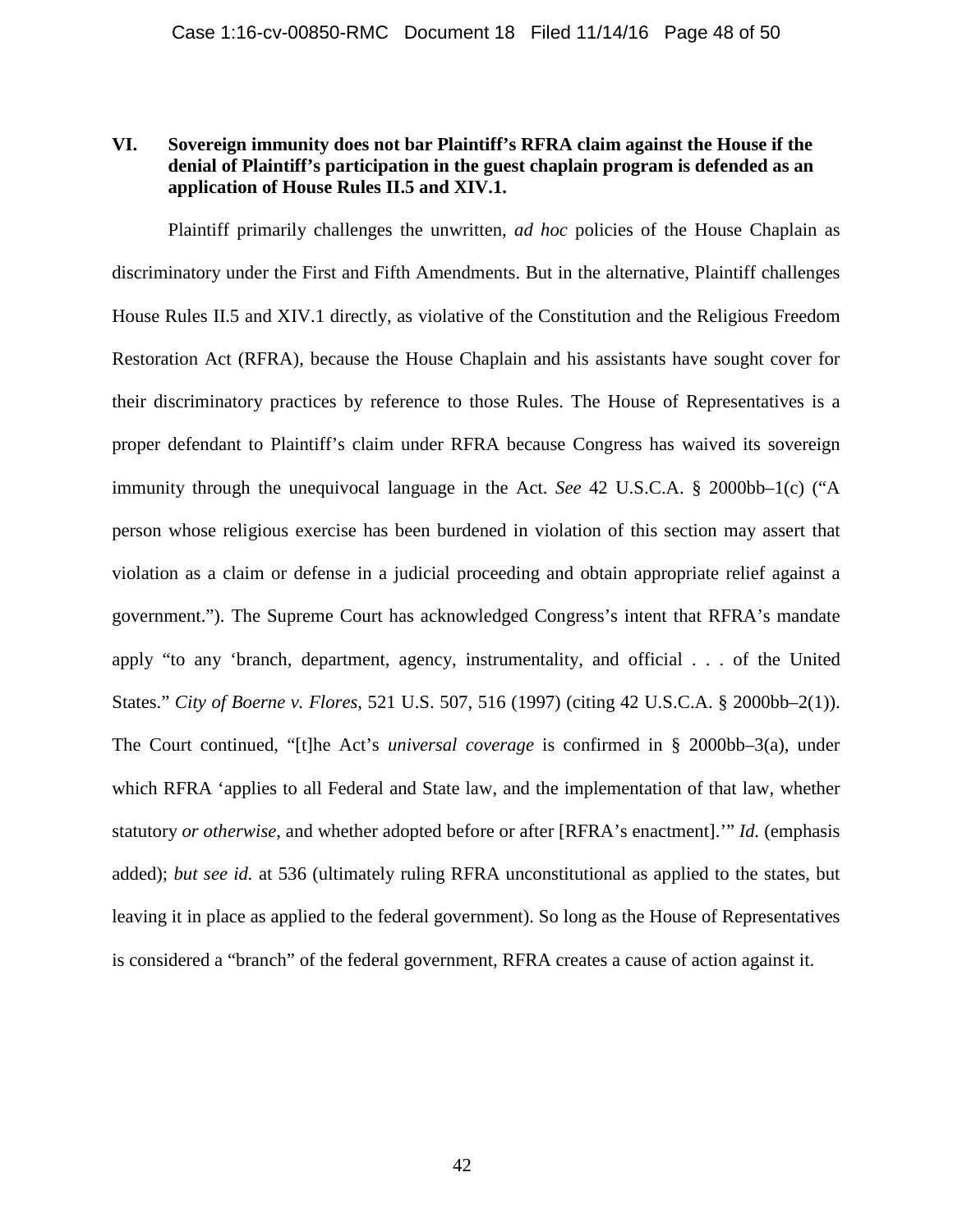#### **CONCLUSION**

Barker is not asking the House for special treatment, Barker is asking for equal treatment and the equal dignity due to all citizens under the law. By separating out Barker for uniquely unfavorable treatment due to his atheism, the defendants have acted in violation of the Establishment Clause and the Fifth Amendment's equal protection principle, which both embody the nondiscrimination ideal that the Supreme Court applied to legislative prayer in *Town of Greece v. Galloway*. The defendants do not deny that Barker is being excluded from the House's guest chaplaincy due to his atheism, but instead suggest that this case is nonjusticiable. But when a coequal branch of government ignores constitutional restraints or violates a citizen's fundamental rights, it falls squarely within the jurisdiction of federal courts to remedy that constitutional violation. Barker has stated a claim on which relief can and should be granted. The defendants' motion should be denied.

Dated this 14th day of November, 2016.

Respectfully submitted,

*/s/ Richard L. Bolton* Eric A. Baker DC Bar No. 481394 Richard L. Bolton Federal Bar No. WI0034 One South Pinckney Street, Fourth Floor P.O. Box 927 Madison, WI 53701-0927 (608) 283-1783 – Telephone (608) 283-1709 – Facsimile ebaker@boardmanclark.com rbolton@boardmanclark.com *Attorneys for Plaintiff Dan Barker*